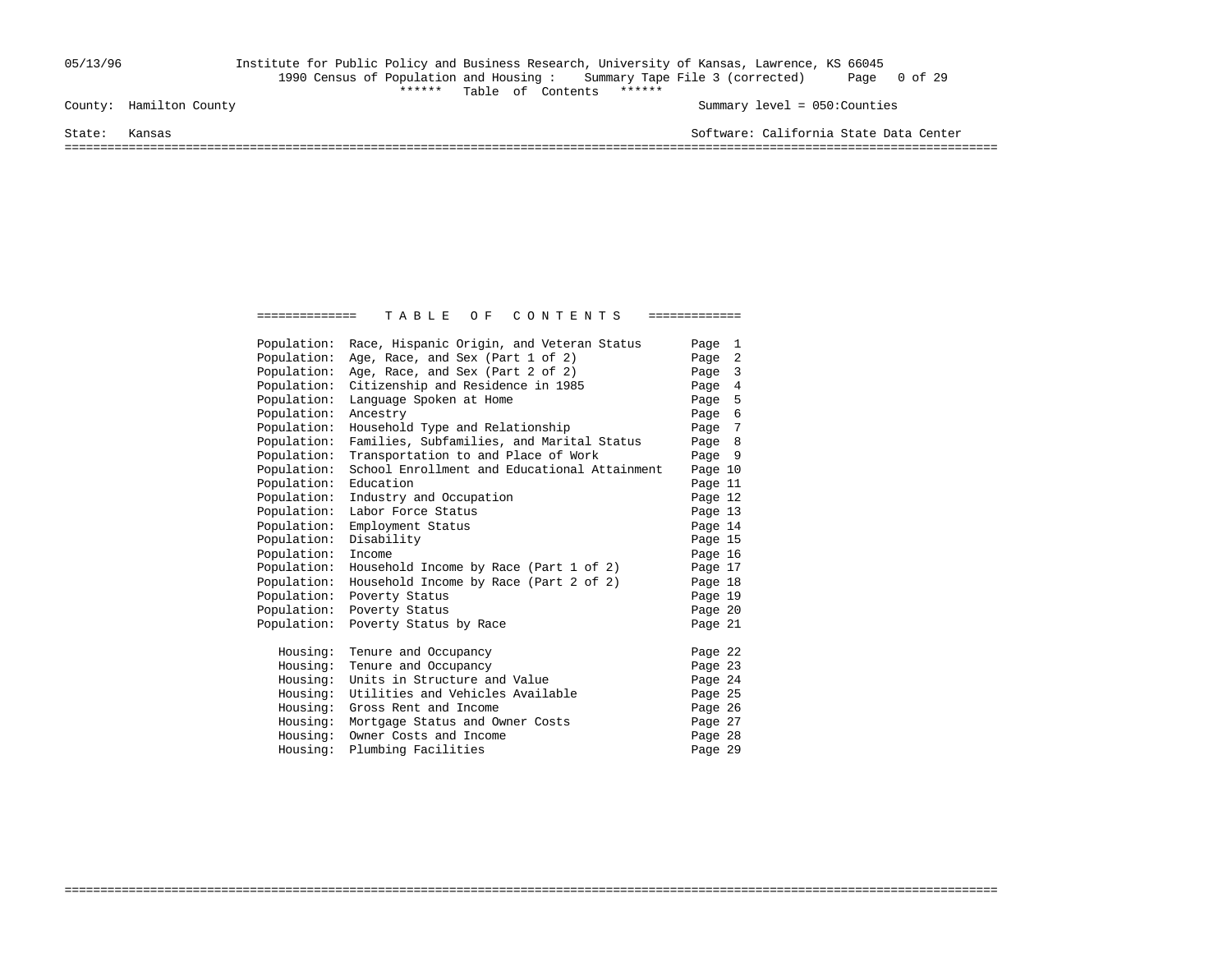## 05/13/96 Institute for Public Policy and Business Research, University of Kansas, Lawrence, KS 66045 1990 Census of Population and Housing : Summary Tape File 3 (corrected) Page 1 of 29 Population: Race, Hispanic Origin, and Veteran Status<br>County: Hamilton County

| Kansas<br>State:             |                |                                        |             |              | Software: California State Data Center |                |
|------------------------------|----------------|----------------------------------------|-------------|--------------|----------------------------------------|----------------|
| $P1/2/3/6$ . Persons         |                |                                        |             |              | P12. Hispanic Origin by Race           |                |
| (Universe: Persons)          |                | P10/11. Persons of Hispanic Origin     |             |              | (Universe: Persons)                    |                |
|                              |                | (Universe: Persons of Hispanic Origin) |             |              |                                        |                |
| Total                        | 2,388          |                                        |             |              | Not of Hispanic Origin:                |                |
| Unweighted sample count      | 1,047          | Hispanic Origin                        |             | 131          | White                                  | 2,224          |
| 100-Percent count of persons | 2,388          |                                        |             |              | Black                                  | $\mathbf{1}$   |
| Percent of persons in sample | 43.8%          | Mexican                                |             | 116          | American Indian,                       |                |
|                              |                | Puerto Rican                           |             | $\mathbf 0$  | Eskimo, or Aleut                       | 15             |
| Urban                        | $\Omega$       | Cuban                                  |             | $\Omega$     | Asian or Pacific                       |                |
| Percent of total             | 0.0%           | Other Hispanic:                        |             |              | Islander                               | 15             |
| Inside urbanized area        | $\mathbf 0$    | Dominican                              |             | $\mathbf 0$  | Other race                             | $\overline{2}$ |
| Outside urbanized area       | $\Omega$       | Central American:                      |             |              |                                        |                |
|                              |                | Guatemalan                             |             | $\mathbf 0$  | Hispanic Origin:                       |                |
| Rural                        | 2,388          | Honduran                               |             | $\Omega$     | White                                  | 30             |
| Percent of total             | 100.0%         | Nicaraguan                             |             | $\Omega$     | Black                                  | $\Omega$       |
| Rural farm                   | 211            | Panamanian                             |             | $\Omega$     | American Indian,                       |                |
| Rural nonfarm                | 2,177          | Salvadoran                             |             | $\Omega$     | Eskimo, or Aleut                       | $\Omega$       |
|                              |                | Other Central American                 |             | $\Omega$     | Asian or Pacific                       |                |
| P8/9. Race                   |                | South American:                        |             |              | Islander                               | 14             |
| (Universe: Persons)          |                | Colombian                              |             | $\mathbf 0$  | Other race                             | 87             |
|                              |                | Ecuadorian                             |             | $\Omega$     |                                        |                |
| White                        | 2,254          | Peruvian                               |             | $\Omega$     | P65. Period of Military Service        |                |
| Black                        | $\mathbf{1}$   | Other South American                   |             | $\mathbf 0$  | (Universe: Civilian veterans           |                |
| American Indian,             |                | Other Hispanic                         |             | 15           | 16 years and over)                     |                |
| Eskimo or Aleut              | 15             |                                        |             |              |                                        |                |
| American Indian              | 15             |                                        |             |              | Total                                  | 2.2.4          |
| Eskimo                       | $\Omega$       |                                        |             |              |                                        |                |
| Aleut                        | $\Omega$       | P64. Sex by Age by Veteran Status      |             |              | May 1975 or later only:                |                |
| Asian or Pacific Islander    | 29             | (Universe: Persons 16 years and over)  |             |              | Sept 1980 or later only:               |                |
| Chinese                      | $\Omega$       |                                        |             |              | W/less than 2 years service            | $\mathbf 0$    |
| Filipino                     | $\overline{4}$ |                                        | Male        | Female       | W/2 years or more service              | 4              |
| Japanese                     | $\mathbf 0$    | $16 - 64 \text{ years}$ :              |             |              | May 1975 - Aug 1980 only               | 8              |
| Asian Indian                 | 7              |                                        |             |              | Both, May 1975 - Aug 1980              |                |
| Korean                       | $\Omega$       | In Armed Forces                        | $\mathbf 0$ | 0            | and Sept 1980 or later                 | $\Omega$       |
| Vietnamese                   | $\Omega$       | Civilian:                              |             |              |                                        |                |
| Cambodian                    | $\Omega$       | Veteran                                | 168         | 6            | Vietnam era:                           |                |
| Hmong                        | $\Omega$       | Nonveteran                             | 513         | 678          | No Korean nor WW II                    | 45             |
| Laotian                      | $\overline{4}$ |                                        |             |              | Korean conflict, no WW II              | $\mathbf 0$    |
| Thai                         | $\Omega$       | $65 + \text{years}$ :                  |             |              | Korean conflict and WW II              | $\Omega$       |
| Other Asian                  | 14             |                                        |             |              |                                        |                |
| Polynesian:                  |                | In Armed Forces                        | $\Omega$    | $\Omega$     | Feb 1955 to July 1964 only             | 45             |
| Hawaiian                     | $\Omega$       | Civilian:                              |             |              |                                        |                |
| Samoan                       | $\Omega$       | Veteran                                | 50          | $\mathbf{0}$ | Korean conflict:                       |                |
| Tongan                       | $\mathbf 0$    | Nonveteran                             | 129         | 294          | No Vietnam nor WW II                   | 40             |
| Other Polynesian             | $\Omega$       |                                        |             |              | With WW II, no Vietnam                 | 2              |
| Micronesian:                 |                | Total:                                 |             |              |                                        |                |
| Guamanian                    | $\Omega$       |                                        |             |              | WW II, no Korean/Vietnam               | 74             |
| Other Micronesian            | $\Omega$       | In Armed Forces                        | $\mathbf 0$ | 0            |                                        |                |
| Melanesian                   | $\Omega$       | Civilian:                              |             |              | WW I                                   | 2              |
| Other Pacific Islander       | $\Omega$       | Veteran                                | 218         | 6            | Other service                          | $\overline{4}$ |
|                              |                | Nonveteran                             | 642         | 972          |                                        |                |
| Other race                   | 89             |                                        |             |              |                                        |                |
|                              |                |                                        |             |              |                                        |                |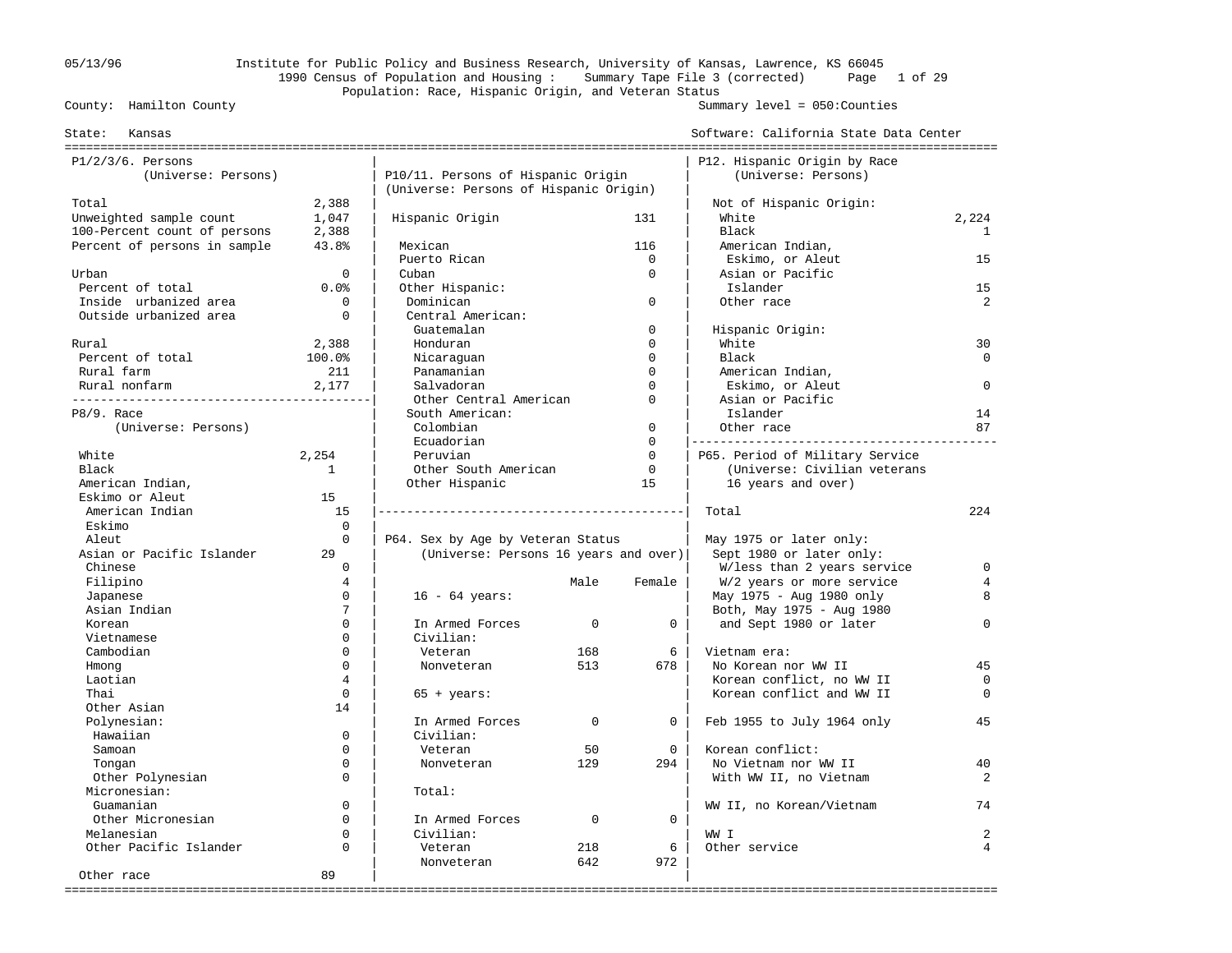## 05/13/96 Institute for Public Policy and Business Research, University of Kansas, Lawrence, KS 66045 1990 Census of Population and Housing : Summary Tape File 3 (corrected) Page 2 of 29 Population: Age, Race, and Sex (Part 1)<br>County: Hamilton County

Summary level =  $050$ : Counties

State: Kansas Software: California State Data Center =================================================================================================================================== P13/14/15. Race by Sex by Age (Continued onto Page 3)

|            |                                   |       |        |                               |       |        |                           |                      |              | American Indian           |      |             |
|------------|-----------------------------------|-------|--------|-------------------------------|-------|--------|---------------------------|----------------------|--------------|---------------------------|------|-------------|
|            | --------- Total Persons --------- |       |        | ------------ White ---------- |       |        | ---------- Black -------- |                      |              | ---- Eskimo or Aleut ---- |      |             |
|            | Total                             | Male  | Female | Total                         | Male  | Female | Total                     | Male                 | Female       | Total                     | Male | Female      |
| Under 1    | 40                                | 11    | 29     | 40                            | 11    | 29     | $\mathbf 0$               | 0                    | 0            | $\mathbf 0$               | 0    | 0           |
| $1 - 2$    | 58                                | 30    | 28     | 55                            | 30    | 25     | 0                         | 0                    | 0            | 0                         | 0    | $\mathsf 0$ |
| $3 - 4$    | 65                                | 45    | 20     | 58                            | 41    | 17     | 0                         | 0                    | 0            | $\mathbf 0$               | 0    | 0           |
| 5          | 50                                | 26    | 24     | 47                            | 23    | 24     | 0                         | 0                    | 0            | $\mathbf 0$               | 0    | 0           |
| 6          | 27                                | 7     | 20     | 22                            | 7     | 15     | 0                         | 0                    | 0            | $\mathbf 0$               | 0    | $\mathsf 0$ |
| $7 - 9$    | 94                                | 39    | 55     | 84                            | 37    | 47     | 1                         | 0                    | 1            | 5                         | 0    | 5           |
| $10 - 11$  | 82                                | 54    | 28     | 64                            | 46    | 18     | 0                         | 0                    | 0            | $\mathbf 0$               | 0    | $\mathbf 0$ |
| $12 - 13$  | 60                                | 30    | 30     | 47                            | 25    | 22     | 0                         | 0                    | 0            | 2                         | 0    | 2           |
| 14         | 38                                | 10    | 28     | 32                            | 6     | 26     | 0                         | 0                    | 0            | 2                         | 0    | $\sqrt{2}$  |
| 15         | 36                                | 22    | 14     | 36                            | 22    | 14     | 0                         | 0                    | 0            | $\mathbf 0$               | 0    | 0           |
| 16         | 32                                | 14    | 18     | 30                            | 14    | 16     | 0                         | 0                    | 0            | $\mathbf 0$               | 0    | $\mathsf 0$ |
| 17         | 30                                | 10    | 20     | 30                            | 10    | 20     | 0                         | 0                    | 0            | $\mathbf 0$               | 0    | 0           |
| 18         | 36                                | 16    | 20     | 35                            | 16    | 19     | 0                         | 0                    | 0            | $\mathbf 0$               | 0    | $\mathsf 0$ |
| 19         | 14                                | 10    | 4      | 10                            | 10    | 0      | 0                         | 0                    | 0            | $\mathbf 0$               | 0    | 0           |
| 20         | 11                                | 6     | 5      | 11                            | 6     | 5      | 0                         | 0                    | 0            | $\mathbf 0$               | 0    | $\mathsf 0$ |
| 21         | 12                                | 6     | 6      | 12                            | 6     | 6      | 0                         | 0                    | 0            | $\mathbf 0$               | 0    | 0           |
| $22 - 24$  | 64                                | 43    | 21     | 59                            | 41    | 18     | 0                         | 0                    | 0            | $\mathbf 0$               | 0    | $\mathsf 0$ |
| $25 - 29$  | 151                               | 71    | 80     | 148                           | 71    | 77     | 0                         | 0                    | 0            | $\mathbf 0$               | 0    | 0           |
| $30 - 34$  | 187                               | 98    | 89     | 168                           | 88    | 80     | 0                         | 0                    | 0            | 3                         | 2    | 1           |
| $35 - 39$  | 164                               | 89    | 75     | 156                           | 84    | 72     | 0                         | 0                    | 0            | $\mathbf 0$               | 0    | $\mathsf 0$ |
| $40 - 44$  | 145                               | 71    | 74     | 130                           | 63    | 67     | 0                         | 0                    | 0            | 3                         | 0    | 3           |
| $45 - 49$  | 126                               | 47    | 79     | 119                           | 43    | 76     | 0                         | 0                    | 0            | $\mathbf 0$               | 0    | 0           |
| $50 - 54$  | 128                               | 77    | 51     | 126                           | 75    | 51     | 0                         | 0                    | 0            | $\mathbf 0$               | 0    | $\mathsf 0$ |
| $55 - 59$  | 132                               | 57    | 75     | 132                           | 57    | 75     | 0                         | 0                    | 0            | $\mathbf 0$               | 0    | 0           |
| $60 - 61$  | 50                                | 22    | 28     | 50                            | 22    | 28     | 0                         | 0                    | 0            | $\mathbf 0$               | 0    | $\mathsf 0$ |
| $62 - 64$  | 83                                | 44    | 39     | 80                            | 44    | 36     | 0                         | 0                    | 0            | $\mathbf 0$               | 0    | 0           |
| $65 - 69$  | 116                               | 48    | 68     | 116                           | 48    | 68     | 0                         | 0                    | 0            | $\mathbf 0$               | 0    | 0           |
| $70 - 74$  | 103                               | 37    | 66     | 103                           | 37    | 66     | 0                         | 0                    | 0            | $\mathbf 0$               | 0    | 0           |
| $75 - 79$  | 101                               | 41    | 60     | 101                           | 41    | 60     | 0                         | 0                    | 0            | $\mathbf 0$               | 0    | $\mathbf 0$ |
| $80 - 84$  | 70                                | 24    | 46     | 70                            | 24    | 46     | 0                         | 0                    | 0            | 0                         | 0    | 0           |
| $85+$      | 83                                | 29    | 54     | 83                            | 29    | 54     | 0                         | 0                    | $\mathbf 0$  | 0                         | 0    | 0           |
|            |                                   |       |        |                               |       |        |                           |                      |              |                           |      |             |
| $0 - 4$    | 163                               | 86    | 77     | 153                           | 82    | 71     | 0                         | 0                    | 0            | 0                         | 0    | 0           |
| $5 - 17$   | 449                               | 212   | 237    | 392                           | 190   | 202    | 1                         | 0                    | $\mathbf{1}$ | 9                         | 0    | 9           |
| $18 - 24$  | 137                               | 81    | 56     | 127                           | 79    | 48     | 0                         | 0                    | 0            | $\mathbf 0$               | 0    | $\mathsf 0$ |
| $25 - 44$  | 647                               | 329   | 318    | 602                           | 306   | 296    | 0                         | 0                    | $\mathbf 0$  | 6                         | 2    | 4           |
| $45 - 64$  | 519                               | 247   | 272    | 507                           | 241   | 266    | 0                         | 0                    | 0            | 0                         | 0    | 0           |
| $65+$      | 473                               | 179   | 294    | 473                           | 179   | 294    | 0                         | $\mathbf 0$          | $\mathbf 0$  | $\Omega$                  | 0    | 0           |
| Total      | 2,388                             | 1,134 | 1,254  | 2,254                         | 1,077 | 1,177  | $\mathbf{1}$              | $\mathsf{O}\xspace$  | $\mathbf{1}$ | 15                        | 2    | 13          |
| Median age | 38.3                              | 36.1  | 40.9   | 39.5                          | 36.7  | 42.9   | 8.5                       | $\ddot{\phantom{a}}$ | 8.5          | 14.3                      | 32.5 | 13.5        |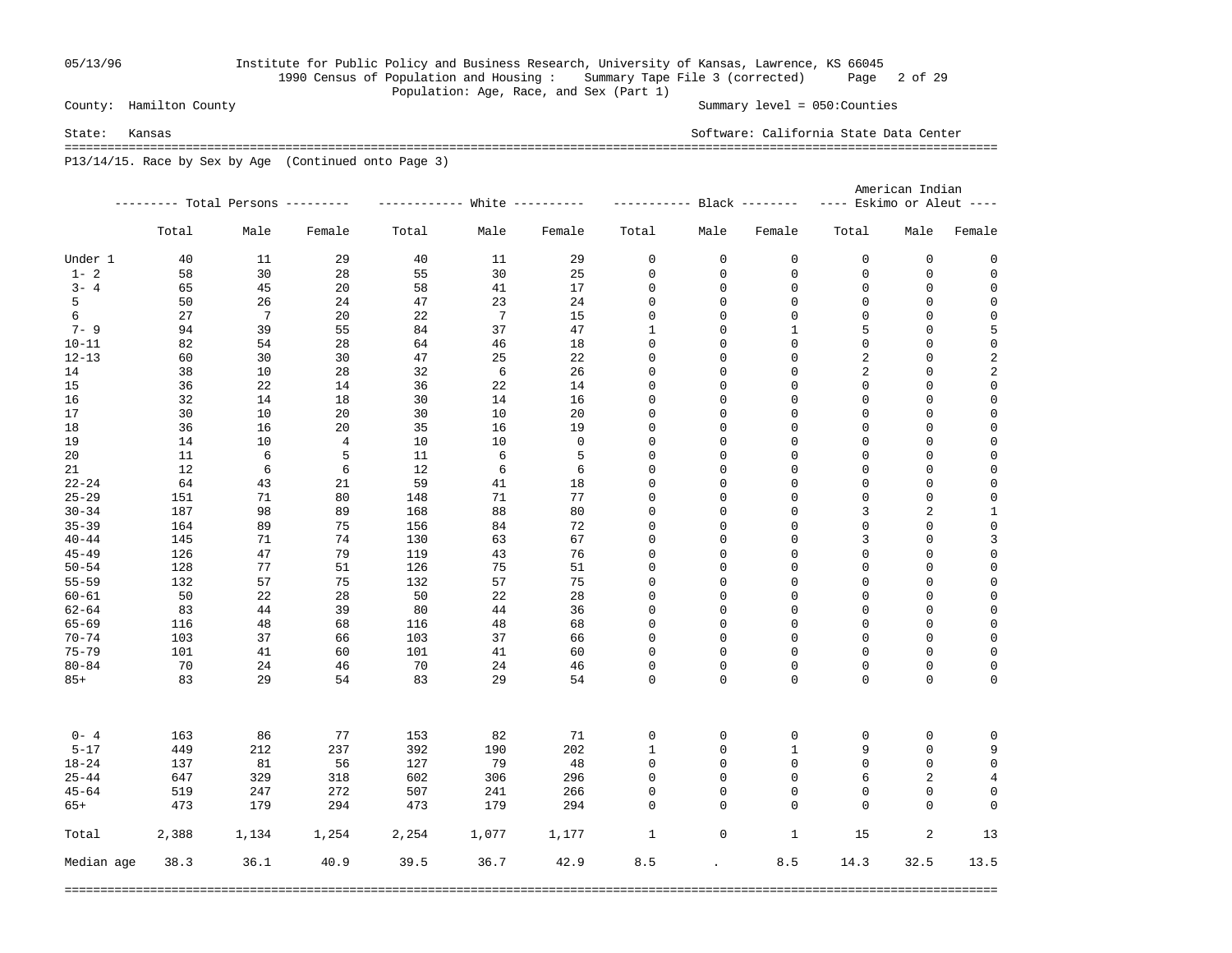## 05/13/96 Institute for Public Policy and Business Research, University of Kansas, Lawrence, KS 66045 1990 Census of Population and Housing : Summary Tape File 3 (corrected) Page 3 of 29 Population: Age, Race, and Sex (Part 2)<br>County: Hamilton County

Summary level =  $050$ : Counties

State: Kansas Software: California State Data Center

 =================================================================================================================================== P13/14/15. Race by Sex by Age ( Continued from Page 2 )

|           | Asian & Pacific |                     |                |                         | Other          |                  |          |                               | Hispanic       |                     |
|-----------|-----------------|---------------------|----------------|-------------------------|----------------|------------------|----------|-------------------------------|----------------|---------------------|
|           | ------          | Islander            | $- - - - -$    | ----------              |                | Race ---------   | $^\star$ | ----------- Origin ---------- |                |                     |
|           |                 | Male                |                |                         |                |                  | $^\star$ | Total                         |                |                     |
|           | Total           |                     | Female         | Total                   | Male           | Female           | $\star$  |                               | Male           | Female              |
| Under 1   | 0               | $\mathbf 0$         | $\mathbf 0$    | 0                       | $\mathbf 0$    | $\mathbf 0$      | $\star$  | 3                             | $\mathbf 0$    | 3                   |
| $1 - 2$   | $\mathbf 0$     | $\mathsf 0$         | $\mathsf 0$    | 3                       | $\mathsf 0$    | 3                | $\star$  | 5                             | $\mathbf 0$    | 5                   |
| $3 - 4$   | 3               | $\mathsf 0$         | 3              | 4                       | $\overline{4}$ | 0                | $\star$  | 7                             | 4              | 3                   |
| 5         | $\mathsf 0$     | $\mathsf 0$         | 0              | 3                       | 3              | 0                | $\star$  | 3                             | 3              | $\mathsf 0$         |
| 6         | $\mathbf 0$     | $\mathsf 0$         | 0              | 5                       | $\mathsf 0$    | 5                | $\star$  | 5                             | $\mathbf 0$    | 5                   |
| $7 - 9$   | 2               | $\mathsf 0$         | $\overline{c}$ | $\overline{a}$          | $\overline{2}$ | 0                | $\star$  | $\overline{a}$                | $\overline{c}$ | $\mathsf 0$         |
| $10 - 11$ | 4               | $\overline{2}$      | $\overline{c}$ | 14                      | 6              | 8                | $\star$  | 14                            | 6              | 8                   |
| $12 - 13$ | 3               | 3                   | 0              | 8                       | $\overline{2}$ | 6                | $\star$  | 11                            | 5              | 6                   |
| 14        | $\overline{2}$  | $\overline{2}$      | 0              | $\overline{2}$          | $\overline{2}$ | 0                | $\star$  | $\overline{a}$                | $\overline{c}$ | $\mathbf{0}$        |
| 15        | $\mathbf 0$     | $\mathbf 0$         | 0              | $\mathsf 0$             | $\mathbf 0$    | 0                | $\star$  | 0                             | $\mathbf 0$    | $\mathsf 0$         |
| 16        | $\mathbf 0$     | $\mathbf 0$         | $\mathbf 0$    | $\overline{2}$          | $\mathbf 0$    | $\overline{c}$   | $\star$  | $\overline{a}$                | $\mathbf 0$    | $\overline{2}$      |
| 17        | $\mathsf 0$     | $\mathsf{O}\xspace$ | $\mathsf 0$    | $\mathsf 0$             | $\mathsf 0$    | 0                | $\star$  | 0                             | $\mathsf 0$    | $\mathsf{O}\xspace$ |
|           |                 |                     |                |                         |                |                  | $^\ast$  |                               |                |                     |
| 18        | $\mathbf{1}$    | $\mathsf 0$         | $\mathbf{1}$   | 0                       | $\mathsf 0$    | 0                |          | 0                             | 0              | 0                   |
| 19        | 2               | $\mathsf 0$         | 2              | 2                       | $\mathsf 0$    | 2                | $^\star$ | 2                             | $\mathbf 0$    | $\sqrt{2}$          |
| 20        | $\mathsf 0$     | $\mathsf 0$         | 0              | 0                       | $\mathsf 0$    | 0                | $^\ast$  | 0                             | 0              | 0                   |
| 21        | $\mathsf 0$     | $\mathsf 0$         | 0              | 0                       | $\mathsf 0$    | 0                | $\star$  | 0                             | $\mathsf 0$    | $\mathsf 0$         |
| $22 - 24$ | 2               | $\sqrt{2}$          | 0              | 3                       | $\mathsf 0$    | 3                | $\star$  | 3                             | $\mathsf 0$    | 3                   |
| $25 - 29$ | 3               | $\mathsf 0$         | 3              | $\mathbf 0$             | $\mathsf 0$    | 0                | $^\star$ | 9                             | $\,4$          | 5                   |
| $30 - 34$ | 3               | $\mathbf{3}$        | 0              | 13                      | 5              | 8                | $^\star$ | 18                            | 10             | 8                   |
| $35 - 39$ | $\mathbf 0$     | $\mathsf 0$         | 0              | 8                       | 5              | 3                | $^\star$ | 15                            | 10             | 5                   |
| $40 - 44$ | 2               | $\mathsf 0$         | $\overline{2}$ | 10                      | 8              | $\boldsymbol{2}$ | $\star$  | 12                            | 10             | $\sqrt{2}$          |
| $45 - 49$ | 2               | $\overline{2}$      | $\mathsf 0$    | 5                       | $\overline{2}$ | 3                | $\star$  | 10                            | $\sqrt{2}$     | 8                   |
| $50 - 54$ | $\mathbf 0$     | $\mathbf 0$         | 0              | $\overline{\mathbf{c}}$ | $\overline{2}$ | 0                | $\star$  | $\overline{\mathbf{c}}$       | $\sqrt{2}$     | $\mathsf 0$         |
| $55 - 59$ | $\mathbf 0$     | $\mathsf 0$         | $\mathsf 0$    | 0                       | $\mathsf 0$    | 0                | $\star$  | 3                             | $\mathbf 0$    | 3                   |
| $60 - 61$ | $\mathbf 0$     | $\mathsf 0$         | $\mathsf 0$    | $\mathsf 0$             | $\mathsf 0$    | $\mathsf 0$      | $\star$  | 0                             | $\mathbf 0$    | $\mathsf 0$         |
| $62 - 64$ | $\mathsf 0$     | $\mathbf 0$         | $\mathbf 0$    | 3                       | $\mathsf 0$    | 3                | $\star$  | 3                             | $\mathbf 0$    | 3                   |
| $65 - 69$ | $\mathbf 0$     | $\mathbf 0$         | $\mathbf 0$    | $\mathbf 0$             | $\mathsf 0$    | 0                | $\star$  | 0                             | $\mathbf 0$    | $\mathsf 0$         |
| $70 - 74$ | $\mathbf 0$     | $\mathbf 0$         | $\mathbf 0$    | $\mathbf 0$             | $\mathbf 0$    | 0                | $\star$  | $\mathbf 0$                   | $\mathbf 0$    | $\mathbf 0$         |
| $75 - 79$ | $\mathsf 0$     | $\mathsf 0$         | $\mathsf 0$    | $\mathsf 0$             | $\mathsf 0$    | 0                | $\star$  | $\mathsf 0$                   | $\mathbf 0$    | $\mathsf 0$         |
| $80 - 84$ | 0               | $\mathsf 0$         | 0              | 0                       | $\mathsf 0$    | 0                | $\star$  | 0                             | $\mathbf 0$    | $\mathsf 0$         |
| $85+$     | $\mathbf 0$     | $\mathbf 0$         | $\mathbf 0$    | $\mathbf 0$             | $\mathsf 0$    | $\mathbf 0$      | $\star$  | $\mathbf 0$                   | $\mathbf 0$    | $\mathsf 0$         |
|           |                 |                     |                |                         |                |                  | $\star$  |                               |                |                     |
|           |                 |                     |                |                         |                |                  | $\star$  |                               |                |                     |
|           |                 |                     |                |                         |                |                  | $\star$  |                               |                |                     |
|           |                 |                     |                |                         |                |                  | $\star$  |                               |                |                     |
| $0 - 4$   | 3               | $\mathsf 0$         | 3              | 7                       | $\overline{4}$ | 3                |          | 15                            | $\overline{4}$ | 11                  |
| $5 - 17$  | 11              | 7                   | $\overline{4}$ | 36                      | 15             | 21               | $\star$  | 39                            | 18             | 21                  |
| $18 - 24$ | 5               | $\overline{2}$      | 3              | 5                       | $\mathsf 0$    | 5                | $\star$  | 5                             | $\mathbf 0$    | 5                   |
| $25 - 44$ | 8               | 3                   | 5              | 31                      | 18             | 13               | $\star$  | 54                            | 34             | 20                  |
| $45 - 64$ | 2               | $\overline{2}$      | $\mathsf 0$    | 10                      | $\,4$          | $\epsilon$       | $\star$  | 18                            | $\,4$          | 14                  |
| $65+$     | $\Omega$        | $\mathbf 0$         | $\mathbf 0$    | $\mathbf 0$             | $\mathbf 0$    | $\mathbf 0$      | $\star$  | $\mathbf 0$                   | $\mathbf 0$    | $\mathsf 0$         |
|           |                 |                     |                |                         |                |                  | $\star$  |                               |                |                     |
| Total     | 29              | 14                  | 15             | 89                      | 41             | 48               | $\star$  | 131                           | 60             | 71                  |
|           |                 |                     |                |                         |                |                  | $\star$  |                               |                |                     |
| Median    | 18.5            | 15.0                | 18.5           | 19.8                    | 31.5           | 17.0             | $\star$  | 28.6                          | 32.0           | 23.5                |
|           |                 |                     |                |                         |                |                  | $\star$  |                               |                |                     |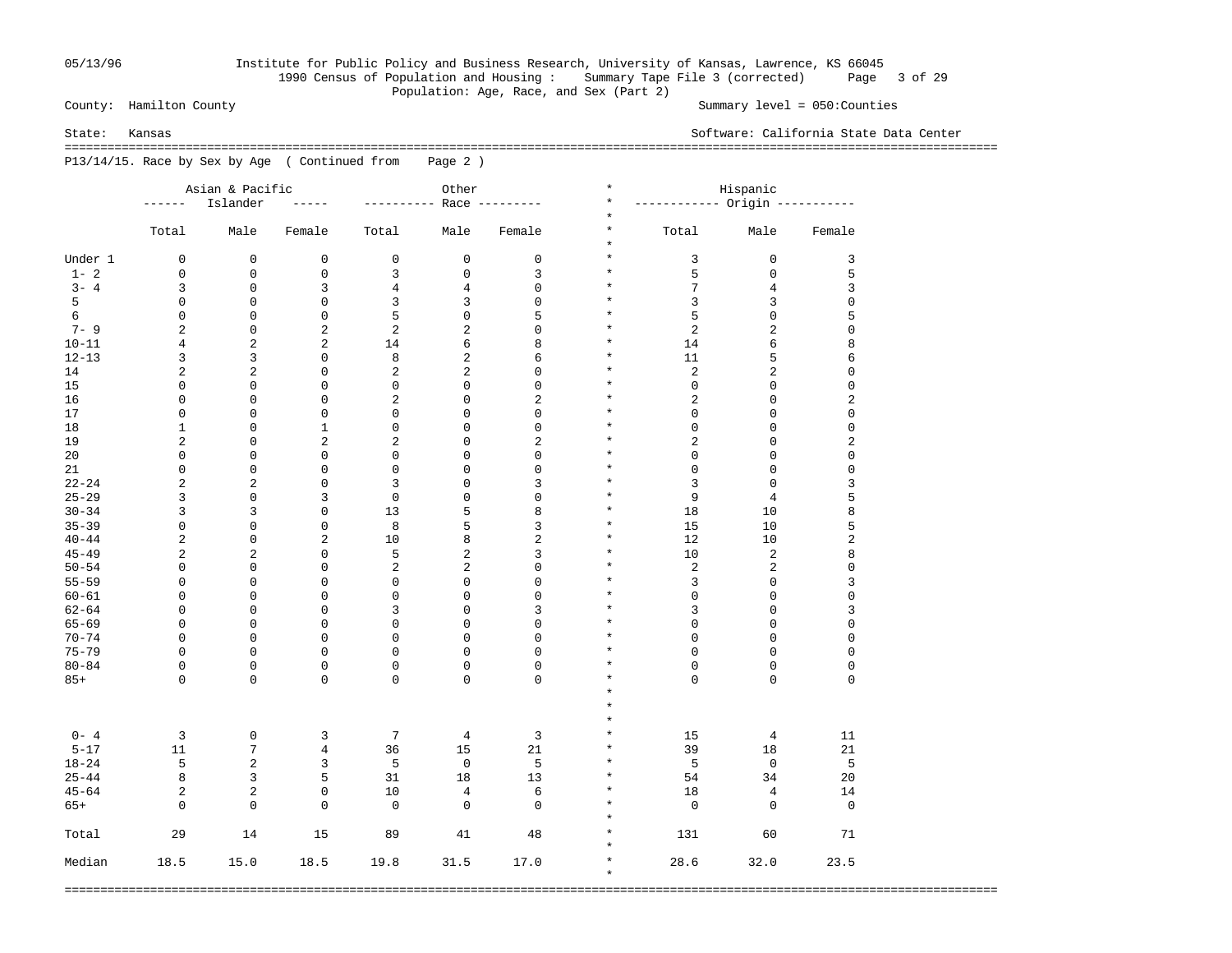#### 05/13/96 Institute for Public Policy and Business Research, University of Kansas, Lawrence, KS 66045 1990 Census of Population and Housing : Summary Tape File 3 (corrected) Page 4 of 29 Population: Citizenship and Residence in 1985<br>County: Hamilton County

Summary level =  $050$ : Counties

| State: | Kansas                                                     |                              |                |          | Software: California State Data Center                                               |             |  |  |  |
|--------|------------------------------------------------------------|------------------------------|----------------|----------|--------------------------------------------------------------------------------------|-------------|--|--|--|
|        | P37. Age by Citizenship<br>(Universe: Persons)             |                              |                |          | P43. Residence in 1985--State & County Level<br>(Universe: Persons 5 years and over) |             |  |  |  |
|        |                                                            | -------- Age -------         |                |          |                                                                                      |             |  |  |  |
|        |                                                            |                              | $0 - 17$ 18+   | Total    | Same house in 1985<br>Different house in U.S. in 1985:                               | 1,355       |  |  |  |
|        | Native<br>Foreign born:                                    |                              | 601 1,730      | 2,331    | Same county<br>Different county:                                                     | 449         |  |  |  |
|        | Naturalized citizen<br>Not a citizen                       | $\overline{\mathbf{3}}$<br>8 | 15<br>31       | 18<br>39 | Same State<br>Different State:                                                       | 241         |  |  |  |
|        |                                                            |                              |                |          | Northeast                                                                            | $\Omega$    |  |  |  |
|        |                                                            |                              |                |          | Midwest                                                                              | 41          |  |  |  |
|        |                                                            |                              |                |          | South                                                                                | 43          |  |  |  |
|        | P36. Year of Entry                                         |                              |                |          | West                                                                                 | 87          |  |  |  |
|        | (Universe: Foreign-born persons)                           |                              |                |          | Abroad in 1985:                                                                      |             |  |  |  |
|        |                                                            |                              |                |          | Puerto Rico                                                                          | $\Omega$    |  |  |  |
|        |                                                            |                              | Total          |          | U.S. outlying area                                                                   | $\mathbf 0$ |  |  |  |
|        |                                                            |                              |                |          | Foreign country                                                                      | 9           |  |  |  |
|        | 1987 to 1990                                               |                              | $\Omega$       |          |                                                                                      |             |  |  |  |
|        | 1985 or 1986                                               |                              | 6              |          |                                                                                      |             |  |  |  |
|        | 1982 to 1984                                               |                              | 5              |          |                                                                                      |             |  |  |  |
|        | 1980 or 1981                                               |                              | 13             |          | P44. Residence in 1985--MSA/PMSA Level                                               |             |  |  |  |
|        | 1975 to 1979                                               |                              | 20             |          | (Universe: Persons 5 years and over)                                                 |             |  |  |  |
|        | 1970 to 1974<br>1965 to 1969                               |                              | 6<br>$\Omega$  |          |                                                                                      |             |  |  |  |
|        | 1960 to 1964                                               |                              | 2              |          | Living in an MSA/PMSA in 1990:                                                       |             |  |  |  |
|        | 1950 to 1959                                               |                              | 3              |          | Same house in 1985                                                                   | 0           |  |  |  |
|        | Before 1950                                                |                              | $\overline{2}$ |          | Different house in U.S. in 1985:                                                     |             |  |  |  |
|        |                                                            |                              |                |          | This MSA/PMSA in 1985:                                                               |             |  |  |  |
|        |                                                            |                              |                |          | Central city                                                                         | $\Omega$    |  |  |  |
|        |                                                            |                              |                |          | Remainder of this MSA/PMSA<br>Different MSA/PMSA in 1985:                            | $\Omega$    |  |  |  |
|        | P42. Place of Birth                                        |                              |                |          | Central city                                                                         | $\mathbf 0$ |  |  |  |
|        | (Universe: Persons)                                        |                              |                |          | Remainder of different MSA/PMSA                                                      | $\Omega$    |  |  |  |
|        |                                                            |                              |                |          | Not in an MSA/PMSA in 1985                                                           | 0           |  |  |  |
|        | Native:                                                    |                              |                |          | Abroad in 1985                                                                       | $\Omega$    |  |  |  |
|        | Born in state of residence<br>Born in other state in U.S.: |                              | 1,571          |          |                                                                                      |             |  |  |  |
|        |                                                            |                              | 25             |          | Not living in an MSA/PMSA in 1990:<br>Same house in 1985                             |             |  |  |  |
|        | Northeast<br>Midwest                                       |                              | 226            |          | Different house in U.S. in 1985:                                                     | 1,355       |  |  |  |
|        | South                                                      |                              | 194            |          | In an MSA/PMSA in 1985:                                                              |             |  |  |  |
|        | West                                                       |                              | 311            |          | Central city                                                                         | 58          |  |  |  |
|        | Born outside the U.S.:                                     |                              |                |          | Remainder of MSA/PMSA                                                                | 31          |  |  |  |
|        | Puerto Rico                                                |                              | $\mathbf 0$    |          | Not in an MSA/PMSA in 1985                                                           | 772         |  |  |  |
|        | U.S. outlying area                                         |                              | $\Omega$       |          | Abroad in 1985                                                                       | 9           |  |  |  |
|        | Born abroad of American                                    |                              | 4              |          |                                                                                      |             |  |  |  |
|        | parent(s)                                                  |                              | 57             |          |                                                                                      |             |  |  |  |
|        | Foreign born                                               |                              |                |          |                                                                                      |             |  |  |  |

===================================================================================================================================

 | | |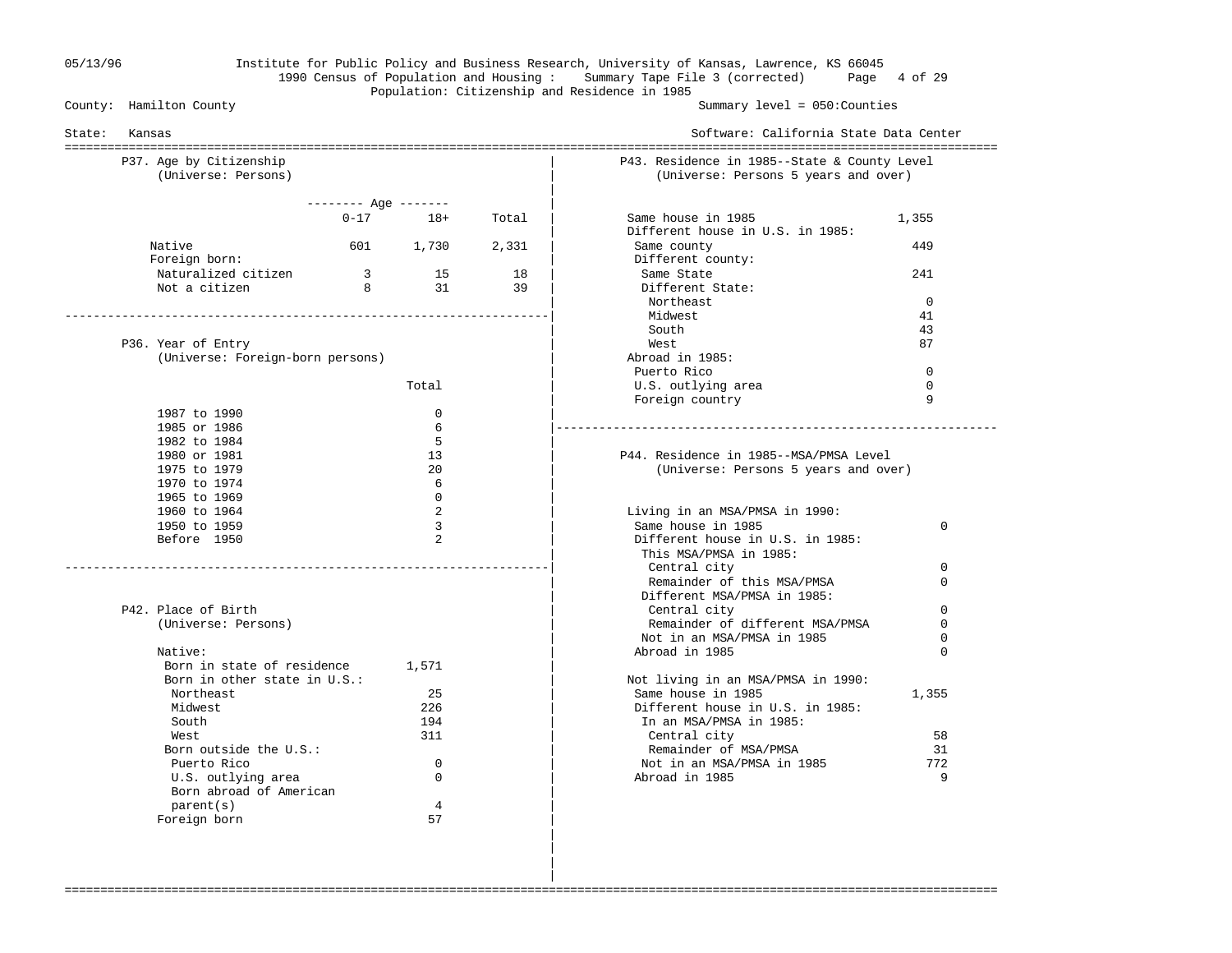| 05/13/96                                                                                                 |                 |                 | Population: Language Spoken at Home            |              |                 | Institute for Public Policy and Business Research, University of Kansas, Lawrence, KS 66045<br>1990 Census of Population and Housing: Summary Tape File 3 (corrected) Page 5 of 29 |                   |
|----------------------------------------------------------------------------------------------------------|-----------------|-----------------|------------------------------------------------|--------------|-----------------|------------------------------------------------------------------------------------------------------------------------------------------------------------------------------------|-------------------|
| County: Hamilton County                                                                                  |                 |                 |                                                |              |                 | Summary $level = 050$ : Counties                                                                                                                                                   |                   |
| State: Kansas                                                                                            |                 |                 |                                                |              |                 | Software: California State Data Center                                                                                                                                             |                   |
| P28. Age by Language Spoken at Home and Ability to Speak English<br>(Universe: Persons 5 years and over) |                 |                 |                                                |              |                 | P29. Household Language and Linguistic<br>Isolation<br>(Universe: Households)                                                                                                      |                   |
|                                                                                                          |                 |                 | ----------- Age ----------<br>$5 - 17$ 18 - 64 | $65 +$       | Total           | English                                                                                                                                                                            | 933               |
| Speak only English                                                                                       |                 | 407             | 1,228 453                                      |              | 2,088           | Spanish:<br>Linguistically isolated<br>Not linguistically isolated                                                                                                                 | 17<br>31          |
| Speak Spanish:                                                                                           |                 |                 |                                                |              |                 | Asian or Pacific Islander language:                                                                                                                                                |                   |
| Speak English very well                                                                                  |                 | 26              | 25                                             | 2            | 53              | Linguistically isolated                                                                                                                                                            | $\overline{0}$    |
| Speak English well                                                                                       |                 | $\overline{4}$  | 16                                             | $\Omega$     | 20              | Not linguistically isolated                                                                                                                                                        | $\overline{4}$    |
| Speak English not well / not at all                                                                      |                 | $\overline{3}$  | 21                                             | $\mathbf{0}$ | 24              | Other language:<br>Linguistically isolated                                                                                                                                         | $\overline{0}$    |
| Speak Asian or Pacific Islander language:<br>Speak English very well                                     |                 | $\Omega$        | $7\phantom{.0}$                                | $\mathbf 0$  | $7\overline{ }$ | Not linguistically isolated                                                                                                                                                        | 13                |
| Speak English well                                                                                       |                 | $\overline{2}$  | $\mathbf{0}$                                   | $\mathbf{0}$ | 2               |                                                                                                                                                                                    |                   |
| Speak English not well / not at all                                                                      |                 | $\Omega$        | 2                                              | $\Omega$     | $\overline{a}$  |                                                                                                                                                                                    |                   |
|                                                                                                          |                 |                 |                                                |              |                 | P31. Language Spoken at Home                                                                                                                                                       |                   |
| Speak other language:                                                                                    |                 |                 |                                                |              |                 | (Universe: Persons 5 years and over)                                                                                                                                               |                   |
| Speak English very well                                                                                  |                 | $7\overline{ }$ | $4\overline{ }$                                | 12           | 23              |                                                                                                                                                                                    |                   |
| Speak English well                                                                                       |                 | $\Omega$        | $\overline{0}$                                 | 6            | 6               | Speak only English                                                                                                                                                                 | 2,088             |
| Speak English not well / not at all                                                                      |                 | $\Omega$        | $\Omega$                                       | $\mathbf{0}$ | $\Omega$        | German<br>Yiddish                                                                                                                                                                  | 20<br>$\mathbf 0$ |
|                                                                                                          |                 |                 |                                                |              |                 | Other West Germanic language                                                                                                                                                       | $\overline{4}$    |
|                                                                                                          |                 |                 |                                                |              |                 | Scandinavian                                                                                                                                                                       | $\mathbf 0$       |
|                                                                                                          |                 |                 |                                                |              |                 | Greek                                                                                                                                                                              | $\mathbf 0$       |
|                                                                                                          |                 |                 |                                                |              |                 | Indic                                                                                                                                                                              | $\mathbf 0$       |
| P30. Age, Language Spoken at Home, and Linguistic Isolation                                              |                 |                 |                                                |              |                 | Italian                                                                                                                                                                            | $\overline{0}$    |
| (Universe: Persons 5 years and over in households)                                                       |                 |                 |                                                |              |                 | French or French Creole                                                                                                                                                            | 5                 |
|                                                                                                          |                 |                 |                                                |              |                 | Portuguese or Portug. Creole                                                                                                                                                       | $\mathbf 0$       |
|                                                                                                          |                 |                 | $5 - 13$ $14 - 17$ $18 - 64$ $65 +$            |              | Total           | Spanish or Spanish Creole<br>Polish                                                                                                                                                | 97                |
|                                                                                                          |                 |                 |                                                |              |                 | Russian                                                                                                                                                                            | 0                 |
| Speak only English                                                                                       | 286             | 121             | 1,211                                          | 421          | 2,039           | South Slavic                                                                                                                                                                       | 0                 |
|                                                                                                          |                 |                 |                                                |              |                 | Other Slavic language                                                                                                                                                              | $\mathbf 0$       |
| Speak Spanish:                                                                                           |                 |                 |                                                |              |                 | Other Indo-European language                                                                                                                                                       | 0                 |
| Linguistically isolated                                                                                  | $7\overline{ }$ | $\overline{0}$  | 25                                             | $\mathsf{O}$ | 32              | Arabic                                                                                                                                                                             |                   |
| Not linguistically isolated                                                                              | 17              | 9               | 37                                             | 2            | 65              | Tagalog                                                                                                                                                                            | $\Omega$          |
|                                                                                                          |                 |                 |                                                |              |                 | Chinese                                                                                                                                                                            |                   |
| Speak Asian or Pacific Islander<br>language:                                                             |                 |                 |                                                |              |                 | Hungarian<br>Japanese                                                                                                                                                              |                   |
| Linguistically isolated                                                                                  | $\mathbf{0}$    | $\overline{0}$  | $\overline{0}$                                 | $\mathbf 0$  | $\overline{0}$  | Mon-khmer                                                                                                                                                                          |                   |
| Not linguistically isolated                                                                              | $\Omega$        | 2               | 9                                              | $\mathbf 0$  | 11              | Korean                                                                                                                                                                             |                   |
|                                                                                                          |                 |                 |                                                |              |                 | Native No. American language                                                                                                                                                       | $\mathbf 0$       |
| Speak other language:                                                                                    |                 |                 |                                                |              |                 | Vietnamese                                                                                                                                                                         |                   |
| Linguistically isolated                                                                                  | $\mathbf 0$     | $\mathbf 0$     | $\mathbf 0$                                    | $\mathbf 0$  | $\mathsf{O}$    |                                                                                                                                                                                    |                   |
| Not linguistically isolated                                                                              | 3               | $\overline{4}$  | 4                                              | 6            | 17              | Other & unspecified languages                                                                                                                                                      | 11                |
|                                                                                                          |                 |                 |                                                |              |                 |                                                                                                                                                                                    |                   |

===================================================================================================================================

in the contract of the contract of the contract of the contract of the contract of the contract of the contract in the contract of the contract of the contract of the contract of the contract of the contract of the contract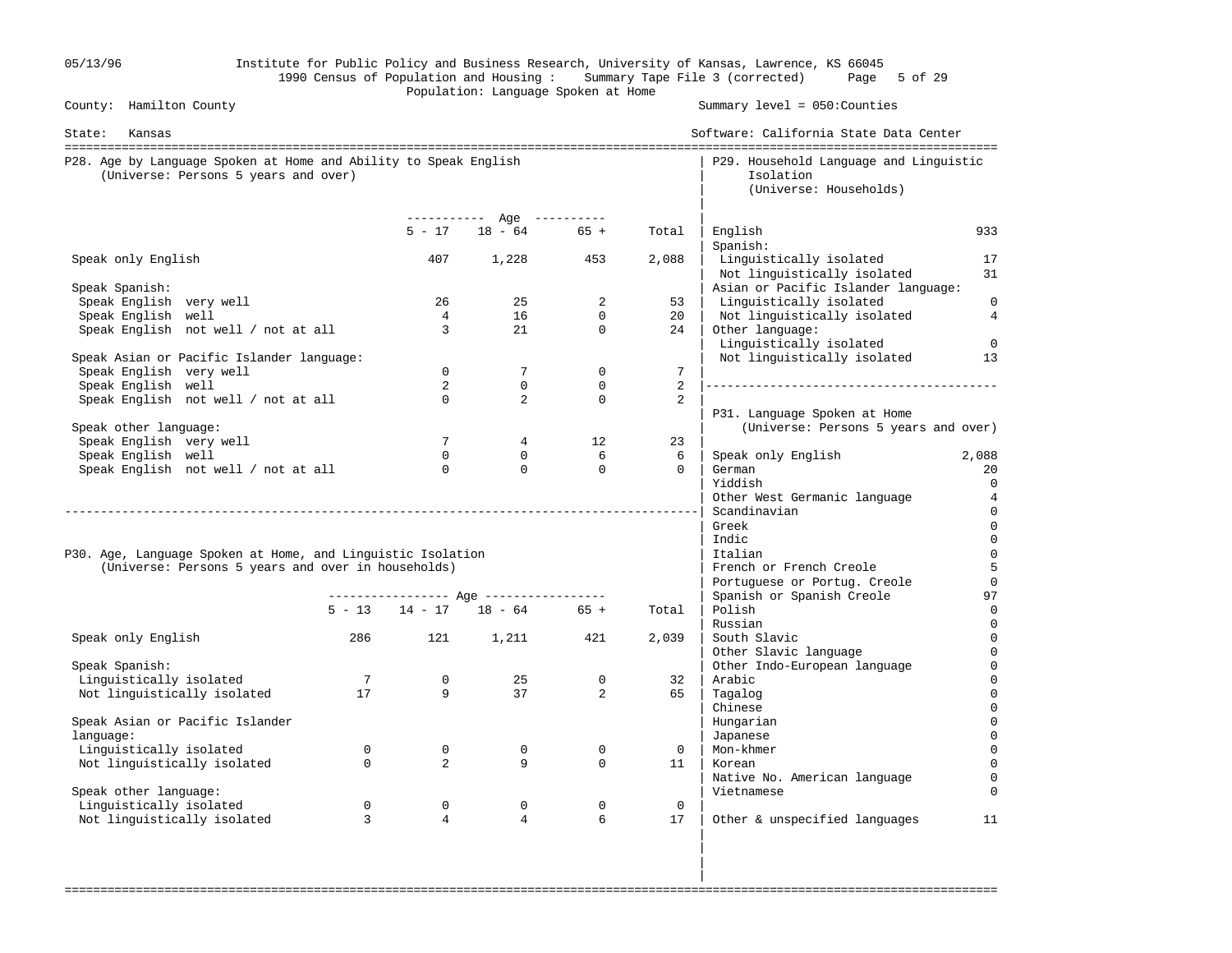#### 05/13/96 Institute for Public Policy and Business Research, University of Kansas, Lawrence, KS 66045 1990 Census of Population and Housing : Summary Tape File 3 (corrected) Page 6 of 29 Population: Ancestry<br>
County: Hamilton County<br>
Population: Ancestry

| State:<br>Kansas                     |              | Software: California State Data Center     |                                 |                      |                                  |  |
|--------------------------------------|--------------|--------------------------------------------|---------------------------------|----------------------|----------------------------------|--|
| P32. Ancestry<br>(Universe: Persons) |              | P33/34/35. Ancestry<br>(Universe: Persons) | Reporting<br>Single<br>Ancestry | Reporting            | Multiple<br>$---$ Ancestry $---$ |  |
| Ancestry specified:                  |              |                                            | Only                            | lst                  | 2nd                              |  |
| Single ancestry<br>Multiple ancestry | 1,457<br>683 |                                            |                                 | Ancestry<br>Reported | Ancestry<br>Reported             |  |
|                                      |              |                                            |                                 |                      |                                  |  |
| Ancestry unclassified                | 56           | Arab                                       | $\Omega$                        | $\Omega$             | $\mathbf 0$                      |  |
| Ancestry not reported                | 192          | Austrian                                   | $\mathbf 0$                     | $\mathbf 0$          | $\mathbf 0$                      |  |
|                                      |              | Belgian                                    | $\mathbf 0$                     | $\mathbf 0$          | 2                                |  |
|                                      |              | Canadian                                   | $\Omega$                        | $\Omega$             | $\mathbf 0$                      |  |
|                                      |              | Czech                                      | $\overline{4}$                  | 6                    | 13                               |  |
|                                      |              |                                            |                                 |                      |                                  |  |
|                                      |              | Danish                                     | 8                               | 13                   | 12                               |  |
|                                      |              | Dutch                                      | 19                              | 52                   | 55                               |  |
|                                      |              | English                                    | 309                             | 475                  | 122                              |  |
|                                      |              | Finnish                                    | 3                               | $\overline{3}$       | $\mathbf 0$                      |  |
|                                      |              | French (except Basque)                     | 6                               | 50                   | 39                               |  |
|                                      |              | French Canadian                            | $\mathbf 0$                     | $\mathbf 0$          | $\overline{0}$                   |  |
|                                      |              | German                                     | 384                             | 679                  | 132                              |  |
|                                      |              | Greek                                      | $\mathbf 0$                     | $\mathbf 0$          | $\mathbf 0$                      |  |
|                                      |              | Hungarian                                  | $\mathbf 0$                     | $\mathbf 0$          | $\mathbf 0$                      |  |
|                                      |              | Irish                                      | 93                              | 167                  | 169                              |  |
|                                      |              | Italian                                    | 10                              | 12                   | 11                               |  |
|                                      |              | Lithuanian                                 | $\mathbf 0$                     | $\overline{0}$       | $\mathbf 0$                      |  |
|                                      |              | Norwegian                                  | 5                               | 14                   | $\overline{2}$                   |  |
|                                      |              | Polish                                     | $\Omega$                        | 2                    | $\overline{3}$                   |  |
|                                      |              | Portuguese                                 | $\Omega$                        | $\Omega$             | $\mathbf 0$                      |  |
|                                      |              | Romanian                                   | $\Omega$                        | $\Omega$             | $\Omega$                         |  |
|                                      |              | Russian                                    | $\Omega$                        | $\mathsf{O}$         | $\overline{4}$                   |  |
|                                      |              | Scotch-Irish                               | 36                              | 52                   | 11                               |  |
|                                      |              | Scottish                                   | 7                               | 19                   | 35                               |  |
|                                      |              | Slovak                                     | $\Omega$                        | $\Omega$             | $\overline{0}$                   |  |
|                                      |              | SubSaharan African                         | $\mathbf 0$                     | $\mathbf 0$          | $\mathbf{0}$                     |  |
|                                      |              | Swedish                                    | 5                               | $5\overline{5}$      | 28                               |  |
|                                      |              | Swiss                                      | $\overline{2}$                  | $\overline{4}$       | $\mathbf 0$                      |  |
|                                      |              | Ukrainian                                  | $\overline{0}$                  | $\mathbf 0$          | $\mathsf 0$                      |  |
|                                      |              | United States or American                  | 392                             | 392                  | $\Omega$                         |  |
|                                      |              | Welsh                                      | 8                               | 16                   | 8                                |  |
|                                      |              | West Indian (excl. Hispanic Origin)        | $\overline{0}$                  | $\mathbf 0$          | $\mathbf 0$                      |  |
|                                      |              | Yugoslavian                                | $\overline{0}$                  | $\overline{0}$       | $\mathbf 0$                      |  |
|                                      |              | Race or Hispanic Origin groups             | 155                             | 168                  | 35                               |  |
|                                      |              | Other groups                               | 11                              | 11                   | $\overline{2}$                   |  |
|                                      |              |                                            |                                 |                      |                                  |  |
|                                      |              | Unclassified or not reported               | 248                             | 248                  | 1,705                            |  |
|                                      |              |                                            |                                 |                      |                                  |  |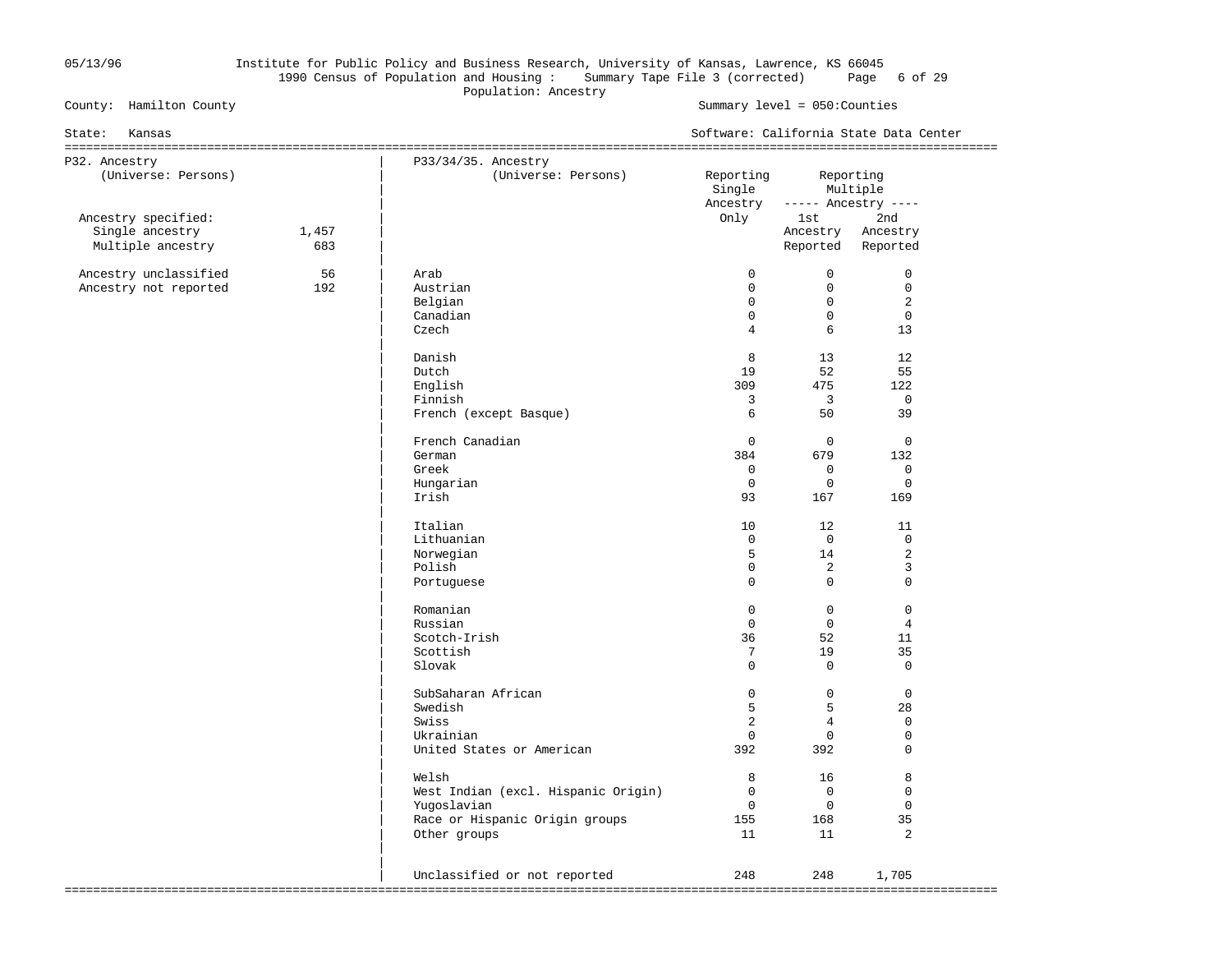## 05/13/96 Institute for Public Policy and Business Research, University of Kansas, Lawrence, KS 66045 1990 Census of Population and Housing : Summary Tape File 3 (corrected) Page 7 of 29 Population: Household Type and Relationship<br>County: Hamilton County

| State:<br>Kansas                                                  |                |             |                                                                         |                             |             |             | Software: California State Data Center    |                        |        |                            |
|-------------------------------------------------------------------|----------------|-------------|-------------------------------------------------------------------------|-----------------------------|-------------|-------------|-------------------------------------------|------------------------|--------|----------------------------|
| P5/16. Persons in Household<br>(Universe: Households)             |                |             | P19/20/21. Race/Ethnicity of Householder by Household Type and Presence | of Children Under 18 Years  |             |             | (Universe: Households)                    |                        |        |                            |
| 1 person<br>2 persons                                             |                | 316<br>332  |                                                                         | Total                       | White       | Black       | Amer In<br>Esk, Al                        | Asian &<br>Pac Isl     | Race   | Other * Hispanic<br>Origin |
| 3 persons                                                         |                | 131<br>120  | Family households:                                                      |                             |             |             |                                           |                        |        |                            |
| 4 persons<br>5 persons                                            |                | 70          | Married couple family:                                                  |                             |             |             |                                           |                        |        |                            |
| 6 persons                                                         |                | 2.4         | With own                                                                |                             |             |             |                                           |                        |        |                            |
| 7 or more persons                                                 |                | 5           | children                                                                | 247                         | 229         | $\Omega$    | $\mathbf{1}$                              | 5                      | $12 *$ | 18                         |
|                                                                   |                |             | No own                                                                  |                             |             |             |                                           |                        |        |                            |
| Total Households                                                  |                | 998         | children                                                                | 332                         | 328         | $\Omega$    | $\Omega$                                  | $\overline{2}$         | $2 *$  | 4                          |
| --------------------------------                                  |                |             | Other family:                                                           |                             |             |             |                                           |                        |        |                            |
| P17/18/40. Household Type and Relationship<br>(Universe: Persons) |                |             | Male householder, no<br>wife present:                                   |                             |             |             |                                           |                        |        |                            |
|                                                                   |                |             | With own                                                                |                             |             |             |                                           |                        |        | $\star$                    |
|                                                                   | $65+$          | Total       | childr.                                                                 | 8                           | 6           | $\mathbf 0$ | 2                                         | $\mathbf 0$            | $0 *$  |                            |
| In family households:                                             |                |             | No own                                                                  |                             |             |             |                                           |                        |        | $\star$                    |
| Householder                                                       | 131            | 664         | childr.                                                                 | 5                           | 5           | $\Omega$    | $\Omega$                                  | $\Omega$               | $0 *$  | $\Omega$                   |
| Spouse                                                            | 113            | 576         | Female householder, no                                                  |                             |             |             |                                           |                        |        | $\star$                    |
| Child:                                                            |                |             | husband present:                                                        |                             |             |             |                                           |                        |        |                            |
| Natural or adopted                                                |                | 654         | With own                                                                |                             |             |             |                                           |                        |        | $\star$                    |
| Stepchild                                                         |                | 30          | childr.                                                                 | 55                          | 51          | $\Omega$    | $\Omega$                                  | $\Omega$               | $4 *$  |                            |
| Grandchild                                                        |                | 19          | No own                                                                  |                             |             |             |                                           |                        |        | $\star$                    |
| Other relatives                                                   | 2              | 14          | childr.                                                                 | 17                          | 17          | $\Omega$    | $\Omega$                                  |                        |        | $\star$                    |
| Nonrelatives                                                      | $\Omega$       | 14          |                                                                         |                             |             |             |                                           | $\Omega$               | $0 *$  | $\Omega$                   |
|                                                                   |                |             | Nonfamily                                                               |                             |             |             |                                           |                        |        | $\star$                    |
| In nonfamily households:<br>Male householder:                     |                |             | households                                                              | 334                         | 323         | $\mathbf 0$ | $\Omega$                                  | $\mathbf 0$            | $11 *$ | 19                         |
| Living alone                                                      | 34             | 104         |                                                                         |                             |             |             |                                           |                        |        |                            |
| Not living alone<br>Female householder:                           | $\Omega$       | 12          |                                                                         |                             |             |             |                                           |                        |        |                            |
| Living alone                                                      | 147            | 212         |                                                                         | P41. Group Quarters by Age  |             |             | P24. Household Type by Age of Householder |                        |        |                            |
| Not living alone                                                  | $\overline{a}$ | 6           |                                                                         | (Universe: Persons in group |             |             |                                           | (Universe: Households) |        |                            |
| Nonrelatives                                                      | $\Omega$       | 22          | quarters)                                                               |                             |             |             |                                           |                        |        | $Non-$                     |
| In group quarters:                                                |                |             |                                                                         | Institutionalized persons:  |             |             |                                           | Family                 |        | Family                     |
| Institutionalized                                                 | 44             | 55          |                                                                         |                             |             |             |                                           | Hholds                 |        | Hholds                     |
| Correctional institutions                                         |                | 5           | $0 - 17$ years                                                          |                             | $\mathbf 0$ |             |                                           |                        |        |                            |
| Nursing homes                                                     |                | 18          | $18 - 64$ years                                                         |                             | 11          |             | $15 - 24$ years                           |                        | 21     | 16                         |
| Mental hospitals                                                  |                | $\mathbf 0$ | $65 + \text{years}$                                                     |                             | 44          |             | $25 - 34$ years                           |                        | 131    | 41                         |
| Juvenile institutions                                             |                | 0           | Total                                                                   |                             | 55          |             | $35 - 44$ years                           |                        | 144    | 33                         |
| Other institutions                                                |                | 32          |                                                                         |                             |             |             | $45 - 54$ years                           |                        | 116    | 27                         |
| Non-                                                              |                |             |                                                                         | Other group quarters:       |             |             | $55 - 64 \text{ years}$                   |                        | 121    | 34                         |
| institutionalized                                                 | $\Omega$       | 6           |                                                                         |                             |             |             | $65 - 74$ years                           |                        | 69     | 71                         |
| College dormitories                                               |                | $\Omega$    | $0 - 17$ years                                                          |                             | 0           |             | $75 +$<br>years                           |                        | 62     | 112                        |
| Military quarters                                                 |                | $\Omega$    | $18 - 64$ years                                                         |                             | 6           |             |                                           |                        |        |                            |
| Homeless shelters                                                 |                | 6           | $65 + \text{years}$                                                     |                             | $\mathbf 0$ |             |                                           |                        |        |                            |
| Visible in street                                                 |                | 0           | Total                                                                   |                             | 6           |             |                                           |                        |        |                            |
| Other group quarters                                              |                | 0           |                                                                         |                             |             |             |                                           |                        |        |                            |
|                                                                   |                |             |                                                                         |                             |             |             |                                           |                        |        |                            |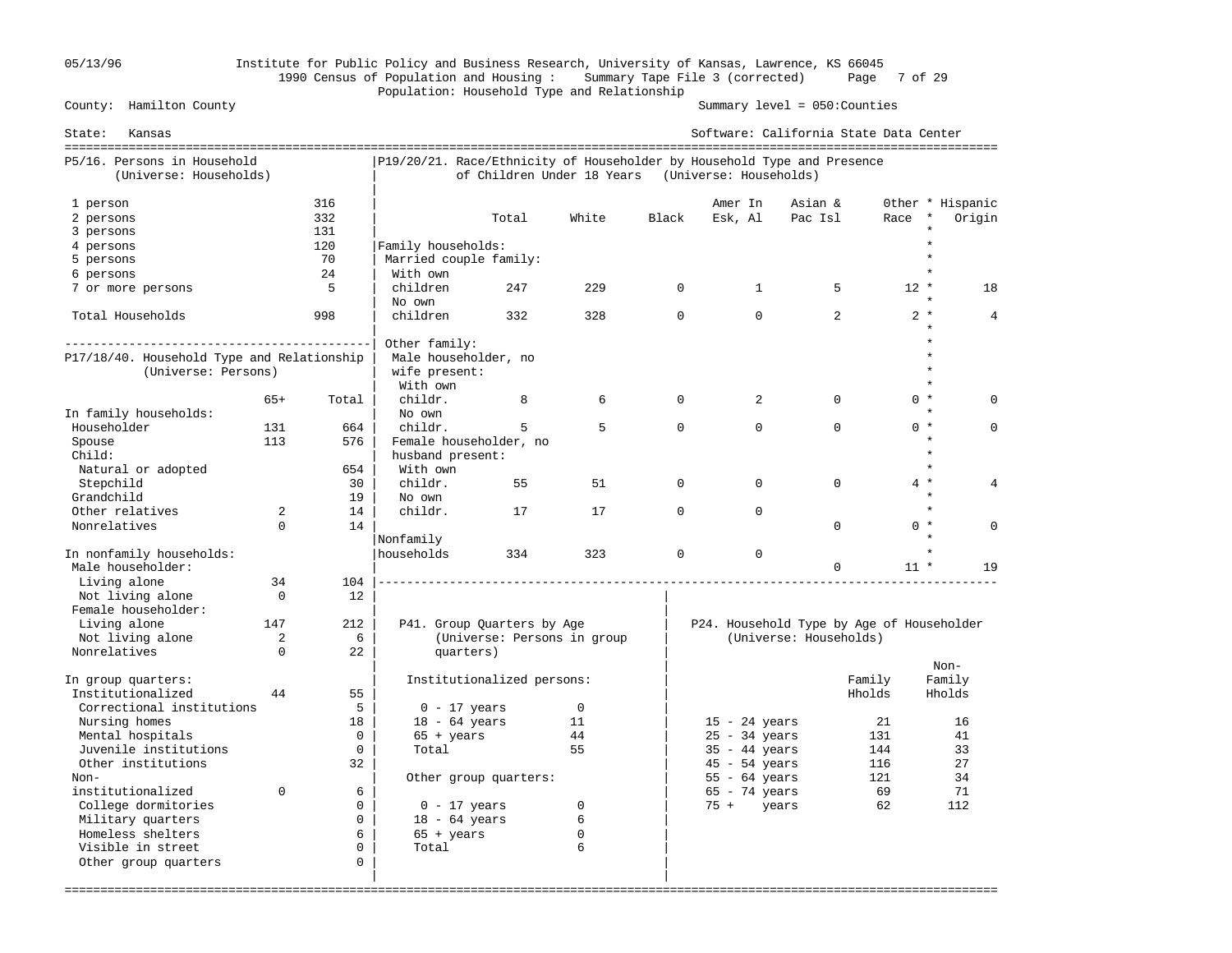## 05/13/96 Institute for Public Policy and Business Research, University of Kansas, Lawrence, KS 66045 1990 Census of Population and Housing : Summary Tape File 3 (corrected) Page 8 of 29 Population: Families, Subfamilies, and Marital Status<br>County: Hamilton County

Summary level =  $050$ : Counties

| State: Kansas                               |                              |                |                                                                                 |                |                   | Software: California State Data Center                                                        |              |
|---------------------------------------------|------------------------------|----------------|---------------------------------------------------------------------------------|----------------|-------------------|-----------------------------------------------------------------------------------------------|--------------|
| P4. Families<br>(Universe: Families)        |                              |                | P23. Family Type and Age of Children<br>(Universe: Own children under 18 years) |                |                   | P25. Subfamily Type and Presence of Own<br>Children Under 18 Years<br>(Universe: Subfamilies) |              |
|                                             |                              |                | In married-couple family:                                                       |                |                   |                                                                                               |              |
| Total                                       |                              | 664            | Under 3 years                                                                   | 91             |                   | Married-couple subfamily:                                                                     |              |
|                                             |                              |                | 3 and 4 years                                                                   | 54             | With own children |                                                                                               | $\Omega$     |
|                                             |                              |                | 5 years                                                                         | 27             | No own children   |                                                                                               | 2            |
|                                             |                              |                | 6 to 11 years                                                                   | 147            |                   |                                                                                               |              |
|                                             |                              |                | 12 and 13 years                                                                 | 44             |                   | Mother-child subfamily                                                                        | 13           |
| P22. Family Type and Presence of Children   |                              |                | 14 years                                                                        | 32             |                   | Father-child subfamily                                                                        | $\mathbf{0}$ |
| 18 Years and Over<br>(Universe: Families)   |                              |                | 15 to 17 years                                                                  | 66             |                   |                                                                                               |              |
|                                             |                              |                | In other family:                                                                |                |                   |                                                                                               |              |
| Married-couple family:                      |                              |                | Male householder, no spouse:                                                    |                |                   |                                                                                               |              |
| With children 18 years & over               |                              | 68             | Under 3 years                                                                   | $\mathbf 0$    |                   | P26. Subfamily type and relationship                                                          |              |
| No children 18 years & over                 |                              | 511            | 3 and 4 years                                                                   | $\overline{4}$ |                   | (Universe: Persons in Subfamilies)                                                            |              |
|                                             |                              |                | 5 years                                                                         | $\overline{3}$ |                   |                                                                                               |              |
| Other family:                               |                              |                | 6 to 11 years                                                                   | 3              |                   | Persons in married-couple subfamily:                                                          |              |
| Male householder, no spouse:                |                              |                | 12 and 13 years                                                                 | $\circ$        |                   |                                                                                               |              |
| With children 18 years & over               |                              | $\overline{a}$ | 14 years                                                                        | 2              | Reference person  |                                                                                               | 2            |
| No children 18 years & over                 |                              | 11             | 15 to 17 years                                                                  | $\overline{a}$ | Spouse            |                                                                                               | 2            |
|                                             |                              |                |                                                                                 |                | Child             |                                                                                               | $\Omega$     |
| Female householder, no spouse:              |                              |                | Female householder, no spouse:                                                  |                |                   |                                                                                               |              |
| With children 18 years & over               |                              | 19             | Under 3 years                                                                   | 2              |                   | Persons in mother-child subfamily:                                                            |              |
| No children 18 years & over                 |                              | 53             | 3 and 4 years                                                                   | $-5$           |                   |                                                                                               |              |
|                                             |                              |                | 5 years                                                                         | 13             | Parent            |                                                                                               | 13           |
|                                             |                              |                | 6 to 11 years                                                                   | 45             | Child             |                                                                                               | 14           |
|                                             |                              |                | 12 and 13 years                                                                 | 14             |                   |                                                                                               |              |
|                                             |                              |                | 14 years                                                                        | $\overline{4}$ |                   | Persons in father-child subfamily:                                                            |              |
|                                             |                              |                | 15 to 17 years                                                                  | 19             |                   |                                                                                               |              |
| P38/39. Marital Status by Age and Aggregate |                              |                |                                                                                 |                | Parent            |                                                                                               | $\mathbf 0$  |
|                                             | Number of Children Ever Born |                |                                                                                 |                | Child             |                                                                                               | $\Omega$     |
|                                             |                              |                |                                                                                 |                |                   |                                                                                               |              |
|                                             |                              | Aggregate      | P27. Sex by Marital Status                                                      |                |                   |                                                                                               |              |
|                                             |                              | Number of      | (Universe: Persons 15 years and over)                                           |                |                   |                                                                                               |              |
|                                             | Females                      | Children       |                                                                                 |                |                   |                                                                                               |              |
| Never married:                              |                              | Ever Born      |                                                                                 | Male           | Female            | Total                                                                                         |              |
| $15 - 24$ years                             | 72                           | 3              |                                                                                 |                |                   |                                                                                               |              |
| $25 - 34$ years                             | 22                           | 8              | Never married                                                                   | 187            | 101               | 288                                                                                           |              |
| $35 - 44$ years                             | 5                            | 6              | Married:                                                                        |                |                   |                                                                                               |              |
| 45 + years                                  | 2                            | $\mathbf 0$    | Spouse present                                                                  | 587            | 572               | 1,159                                                                                         |              |
|                                             |                              |                | Spouse absent:                                                                  |                |                   |                                                                                               |              |
| Ever married:                               |                              |                | Separated                                                                       | 19             | 24                | 43                                                                                            |              |
| $15 - 24$ years                             | 36                           | 53             | Other                                                                           | 16             | 19                | 35                                                                                            |              |
| $25 - 34$ years                             | 147                          | 257            | Widowed                                                                         | 15             | 183               | 198                                                                                           |              |
| $35 - 44$ years                             | 144                          | 359            | Divorced                                                                        | 58             | 93                | 151                                                                                           |              |
| 45 + years                                  | 564                          | 1,988          |                                                                                 |                |                   |                                                                                               |              |
|                                             |                              |                |                                                                                 |                |                   |                                                                                               |              |
|                                             |                              |                |                                                                                 |                |                   |                                                                                               |              |
|                                             |                              |                |                                                                                 |                |                   |                                                                                               |              |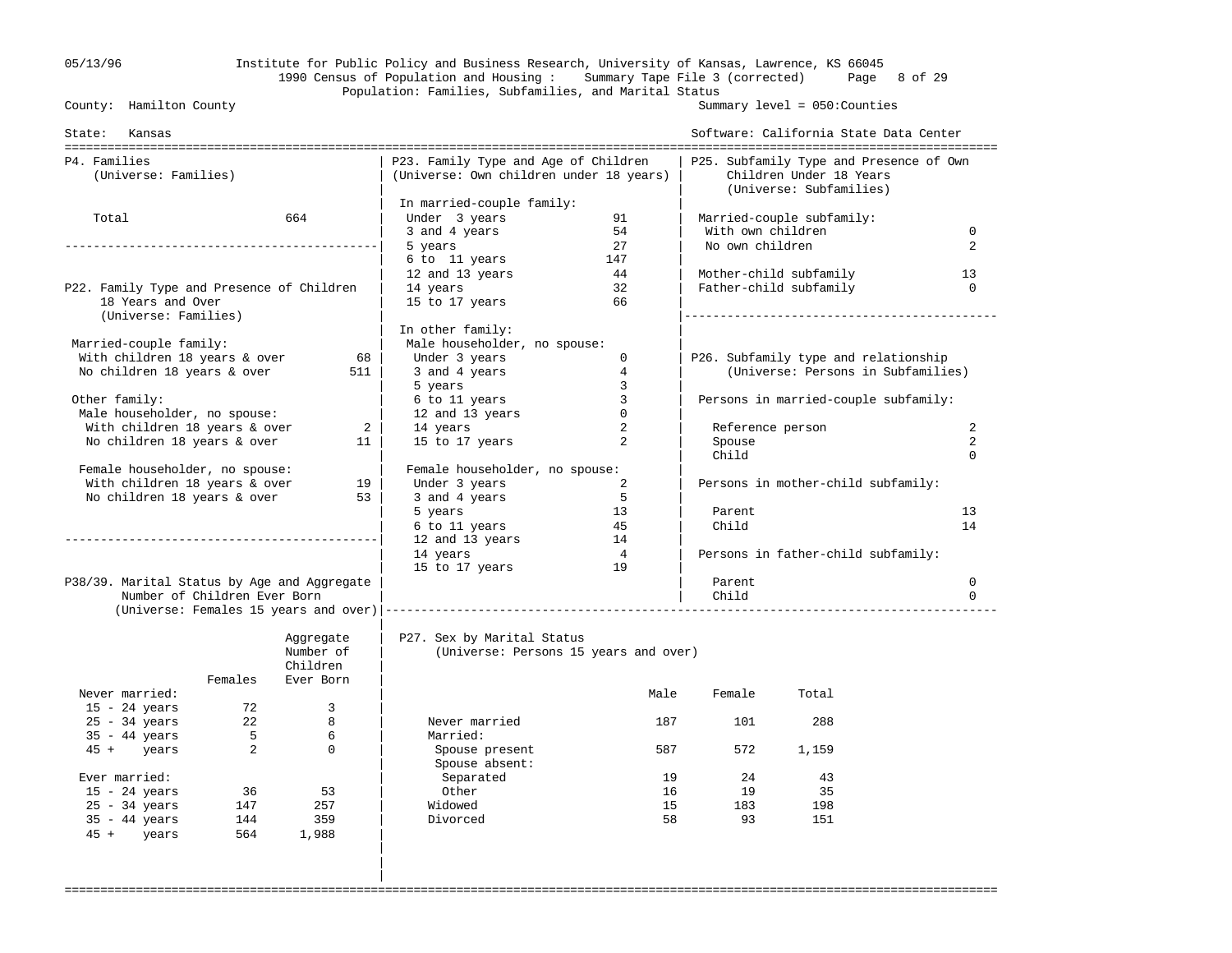#### 05/13/96 Institute for Public Policy and Business Research, University of Kansas, Lawrence, KS 66045 1990 Census of Population and Housing : Summary Tape File 3 (corrected) Page 9 of 29 Population: Transportation to and Place of Work

Summary level =  $050$ : Counties

| State:<br>Kansas                                                                                                                                                                                                                                                                                                                                              |                                                                                                                                                                                                                                                                                                                            | Software: California State Data Center                                                                                                                                                                                                                                                                                                                                                                                                                                                                                                                                                         |
|---------------------------------------------------------------------------------------------------------------------------------------------------------------------------------------------------------------------------------------------------------------------------------------------------------------------------------------------------------------|----------------------------------------------------------------------------------------------------------------------------------------------------------------------------------------------------------------------------------------------------------------------------------------------------------------------------|------------------------------------------------------------------------------------------------------------------------------------------------------------------------------------------------------------------------------------------------------------------------------------------------------------------------------------------------------------------------------------------------------------------------------------------------------------------------------------------------------------------------------------------------------------------------------------------------|
| P45/46/47/48. Place of Work<br>(Universe: Workers 16 years<br>and over)                                                                                                                                                                                                                                                                                       | P49. Means of Transportation to Work<br>(Universe: Workers 16 years<br>and over)                                                                                                                                                                                                                                           | P50/51. Travel Time to Work<br>(Universe: Workers 16 years<br>and over)                                                                                                                                                                                                                                                                                                                                                                                                                                                                                                                        |
| Worked in State of residence:<br>Worked in county of residence<br>1,062<br>Worked out of county of residence<br>Worked outside State of residence<br>*****************************                                                                                                                                                                            | Car, truck, or van:<br>Drove alone<br>927<br>72<br>Carpooled<br>66<br>23<br>Public transportation:<br>Bus or trolley bus<br>$\Omega$<br>Streetcar/trolley car<br>$\overline{0}$<br>Subway or elevated<br>$\mathbf{0}$                                                                                                      | Did not work at home:<br>$0 - 4$ minutes<br>261<br>$5 - 9$ minutes<br>403<br>$10 - 14$ minutes<br>175<br>$15 - 19$ minutes<br>83<br>$20 - 24$ minutes<br>33<br>$25 - 29$ minutes<br>29<br>$30 - 34$ minutes<br>48                                                                                                                                                                                                                                                                                                                                                                              |
| Living in an MSA/PMSA:<br>Worked in MSA/PMSA of residence:<br>Central city<br>Remainder of this MSA/PMSA<br>Worked outside MSA/PMSA of residence:<br>Worked in a different MSA/PMSA:<br>Central city<br>Remain. of a different MSA/PMSA<br>Worked outside of any MSA/PMSA                                                                                     | $\overline{0}$<br>Railroad<br>Ferryboat<br>$\overline{0}$<br>$\mathbf{0}$<br>$\Omega$<br>Taxicab<br>$\Omega$<br>Motorcycle<br>$\overline{0}$<br>Bicycle<br>$\overline{0}$<br>Walked<br>84<br>$\Omega$<br>Other means<br>10<br>$\mathbf 0$<br>Worked at home<br>70<br>$\Omega$                                              | $35 - 39$ minutes<br>$\overline{4}$<br>$40 - 44$ minutes<br>4<br>$45 - 59$ minutes<br>15<br>$60 - 89$ minutes<br>10<br>90 or more minutes<br>22<br>Worked at home<br>70                                                                                                                                                                                                                                                                                                                                                                                                                        |
| Not living in an MSA/PMSA:<br>Worked in an MSA/PMSA:<br>Central city<br>Remainder of MSA/PMSA<br>Worked outside of any MSA/PMSA<br>1,149<br>*****************************                                                                                                                                                                                     | Total workers<br>1,157<br>$4\overline{ }$<br>P53. Private Vehicle Occupancy<br>$4\overline{ }$<br>(Universe: Workers 16 years<br>and over)                                                                                                                                                                                 | Mean travel time to work<br>11 minutes<br>P52. Time Leaving Home to Go to Work<br>(Universe: Workers 16 years and<br>and over)                                                                                                                                                                                                                                                                                                                                                                                                                                                                 |
| Living in a place:<br>Worked in place of residence<br>Worked outside place of residence<br>Not living in a place<br>*****************************<br>Living in the 9 Northeastern States:<br>Worked in the minor civil<br>division of residence<br>Worked outside minor civil<br>division of residence<br>Not living in the 9 Northeastern<br>States<br>1,157 | Car, truck, or van:<br>Drove alone<br>927<br>516<br>In 2-person carpool<br>262<br>45<br>379<br>In 3-person carpool<br>18<br>In 4-person carpool<br>$\mathbf{0}$<br>In 5-person carpool<br>$\overline{3}$<br>In 6-person carpool<br>$\mathbf{0}$<br>$\Omega$<br>In 7-or-more carpool<br>Other means<br>164<br>$\Omega$<br>0 | Did not work at home:<br>$12:00$ a.m. - $4:59$ a.m.<br>39<br>$5:00$ a.m. - $5:29$ a.m.<br>16<br>$5:30$ a.m. - $5:59$ a.m.<br>38<br>$6:00$ a.m. - $6:29$ a.m.<br>111<br>$6:30$ a.m. - $6:59$ a.m.<br>144<br>$7:00$ a.m. - $7:29$ a.m.<br>225<br>$7:30$ a.m. - $7:59$ a.m.<br>176<br>$8:00$ a.m. - $8:29$ a.m.<br>138<br>$8:30$ a.m. - $8:59$ a.m.<br>42<br>$9:00$ a.m. - $9:59$ a.m.<br>50<br>$10:00$ a.m. - $10:59$ a.m.<br>14<br>$11:00$ a.m. - $11:59$ a.m.<br>5<br>$12:00 \text{ p.m.} - 3:59 \text{ p.m.}$<br>46<br>$4:00 \text{ p.m.} - 11:59 \text{ p.m.}$<br>43<br>Worked at home<br>70 |
|                                                                                                                                                                                                                                                                                                                                                               |                                                                                                                                                                                                                                                                                                                            |                                                                                                                                                                                                                                                                                                                                                                                                                                                                                                                                                                                                |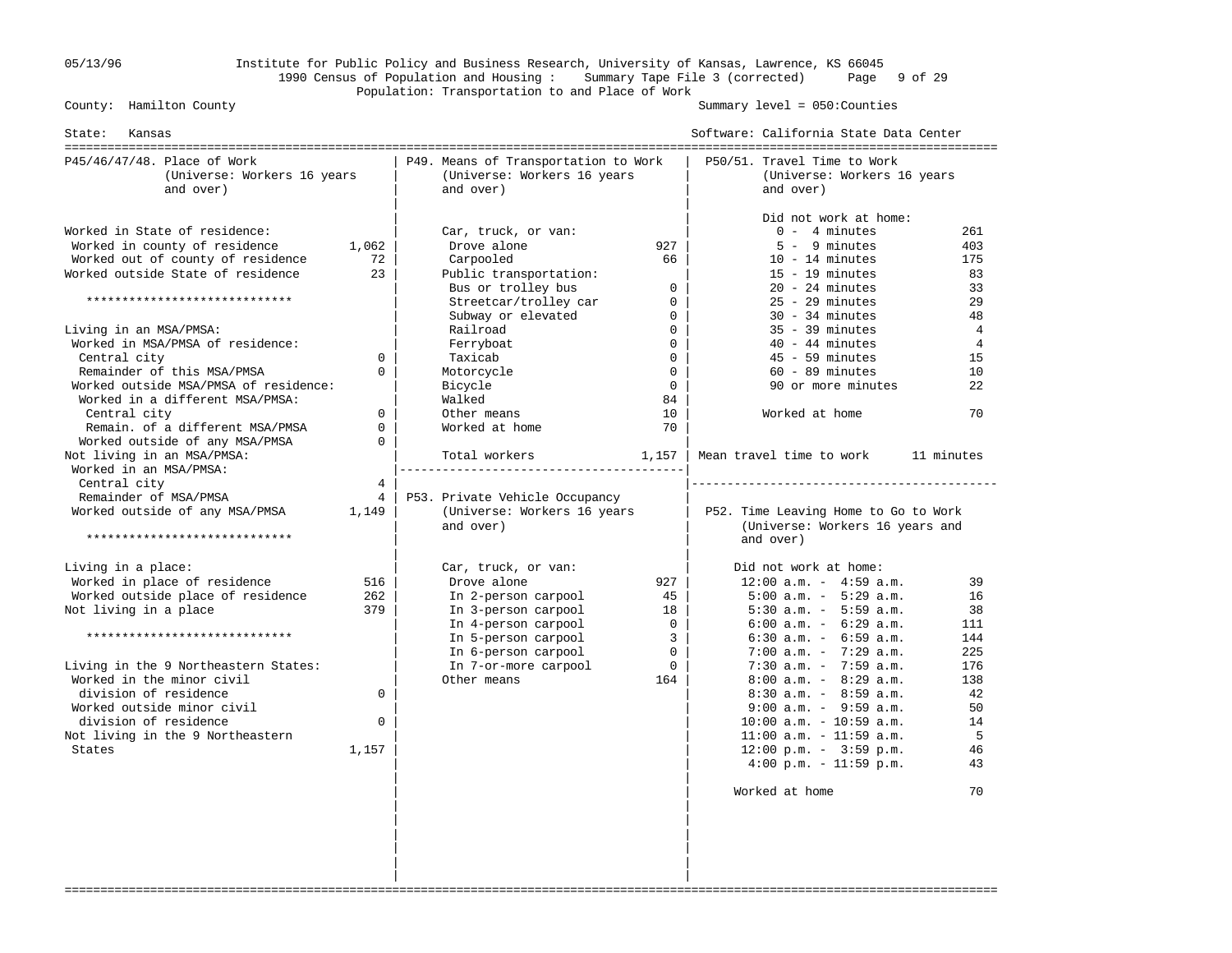## 05/13/96 Institute for Public Policy and Business Research, University of Kansas, Lawrence, KS 66045 1990 Census of Population and Housing : Summary Tape File 3 (corrected) Page 10 of 29 Population: School Enrollment and Educational Attainment<br>County: Hamilton County

Summary level =  $050$ : Counties

| Kansas<br>State:                                                                     |           |                                               |                                                                                                                  |           |             |                    | Software: California State Data Center |                   |                    |  |
|--------------------------------------------------------------------------------------|-----------|-----------------------------------------------|------------------------------------------------------------------------------------------------------------------|-----------|-------------|--------------------|----------------------------------------|-------------------|--------------------|--|
| P54. School Enrollment and Type of<br>School (Universe: Persons 3 years<br>and over) |           |                                               | P55/56. Race and Hispanic Origin by School Enrollment and Type of School<br>(Universe: Persons 3 years and over) |           |             |                    |                                        |                   |                    |  |
| Enrolled in preprimary school:<br>Public school<br>Private school                    | 42<br>16  | Enrolled<br>in school:                        | Total                                                                                                            | White     | Black       | Amer In<br>Esk, Al | Asian &<br>Pac Isl                     | Other *<br>Race * | Hispanic<br>Origin |  |
| Enrolled in elementary or<br>high school:<br>Public school<br>Private school         | 369<br>20 | Preprimary<br>school<br>Elementary<br>or high | 58                                                                                                               | 56        | $\mathbf 0$ | $\Omega$           | $\Omega$                               | $2 *$<br>$\star$  | 2                  |  |
| Enrolled in college:<br>Public school<br>Private school                              | 71<br>7   | school<br>College<br>Not                      | 389<br>78                                                                                                        | 333<br>78 | $\Omega$    | 9<br>$\Omega$      | 13<br>$\Omega$                         | $33 *$<br>$0 *$   | 36<br>$2^{1}$      |  |
| Not enrolled in school                                                               | 1,765     | enrolled                                      | 1,765                                                                                                            | 1,692     | $\mathbf 0$ | 6                  | 16                                     | $51 *$            | 83                 |  |
|                                                                                      |           |                                               |                                                                                                                  |           |             |                    |                                        |                   |                    |  |

#### P57/58/59/60. Educational Attainment by Race and Hispanic Origin (Universe: Persons 18 years and over)

|                                               | Persons<br>$18 +$ |       | 25<br>Persons |             |                    |                    |                              |                    |  |
|-----------------------------------------------|-------------------|-------|---------------|-------------|--------------------|--------------------|------------------------------|--------------------|--|
|                                               | Total             | Total | White         | Black       | Amer In<br>Esk, Al | Asian &<br>Pac Isl | Other *<br>Race *<br>$\star$ | Hispanic<br>Origin |  |
| Less than 9th grade<br>9th to 12th grade,     | 187               | 183   | 148           | $\mathbf 0$ | $\Omega$           | 10                 | $25 *$<br>$\star$            | 31                 |  |
| no diploma                                    | 298               | 253   | 251           | $\mathbf 0$ | 0                  | 0                  | $2 *$                        | 9                  |  |
| High school graduate                          | 577               | 538   | 522           | $\Omega$    | 6                  | $\Omega$           | $10 *$                       |                    |  |
| Some college, no degree                       | 366               | 351   | 349           | $\Omega$    |                    | $\Omega$           | $2 *$                        | 9                  |  |
| Associate degree                              | 118               | 103   | 103           | $\mathbf 0$ | $\Omega$           | 0                  | $0 *$                        |                    |  |
| Bachelor's degree<br>Graduate or professional | 197               | 178   | 176           | $\mathbf 0$ | $\Omega$           | 0                  | $2 *$<br>$\star$             | 6                  |  |
| degree                                        | 33                | 33    | 33            | $\mathbf 0$ | $\mathbf 0$        | $\mathbf 0$        | $0 *$<br>$\star$             | $\Omega$           |  |
|                                               |                   |       |               |             |                    |                    | $\star$                      |                    |  |
| Total                                         | 1,776             | 1,639 | 1,582         | $\mathbf 0$ | 6                  | 10                 | $41 *$                       | 72                 |  |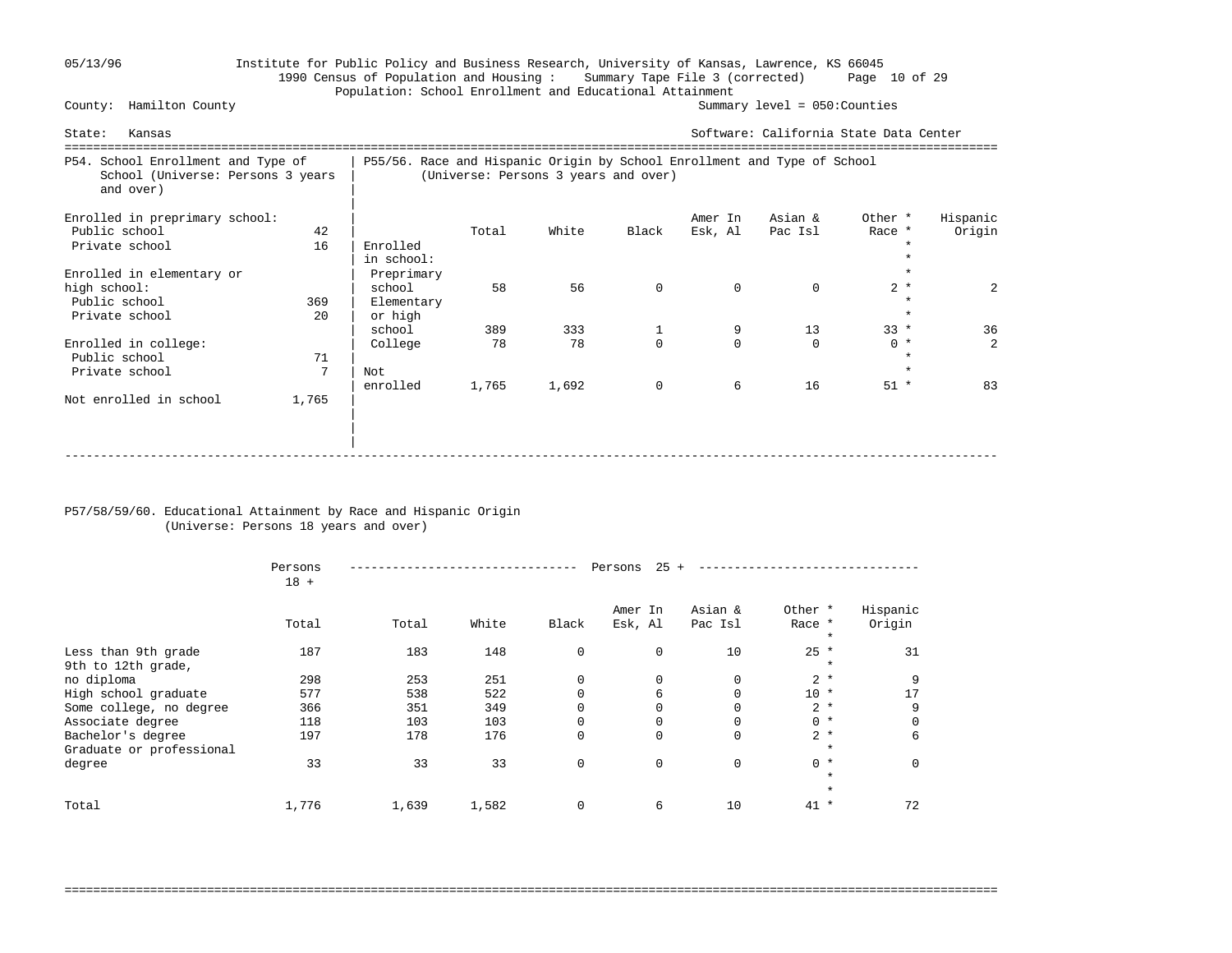### 05/13/96 Institute for Public Policy and Business Research, University of Kansas, Lawrence, KS 66045 1990 Census of Population and Housing : Summary Tape File 3 (corrected) Page 11 of 29 Population: Education and Employment Status<br>County: Hamilton County

Summary level =  $050$ : Counties

State: Kansas Software: California State Data Center

===================================================================================================================================

===================================================================================================================================

P61/62/63. School Enrollment, Educational Attainment, and Employment Status by Race and Hispanic Origin

(Universe: Persons 16 to 19 years)

----------------------------- Persons 16 to 19 Years --------------------------

|                           |          |          |          | Amer In  | Asian &        | Other          | $\star$            | Hispanic       |
|---------------------------|----------|----------|----------|----------|----------------|----------------|--------------------|----------------|
|                           | Total    | White    | Black    | Esk, Al  | Pac Isl        | Race           | *                  | Origin         |
|                           |          |          |          |          |                |                | $\star$            |                |
| In Armed Forces:          |          |          |          |          |                |                | *                  |                |
| Enrolled in school:       |          |          |          |          |                |                |                    |                |
| High school graduate      | $\Omega$ | 0        | 0        | 0        | 0              | $\Omega$       | $\star$            | $\Omega$       |
| Not high school graduate  | $\Omega$ | $\Omega$ | $\Omega$ | $\Omega$ | $\Omega$       | $\Omega$       | $^\star$           | $\Omega$       |
| Not enrolled in school:   |          |          |          |          |                |                | $\star$<br>$\star$ |                |
|                           | $\Omega$ | 0        | 0        | 0        | $\Omega$       | 0              | $\star$            | $\Omega$       |
| High school graduate      | $\cap$   | $\Omega$ | $\Omega$ |          |                |                | $\ast$             |                |
| Not high school graduate  |          |          |          | $\Omega$ | $\Omega$       | $\Omega$       | $\star$            | $\Omega$       |
|                           |          |          |          |          |                |                | *                  |                |
| Civilian:                 |          |          |          |          |                |                |                    |                |
| Enrolled in school:       |          |          |          |          |                |                | $\star$            |                |
| Employed                  | 57       | 55       | 0        | 0        | $\Omega$       | 2              | $\star$            | 2              |
| Unemployed                | $\Omega$ | 0        | 0        | 0        | 0              | $\Omega$       | $^\ast$            | 0              |
| Not in labor force        | 32       | 28       | $\Omega$ | $\Omega$ | $\overline{2}$ | $\overline{a}$ | $\ast$             | $\overline{a}$ |
|                           |          |          |          |          |                |                | $\star$            |                |
| Not enrolled in school:   |          |          |          |          |                |                | $\star$            |                |
| High school graduate:     |          |          |          |          |                |                | $\star$            |                |
| Employed                  | 6        | 6        | 0        | 0        | $\Omega$       | $\Omega$       | $\star$            | $\Omega$       |
| Unemployed                | $\Omega$ | 0        | 0        | 0        | 0              | $\Omega$       | $^\star$           | $\Omega$       |
| Not in labor force        | $\cap$   | $\Omega$ | $\Omega$ | $\Omega$ | $\Omega$       | $\cap$         | $\star$            | $\Omega$       |
| Not high school graduate: |          |          |          |          |                |                | $\star$<br>$\star$ |                |
|                           | 9        |          | $\Omega$ |          |                | $\cap$         | $\star$            | $\Omega$       |
| Employed                  |          | 8        |          | $\Omega$ | 1              |                | $\star$            |                |
| Unemployed                | 0        | $\Omega$ | 0        | 0        | O              | 0              |                    | 0              |
| Not in labor force        | 8        | 8        | 0        | U        | O              | 0              | $\ast$             | $\Omega$       |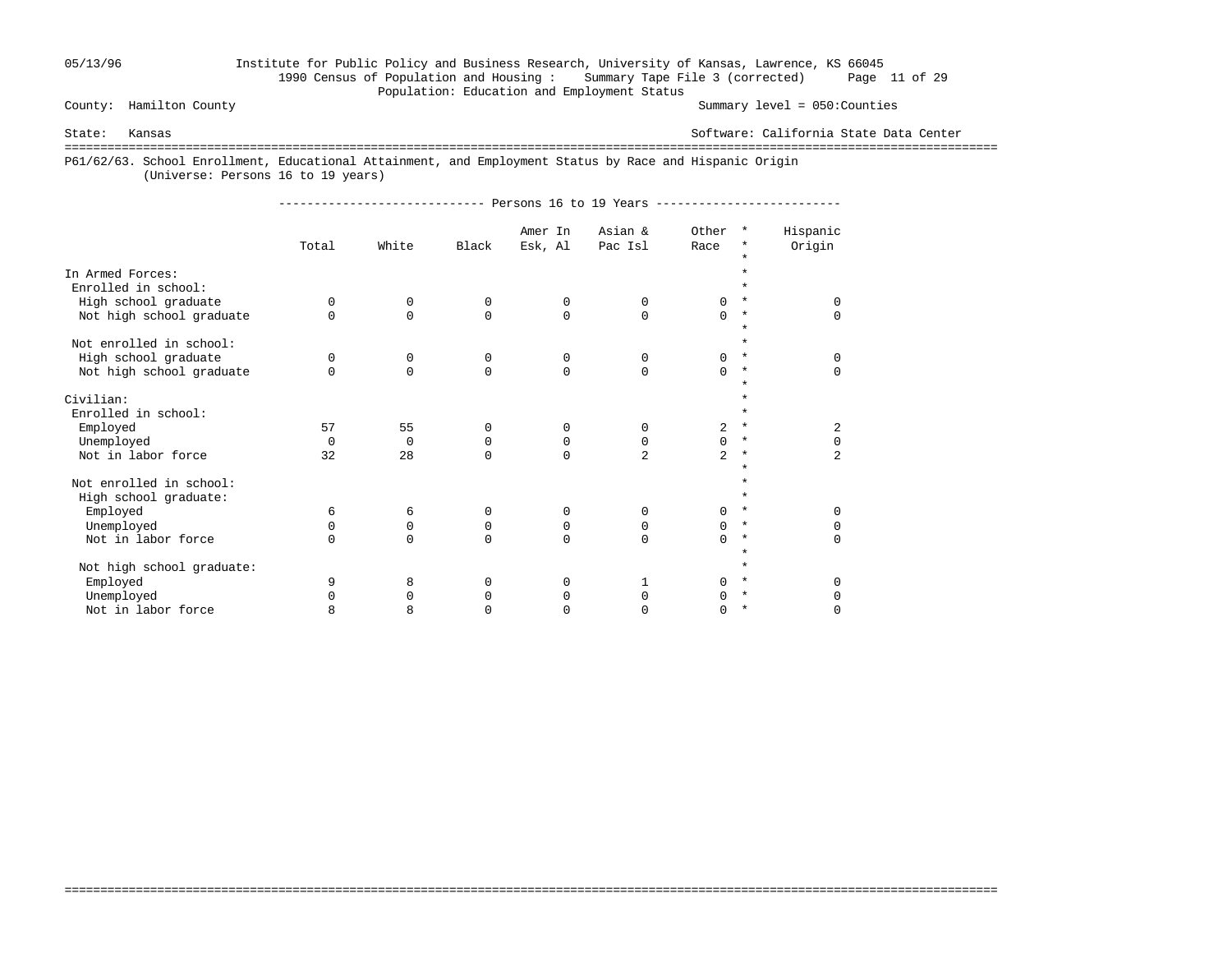## 05/13/96 Institute for Public Policy and Business Research, University of Kansas, Lawrence, KS 66045 1990 Census of Population and Housing : Summary Tape File 3 (corrected) Page 12 of 29 Population: Industry and Occupation<br>County: Hamilton County

Summary level =  $050$ : Counties

| State:<br>Kansas                                                            |     |                                                                    |             | Software: California State Data Center                               |     |
|-----------------------------------------------------------------------------|-----|--------------------------------------------------------------------|-------------|----------------------------------------------------------------------|-----|
| P75. Sex by Work Status in 1989<br>(Universe: Persons 16 years<br>and over) |     | P77. Industry<br>(Universe: Employed persons<br>16 years and over) |             | P78. Occupation<br>(Universe: Employed persons<br>16 years and over) |     |
| Male:                                                                       |     |                                                                    |             | Managerial & professional specialty<br>occupations:                  |     |
| Worked in 1989                                                              | 736 | Agriculture, forestry, &                                           |             | Executive, administrative, &                                         |     |
| Did not work in 1989                                                        | 124 | fisheries                                                          | 310         | managerial                                                           | 103 |
|                                                                             |     |                                                                    |             | Professional specialty                                               | 96  |
| Female:                                                                     |     | Mining                                                             | 22          |                                                                      |     |
|                                                                             |     |                                                                    |             | Technical, sales &                                                   |     |
| Worked in 1989                                                              | 634 | Construction                                                       | 73          | administrative support:                                              |     |
| Did not work in 1989                                                        | 344 |                                                                    |             | Technicians & related                                                |     |
|                                                                             |     | Manufacturing:                                                     |             | support                                                              | 9   |
|                                                                             |     | Nondurable goods                                                   | 15          | Sales                                                                | 83  |
|                                                                             |     | Durable goods                                                      | 26          | Administrative support,                                              |     |
|                                                                             |     |                                                                    |             | including clerical                                                   | 180 |
|                                                                             |     | Transportation                                                     | 27          |                                                                      |     |
|                                                                             |     |                                                                    |             | Service occupations:                                                 |     |
|                                                                             |     | Communications & other                                             |             | Private household                                                    | 8   |
| P79. Class of Worker                                                        |     | public utilities                                                   | 14          | Protective service                                                   | 13  |
| (Universe: Employed persons                                                 |     | Wholesale trade                                                    | 63          | Service, except protective<br>and household                          | 164 |
| 16 years and over)                                                          |     |                                                                    |             |                                                                      |     |
|                                                                             |     | Retail trade                                                       | 181         | Farming, forestry, &                                                 |     |
|                                                                             |     |                                                                    |             | fishing occupations                                                  | 243 |
|                                                                             |     | Finance, insurance, &                                              |             |                                                                      |     |
|                                                                             |     | real estate                                                        | 49          | Precision production,                                                |     |
| Private for profit                                                          |     |                                                                    |             | craft, & repair occupations                                          | 115 |
| wage and salary                                                             | 585 | Services:                                                          |             |                                                                      |     |
|                                                                             |     | Business & repair services                                         | 27          | Operators, fabricators,                                              |     |
| Private not-for-profit                                                      |     | Personal services                                                  | 47          | & laborers:                                                          |     |
| wage and salary                                                             | 40  | Entertainment & recreation                                         | $7^{\circ}$ | Machine operators,                                                   |     |
|                                                                             |     | Professional & related services:                                   |             | assemblers & inspectors                                              | 27  |
| Local government                                                            | 172 | Health services                                                    | 102         | Transportation &                                                     |     |
| State government                                                            | 57  | Educational services                                               | 94          | material moving occupations                                          | 72  |
| Federal government                                                          | 39  | Other professional & related                                       |             | Handlers, equipment cleaners,                                        |     |
|                                                                             |     | services                                                           | 54          | helpers, & laborers                                                  | 62  |
| Self-employed                                                               | 271 | Public administration                                              | 64          |                                                                      |     |
| Unpaid family                                                               | 11  |                                                                    |             |                                                                      |     |
|                                                                             |     |                                                                    |             |                                                                      |     |
|                                                                             |     |                                                                    |             |                                                                      |     |
|                                                                             |     |                                                                    |             |                                                                      |     |
|                                                                             |     |                                                                    |             |                                                                      |     |
|                                                                             |     |                                                                    |             |                                                                      |     |
|                                                                             |     |                                                                    |             |                                                                      |     |
|                                                                             |     |                                                                    |             |                                                                      |     |
|                                                                             |     |                                                                    |             |                                                                      |     |
|                                                                             |     |                                                                    |             |                                                                      |     |

===================================================================================================================================

 | | | |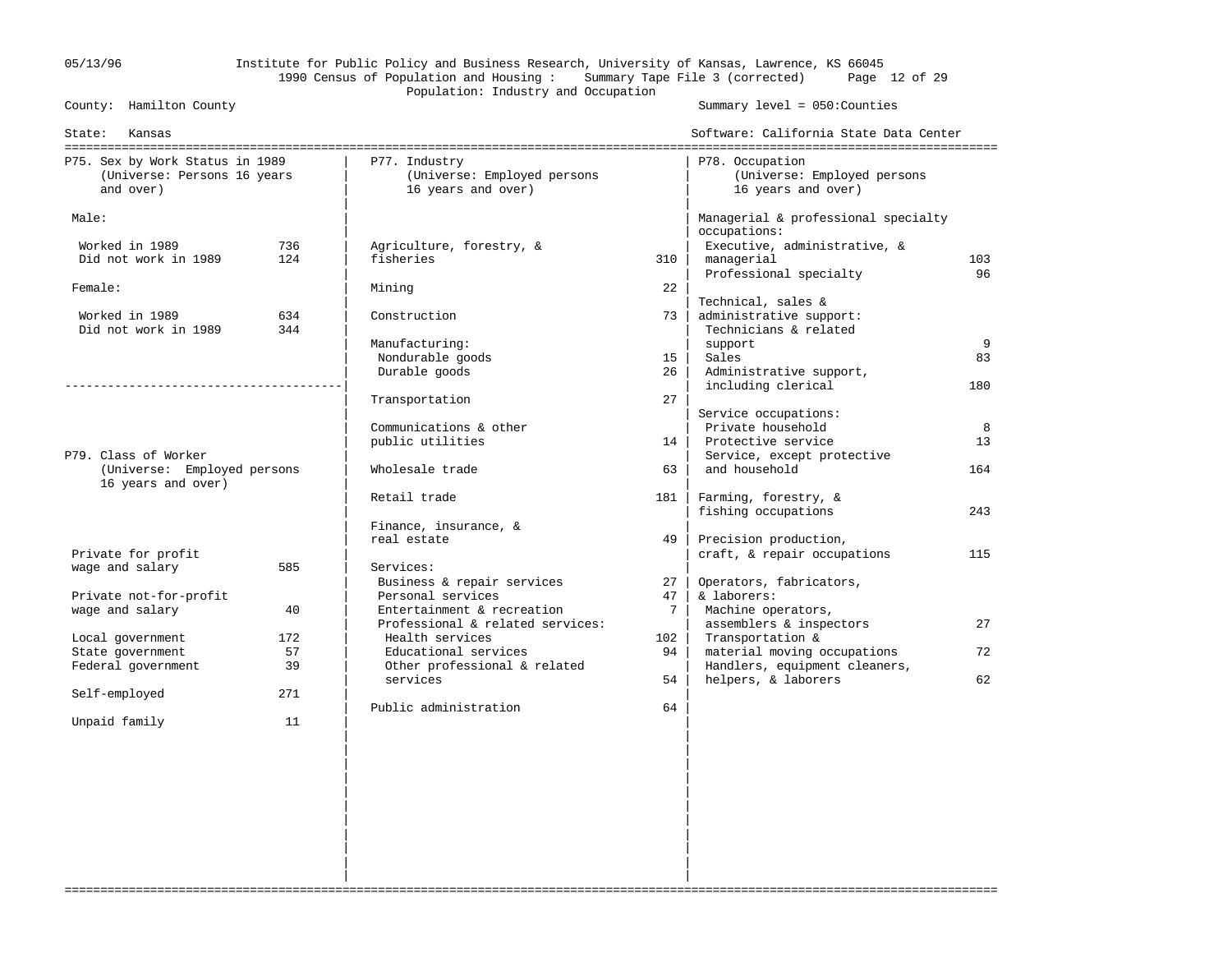#### 05/13/96 Institute for Public Policy and Business Research, University of Kansas, Lawrence, KS 66045 1990 Census of Population and Housing : Summary Tape File 3 (corrected) Page 13 of 29 Population: Labor Force Status

County: Hamilton County Summary level = 050:Counties

State: Kansas Software: California State Data Center =================================================================================================================================== P76. Sex by Work Status in 1989, Usual Hours Worked per Week in 1989, and Weeks Worked in 1989 (Universe: Persons 16 years and over) --------------------------------- Usual Hours Worked ---------------------------------- Total Persons 16+ ------- 35 + Hours ------- ----- 15 to 34 Hours ------ ----- 1 to 14 Hours -----Weeks<br>worked Male Female Total Male Female Total Male Female Total Male Female Total 50-52 536 403 939 494 268 762 31 115 146 11 20 31 48-49 21 9 30 21 9 30 0 0 0 0 0 0 40-47 29 46 75 27 24 51 0 16 16 2 6 8 27-39 16 61 77 16 45 61 0 12 12 0 4 4 14-26 58 52 110 43 26 69 15 21 36 0 5 5 1-13 76 63 139 59 38 97 5 16 21 12 9 21 Did not work 124 344 468 ----------------------------------------------------------------------------------------------------------------------------------- | P73. Presence and Age of Children and Employment Status | P74. Presence & Age of Children by Employment Status of Parents (Universe: Females 16 years and over) | (Universe: Own children under 18 years in families and subfamilies)

===================================================================================================================================

------ Children ------

| Not in labor force               | 26  | Both parents in labor force   | 99       | 190      |
|----------------------------------|-----|-------------------------------|----------|----------|
|                                  |     | Father only in labor force    | 66       | 89       |
| 6 to 17 years only:              |     | Mother only in labor force    |          | 10       |
| In labor force:                  |     | Neither parent in labor force | 0        | $\Omega$ |
| Employed or in Armed Forces      | 119 |                               |          |          |
| Unemployed                       |     | Living with one parent:       |          |          |
| Not in labor force               | 14  | Living with father:           |          |          |
|                                  |     | In labor force                |          |          |
| Under 6 years and 6 to 17 years: |     | Not in labor force            | $\Omega$ | $\Omega$ |
| In labor force:                  |     |                               |          |          |
| Employed or in Armed Forces      | 43  | Living with mother:           |          |          |
| Unemployed                       |     | In labor force                | 25       | 82       |
|                                  |     |                               |          |          |

 With own children under 18 years: | Age of Own In labor force:<br>Emploved or in Armed Forces 65 Employed or in Armed Forces 65  $\qquad \qquad$  65  $\qquad \qquad$  0 - 5 6 - 17 Unemployed 0 | Living with two parents:<br>
Not in labor force 0 26 | Both parents in labor f Not in labor force  $6$  to 17 years only: In labor force:<br>Emploved or in Armed Forces 0 0 119 Employed or in Armed Forces Unemployed and the set of the set of the set of the set of the set of the set of the set of the set of the set o Not in labor force 14 Under 6 years and 6 to 17 years: In labor force: Employed or in Armed Forces 43<br>Unemployed 2 Not in labor force 29 | Not in labor force 3 6 | No own children under 18 years: In labor force: Employed or in Armed Forces 307 Unemployed 2<br>
Vot in labor force 367 Not in labor force |

 | |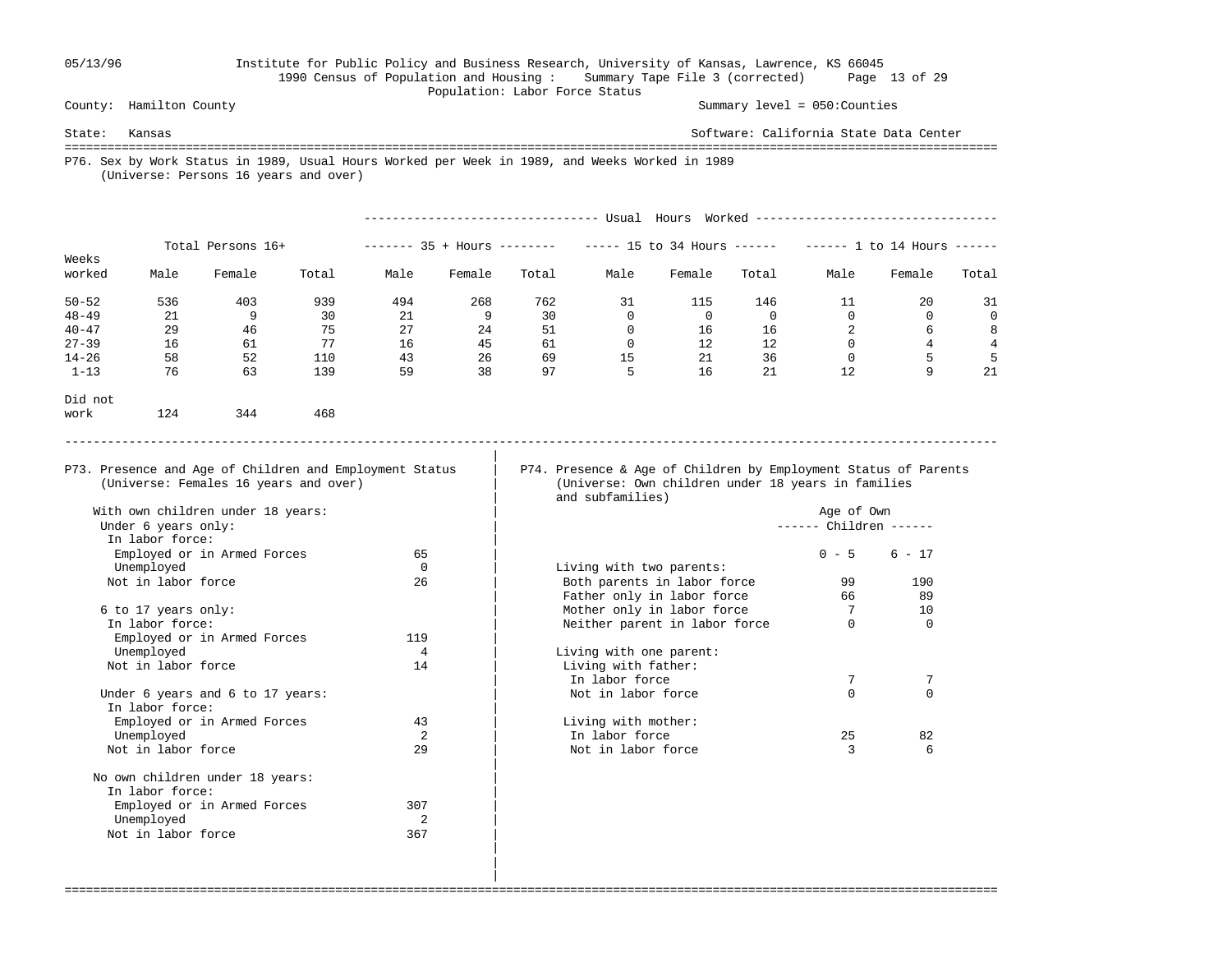## 05/13/96 Institute for Public Policy and Business Research, University of Kansas, Lawrence, KS 66045 1990 Census of Population and Housing : Summary Tape File 3 (corrected) Page 14 of 29 Population: Employment Status<br>
County: Hamilton County

Summary level =  $050$ : Counties

State: Kansas Software: California State Data Center

===================================================================================================================================

===================================================================================================================================

P70/71/72. Employment Status

(Universe: Persons 16 years and over)

|                   | In<br>Armed | Civilian Labor Force |                | Not In<br>Labor |                |
|-------------------|-------------|----------------------|----------------|-----------------|----------------|
|                   | Forces      | Employed             | Unemployed     | Rate            | Force          |
| Total             | $\mathbf 0$ | 1,175                | 15             | 1.3%            | 648            |
| Male              | 0           | 641                  | 7              | 1.1%            | 212            |
| Female            | $\mathbf 0$ | 534                  | 8              | 1.5%            | 436            |
| White             | $\mathbf 0$ | 1,133                | 11             | 1.0%            | 625            |
| Male              | 0           | 615                  | 7              | 1.1%            | 207            |
| Female            | $\mathbf 0$ | 518                  | $\overline{4}$ | 0.8%            | 418            |
| Black             | 0           | 0                    | 0              | . 응             | 0              |
| Male              | 0           | 0                    | 0              |                 | 0              |
| Female            | $\mathbf 0$ | $\mathbf 0$          | 0              | . 응             | $\mathbf 0$    |
| American Indian,  |             |                      |                |                 |                |
| Eskimo, Aleut     | 0           | 6                    | 0              | 0.0%            | $\mathbf 0$    |
| Male              | 0           | 2                    | 0              | 0.0%            | 0              |
| Female            | $\mathbf 0$ | 4                    | 0              | 0.0%            | $\mathbf 0$    |
| Asian and Pacific |             |                      |                |                 |                |
| Islander          | 0           | 8                    | 0              | 0.0%            | 7              |
| Male              | 0           | 5                    | $\mathbf 0$    | 0.0%            | 2              |
| Female            | $\mathbf 0$ | 3                    | 0              | 0.0%            | 5              |
| Other race        | 0           | 28                   | 4              | 12.5%           | 16             |
| Male              | 0           | 19                   | $\mathbf 0$    | 0.0%            | $\overline{3}$ |
| Female            | $\mathbf 0$ | 9                    | 4              | 30.8%           | 13             |
|                   |             |                      |                |                 |                |
| Hispanic origin   | 0           | 49                   | 6              | 10.9%           | 24             |
| Male              | 0           | 33                   | 2              | 5.7%            | 3              |
| Female            | $\Omega$    | 16                   | $\overline{4}$ | 20.0%           | 21             |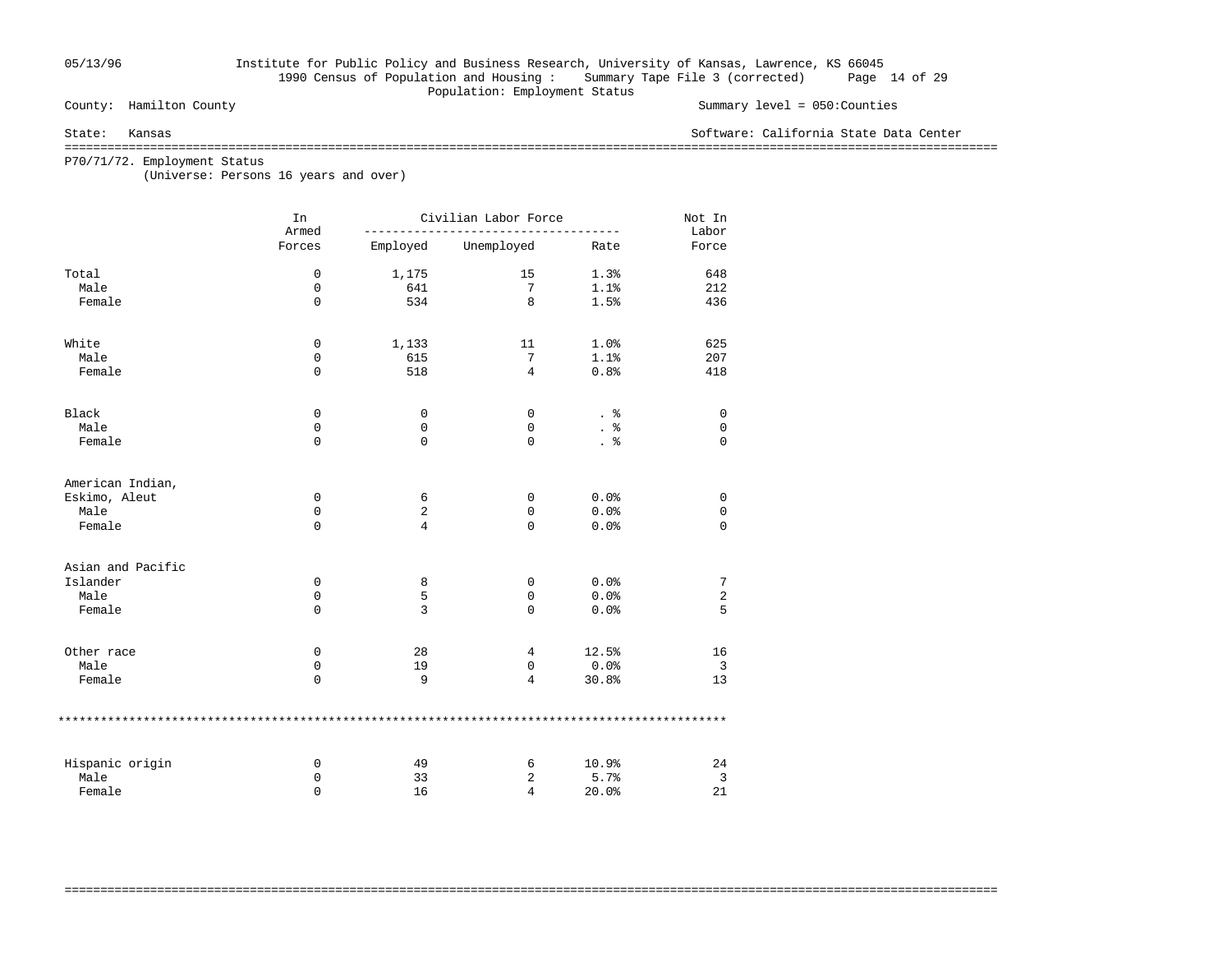### 05/13/96 Institute for Public Policy and Business Research, University of Kansas, Lawrence, KS 66045 1990 Census of Population and Housing : Summary Tape File 3 (corrected) Page 15 of 29 Population: Disability<br>
County: Hamilton County

Summary level =  $050$ : Counties

| Kansas<br>State:                                                                                                                          |                                     |                |                |                |                                                                                                                                                                 | Software: California State Data Center<br>=========================== |          |  |
|-------------------------------------------------------------------------------------------------------------------------------------------|-------------------------------------|----------------|----------------|----------------|-----------------------------------------------------------------------------------------------------------------------------------------------------------------|-----------------------------------------------------------------------|----------|--|
| P66. Sex by Age by Work Disability Status and Employment Status<br>(Universe: Civilian noninstitutionalized persons 16 years<br>and over) |                                     |                |                |                | P68. Sex by Age by Work Disability Status by Mobility and<br>Self-care Limitation Status (Universe: Civilian<br>noninstitutionalized persons 16 years and over) |                                                                       |          |  |
|                                                                                                                                           | $------$ Male $-- ---$ Female $---$ |                |                |                | $16-64$ years                                                                                                                                                   | Male                                                                  | Female   |  |
|                                                                                                                                           | $16 - 64$                           | $65+$          | $16 - 64$      | $65+$          | With a work disability:<br>With a mobility or<br>self-care limitation                                                                                           | 11                                                                    | 10       |  |
| With work disability:<br>In labor force:                                                                                                  |                                     |                |                |                | No mobility or<br>self-care limitation                                                                                                                          | 38                                                                    | 27       |  |
| Employed<br>Unemployed                                                                                                                    | 33<br>$\mathfrak{D}$                | 11<br>$\Omega$ | 15<br>$\Omega$ | 2<br>$\Omega$  | No work disability:<br>With a mobility or                                                                                                                       |                                                                       |          |  |
| Not in labor force:<br>Prevented                                                                                                          |                                     |                |                |                | self-care limitation<br>No mobility or                                                                                                                          | 2                                                                     | $\Omega$ |  |
| from working<br>Not prevented                                                                                                             | 11                                  | 37             | 22             | 79             | self-care limitation                                                                                                                                            | 625                                                                   | 641      |  |
| from working                                                                                                                              | 3                                   | 6              | $\mathbf 0$    | 7              | $65+$ years                                                                                                                                                     |                                                                       |          |  |
| No work disability:<br>In labor force:                                                                                                    |                                     |                |                |                | With a work disability:<br>With a mobility or                                                                                                                   |                                                                       |          |  |
| Employed<br>Unemployed                                                                                                                    | 554<br>5                            | 43<br>$\Omega$ | 482<br>8       | 35<br>$\Omega$ | self-care limitation<br>No mobility or                                                                                                                          | 12                                                                    | 30       |  |
| Not in labor force                                                                                                                        | 68                                  | 63             | 151            | 146            | self-care limitation<br>No work disability:<br>With a mobility or                                                                                               | 42                                                                    | 58       |  |
|                                                                                                                                           |                                     |                |                |                | self-care limitation<br>No mobility or                                                                                                                          | 2                                                                     | 3        |  |
|                                                                                                                                           |                                     |                |                |                | self-care limitation                                                                                                                                            | 104                                                                   | 178      |  |

#### P69. Sex by Age by Mobility and Self-care Limitation Status

(Universe: Civilian noninstitutionalized persons 16 years and over)

|                                          | Total     |           |       | Male      |           |       | Female    |           |                 |
|------------------------------------------|-----------|-----------|-------|-----------|-----------|-------|-----------|-----------|-----------------|
|                                          | $16 - 64$ | $65 - 74$ | $75+$ | $16 - 64$ | $65 - 74$ | $75+$ | $16 - 64$ | $65 - 74$ | $75+$           |
| With a mobility or self-care limitation: |           |           |       |           |           |       |           |           |                 |
| Mobility limitation only                 |           |           |       |           |           |       |           |           | 12 <sup>°</sup> |
| Self-care limitation only                |           |           |       |           |           |       |           |           |                 |
| Mobility & self-care limitation          |           |           | 22    |           |           |       |           |           | 15              |
| No mobility/self-care limitation         | 1,331     | 212       | 170   | 663       | 80        | 66    | 668       | 132       | 104             |
|                                          |           |           |       |           |           |       |           |           |                 |

P67. Sex by Age by Mobility Limitation Status by Employment Status

(Universe: Civilian noninstitutionalized persons 16 years and older)

| With a Mobility Limitation |       |           |       | No Mobility Limitation            |     |           |                             |  |  |
|----------------------------|-------|-----------|-------|-----------------------------------|-----|-----------|-----------------------------|--|--|
|                            |       |           |       | --------                          |     |           |                             |  |  |
| $16 - 64$                  | $65+$ | $16 - 64$ | $65+$ | $16 - 64$                         | 65+ | $16 - 64$ | $65+$                       |  |  |
|                            |       |           |       |                                   |     |           |                             |  |  |
|                            |       |           |       | 580                               | 51  | 497       | 37                          |  |  |
| ∠                          |       |           |       |                                   |     |           |                             |  |  |
| 4                          |       |           | 29    | 78                                | 97  | 169       | 203                         |  |  |
|                            |       |           |       | Male ------- ------ Female ------ |     | Male      | $----- - ---$ Female $----$ |  |  |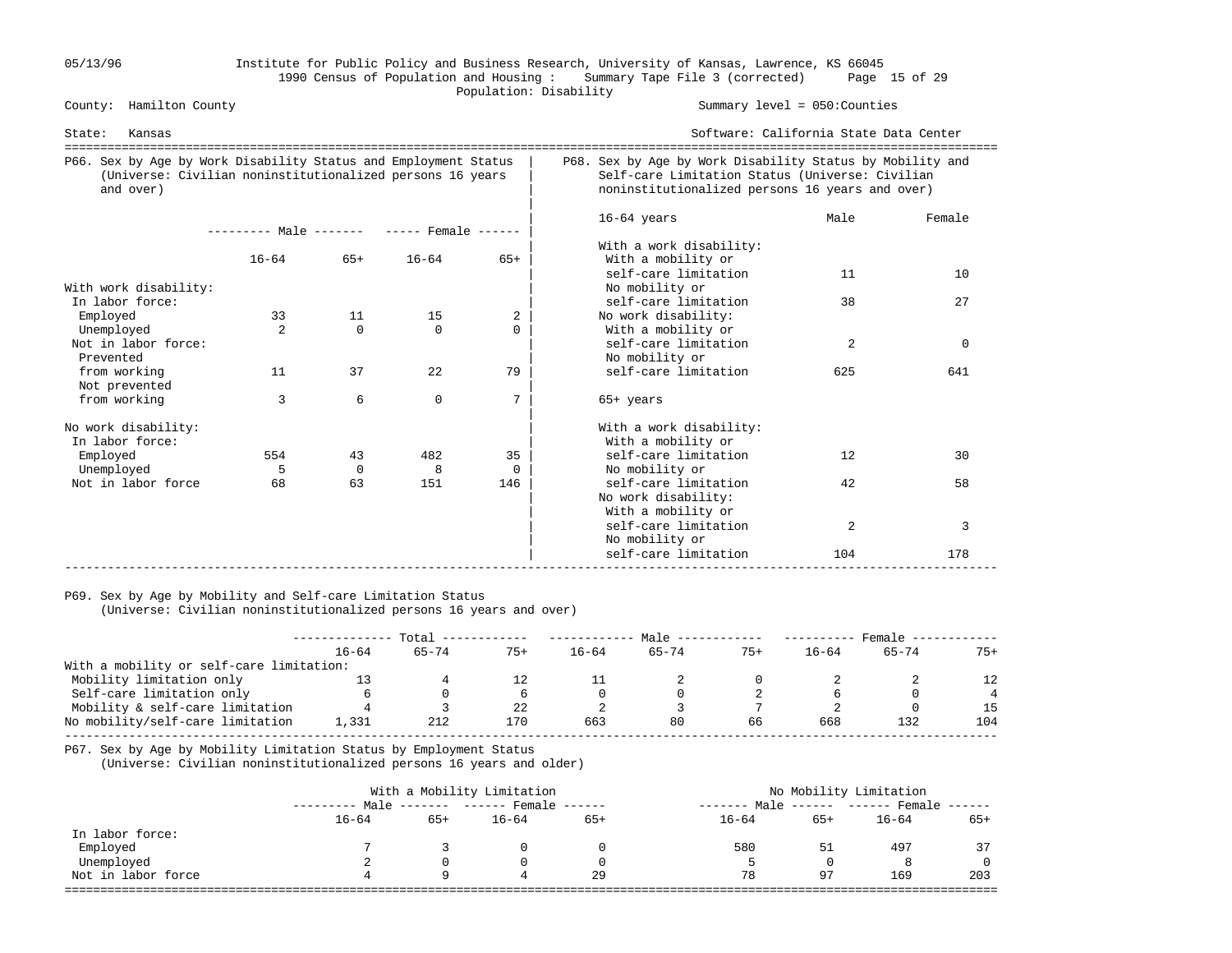05/13/96 Institute for Public Policy and Business Research, University of Kansas, Lawrence, KS 66045 1990 Census of Population and Housing : Summary Tape File 3 (corrected) Page 16 of 29 Population: Income

| State:<br>Kansas                                            |                |                      |                     |                      |                             |                                                           | Software: California State Data Center                                                                    |                     |          |
|-------------------------------------------------------------|----------------|----------------------|---------------------|----------------------|-----------------------------|-----------------------------------------------------------|-----------------------------------------------------------------------------------------------------------|---------------------|----------|
| P80/81/107/108/110/111. Household, Family and Nonfamily     | Income in 1989 |                      |                     |                      |                             |                                                           | P89 through P105. Households and Mean Household Income in 1989<br>by Income Source (Universe: Households) |                     |          |
|                                                             | House-         |                      | Nonfamily           |                      |                             |                                                           |                                                                                                           | Households          | Mean     |
|                                                             | holds          |                      | Families Households |                      |                             |                                                           |                                                                                                           |                     | income   |
|                                                             |                |                      |                     |                      | With wage or salary income  |                                                           |                                                                                                           | 696                 | \$21,086 |
| 4,999<br>$0 -$<br>\$                                        | 56             | 16                   | 45                  | No                   | wage or salary income       |                                                           |                                                                                                           | 302                 |          |
| 9,999<br>$5,000 -$<br>\$                                    | 153            | 32                   | 116                 |                      |                             | With nonfarm self-employment income                       |                                                                                                           | 198                 | \$14,451 |
| $$10,000 - 12,499$                                          | 55             | 21                   | 34                  | No                   |                             | nonfarm self-employment income                            |                                                                                                           | 800                 |          |
| $$12,500 - 14,999$                                          | 45             | 30                   | 19                  |                      | With farm-employment income |                                                           |                                                                                                           | 231                 | \$22,588 |
| $$15,000 - 17,499$                                          | 72             | 55                   | 17                  | No                   | farm-employment income      |                                                           |                                                                                                           | 767                 |          |
| $$17,500 - 19,999$                                          | 46             | 34                   | 12                  |                      |                             |                                                           | With interest, dividend, or rental income                                                                 | 392                 | \$6,433  |
| $$20,000 - 22,499$                                          | 72             | 47                   | 22                  | No                   |                             |                                                           | interest, dividend, or rental income                                                                      | 606                 |          |
| $$22,500 - 24,999$                                          | 43             | 37                   |                     | 6                    | With social security income |                                                           |                                                                                                           | 347                 | \$7,726  |
| $$25,000 - 27,499$                                          | 51<br>35       | 37<br>29             | 14                  | No                   |                             | social security income                                    |                                                                                                           | 651                 |          |
| $$27,500 - 29,999$                                          | 60             | 48                   | 12                  | 6<br>No.             |                             | With public assistance income<br>public assistance income |                                                                                                           | 40<br>958           | \$3,350  |
| $$30,000 - 32,499$<br>$$32,500 - 34,999$                    | 25             | 20                   |                     | 4                    | With retirement income      |                                                           |                                                                                                           | 100                 |          |
| $$35,000 - 37,499$                                          | 32             | 31                   |                     | $\mathbf{1}$<br>No.  | retirement income           |                                                           |                                                                                                           | 898                 | \$8,372  |
| $$37,500 - 39,999$                                          | 23             | 21                   |                     | 2                    | With other type of income   |                                                           |                                                                                                           | 64                  | \$4,278  |
| $$40,000 - 42,499$                                          | 26             | 22                   |                     | 4<br>No              | other type of income        |                                                           |                                                                                                           | 934                 |          |
| $$42,500 - 44,999$                                          | 25             | 25                   |                     | $\overline{a}$       |                             |                                                           |                                                                                                           |                     |          |
| $$45,000 - 47,499$                                          | 13             | 9                    |                     | $\overline{4}$       | With earnings               |                                                           |                                                                                                           | 815                 |          |
| $$47,500 - 49,999$                                          | 31             | 26                   |                     | 5                    | No earnings                 |                                                           |                                                                                                           | 183                 |          |
| $$50,000 - 54,999$                                          | 34             | 34                   |                     | $\mathbf{0}$         |                             |                                                           | Earnings = $(wage & salary + self-emploved)$                                                              |                     |          |
| $$55,000 - 59,999$                                          | 13             | 13                   |                     | $\mathbf 0$          |                             |                                                           |                                                                                                           |                     |          |
| $$60,000 - 74,999$                                          | 49             | 43                   |                     | 4                    |                             |                                                           |                                                                                                           |                     |          |
| $$75,000 - 99,999$                                          | 21             | 18                   |                     | 3                    |                             |                                                           | P112/113. Workers in Family and Mean Income in 1989                                                       |                     |          |
| $$100,000 - 124,999$                                        | $\overline{4}$ | $\overline{4}$       |                     | $\mathbf 0$          |                             | (Universe: Families)                                      |                                                                                                           |                     |          |
| $$125,000 - 149,999$                                        | 5              | 5                    |                     | $\mathsf 0$          |                             |                                                           |                                                                                                           |                     |          |
| \$150,000<br>or more                                        | 9              | 7                    |                     | 2                    |                             |                                                           | Mean                                                                                                      |                     |          |
|                                                             |                |                      |                     | Workers              |                             | Families                                                  | Income                                                                                                    |                     |          |
| Total                                                       | 998            | 664                  | 334                 |                      |                             |                                                           |                                                                                                           |                     |          |
| Median income                                               | \$22,500       | \$29,483             | \$10,441            | None                 |                             | 42                                                        | \$19,235                                                                                                  |                     |          |
|                                                             |                |                      |                     | $\mathbf{1}$         |                             | 182                                                       | \$26,328                                                                                                  |                     |          |
| Mean income                                                 | \$29,261       | \$35,490             | \$16,504            | 2                    |                             | 354                                                       | \$39,005                                                                                                  |                     |          |
| Less than \$150,000                                         | \$27,514       | \$33,491             | \$15,308            |                      | 3 or more                   | 86                                                        | \$48,346                                                                                                  |                     |          |
| \$150,000 or more                                           | \$221,286      | \$223,086            | \$214,985           |                      |                             |                                                           |                                                                                                           |                     |          |
| P109. Mean Family Income in 1989 by Family Type &           |                |                      |                     |                      |                             | _________________________________                         |                                                                                                           |                     |          |
| Presence of Children Under 18 Years<br>(Universe: Families) |                |                      |                     |                      |                             | P114/115/116. Per Capita Income in 1989                   | (Universe: Total persons or persons 15 years and over)                                                    |                     |          |
|                                                             |                |                      |                     |                      |                             |                                                           |                                                                                                           |                     |          |
|                                                             |                | Mean                 |                     |                      |                             | Per                                                       |                                                                                                           | Per                 |          |
| Married-couple family:<br>With own children                 |                | income               |                     |                      |                             | Capita<br>Income                                          |                                                                                                           | Capita<br>Income    |          |
| No own children                                             |                | \$39,601<br>\$36,306 |                     |                      |                             |                                                           |                                                                                                           |                     |          |
| Other family:                                               |                |                      |                     | Total persons        |                             | \$12,366                                                  | White                                                                                                     | \$12,861            |          |
| Male householder, no spouse:                                |                |                      |                     | In households        |                             | \$12,541                                                  | Black                                                                                                     |                     | \$0      |
| With own children                                           |                | \$10,250             |                     | In group quarters:   |                             |                                                           | Amer Ind                                                                                                  | \$6,122             |          |
| No own children                                             |                | \$34,013             |                     | Institutionalized    |                             | \$4,280                                                   | Asian                                                                                                     | \$4,273             |          |
| Female householder, no spouse:                              |                |                      |                     | Noninstitutionalized |                             | \$18,898                                                  | Other                                                                                                     | \$3,673             |          |
| With own children                                           |                | \$17,986             |                     |                      |                             |                                                           |                                                                                                           | ******************* |          |
| No own children                                             |                | \$28,756             |                     |                      |                             |                                                           | Hispanic                                                                                                  | \$4,747             |          |
|                                                             |                |                      |                     |                      |                             |                                                           |                                                                                                           |                     |          |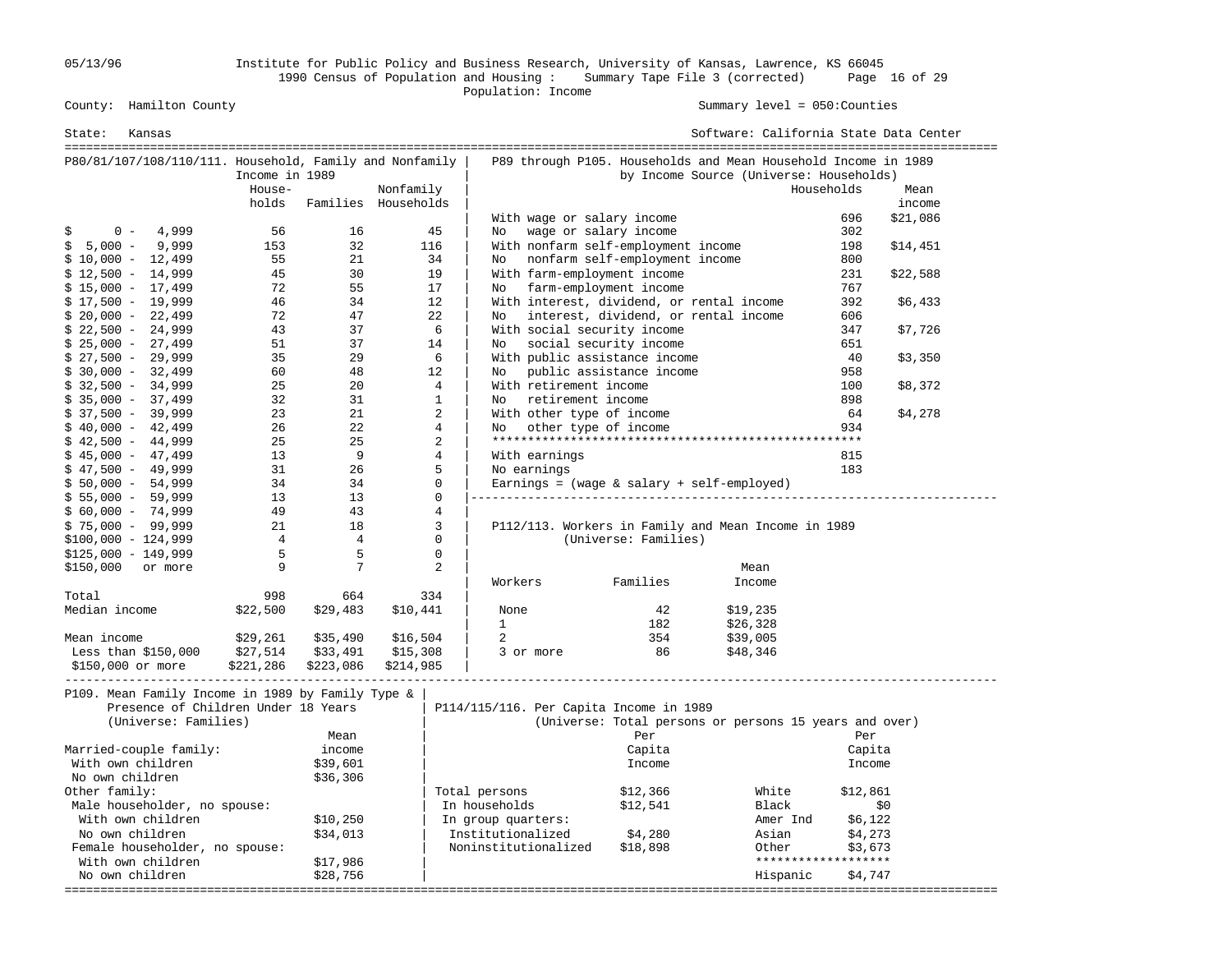## 05/13/96 Institute for Public Policy and Business Research, University of Kansas, Lawrence, KS 66045 1990 Census of Population and Housing : Summary Tape File 3 (corrected) Page 17 of 29 Population: Household Income by Race (Part 1)<br>County: Hamilton County

Summary level =  $050$ : Counties

State: Kansas Software: California State Data Center

 =================================================================================================================================== P82 through P88. Household Income in 1989 by Age and Race/Hispanic Origin of Householder

(Universe: Households)

|                   |                |           |           | White        |                |                |                |          |
|-------------------|----------------|-----------|-----------|--------------|----------------|----------------|----------------|----------|
|                   | $15 - 24$      | $25 - 34$ | $35 - 44$ | $45 - 54$    | $55 - 64$      | $65 - 74$      | $75+$          | Total    |
| $0 - 4,999$       | 0              | 4         |           | 14           | 4              | 13             | 13             | 50       |
| $$5,000-9,999$    | $\mathbf{r}$   | 13        | 13        | 6            | 10             | 20             | 73             | 142      |
| $$10,000-14,999$  | 2              | 12        | 16        | 13           | 10             | 16             | 28             | 97       |
| $$15,000-24,999$  | 13             | 56        | 32        | 25           | 38             | 28             | 22             | 214      |
| $$25,000-34,999$  | 2              | 42        | 22        | 25           | 35             | 27             | 18             | 171      |
| $$35,000-49,999$  | $\overline{ }$ | 19        | 41        | 27           | 35             | 16             | 5              | 150      |
| $$50,000-74,999$  | 2              | 8         | 21        | 20           | 16             | 16             | 13             | 96       |
| $$75,000-99,999$  | 0              | 3         | 12        | 0            | 2              | 2              | $\overline{c}$ | 21       |
| \$100,000 or more | 2              |           | 5         | $\mathbf{r}$ | $\overline{2}$ | $\overline{2}$ | $\Omega$       | 18       |
| Total             | 35             | 157       | 164       | 137          | 152            | 140            | 174            | 959      |
| Mean              |                |           |           |              |                |                |                | \$29,908 |

|                   |           |           |           | Black     |           |           |       |       |
|-------------------|-----------|-----------|-----------|-----------|-----------|-----------|-------|-------|
|                   | $15 - 24$ | $25 - 34$ | $35 - 44$ | $45 - 54$ | $55 - 64$ | $65 - 74$ | $75+$ | Total |
| $0 - 4,999$       |           |           |           |           |           |           |       |       |
| $$5,000-9,999$    |           |           |           |           |           |           |       |       |
| $$10,000-14,999$  |           |           |           |           |           |           |       |       |
| $$15,000-24,999$  |           |           |           |           |           |           |       |       |
| $$25,000-34,999$  |           |           |           |           |           |           |       |       |
| $$35,000-49,999$  |           |           |           |           |           |           |       |       |
| \$50,000-74,999   |           |           |           |           |           |           |       |       |
| $$75,000-99,999$  |           |           |           |           |           |           |       |       |
| \$100,000 or more |           |           |           |           |           |           |       |       |
| Total             |           |           |           |           |           |           |       |       |
| Mean              |           |           |           |           |           |           |       |       |

|                   |           |           |           |           | American Indian, Eskimo, or Aleut |           |       |          |
|-------------------|-----------|-----------|-----------|-----------|-----------------------------------|-----------|-------|----------|
|                   | $15 - 24$ | $25 - 34$ | $35 - 44$ | $45 - 54$ | $55 - 64$                         | $65 - 74$ | $75+$ | Total    |
| $0 - 4,999$       |           |           |           |           |                                   |           |       |          |
| $$5,000-9,999$    |           |           |           |           |                                   |           |       |          |
| $$10,000-14,999$  |           |           |           |           |                                   |           |       |          |
| $$15,000-24,999$  |           |           |           |           |                                   |           |       |          |
| $$25,000-34,999$  |           |           |           |           |                                   |           |       |          |
| $$35,000-49,999$  |           |           |           |           |                                   |           |       |          |
| $$50,000-74,999$  |           |           |           |           |                                   |           |       |          |
| $$75,000-99,999$  |           |           |           |           |                                   |           |       |          |
| \$100,000 or more |           |           |           |           |                                   |           |       |          |
| Total             |           |           |           |           |                                   |           |       |          |
| Mean              |           |           |           |           |                                   |           |       | \$20,627 |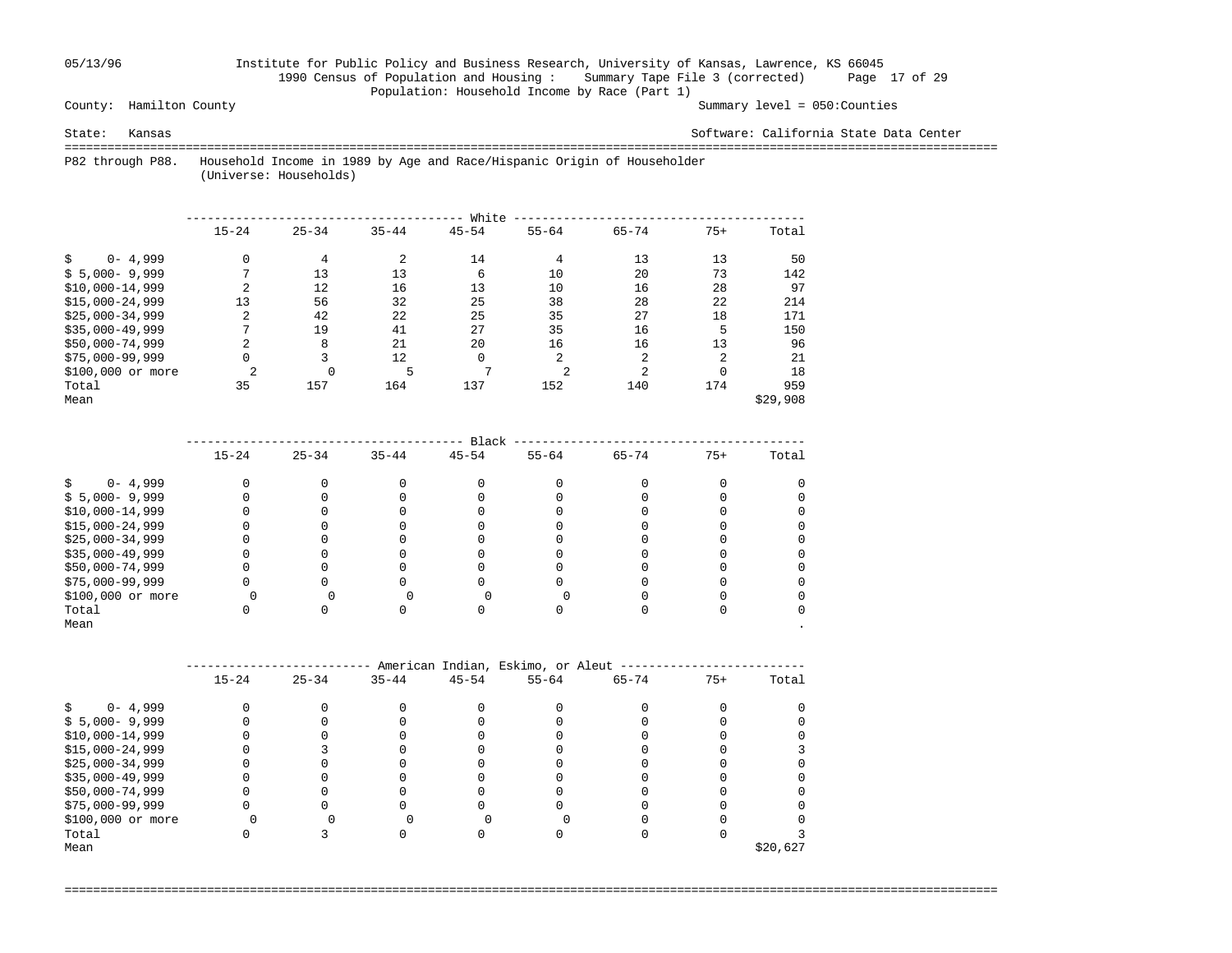### 05/13/96 Institute for Public Policy and Business Research, University of Kansas, Lawrence, KS 66045 1990 Census of Population and Housing : Summary Tape File 3 (corrected) Page 18 of 29 Population: Household Income by Race (Part 2)<br>County: Hamilton County

Summary level =  $050$ : Counties

#### State: Kansas Software: California State Data Center

 =================================================================================================================================== P82 through P88. Household Income in 1989 by Age and Race/Hispanic Origin of Householder

(Universe: Households)

|                   | Asian and Pacific Islander |           |           |           |           |           |       |          |  |  |
|-------------------|----------------------------|-----------|-----------|-----------|-----------|-----------|-------|----------|--|--|
|                   | $15 - 24$                  | $25 - 34$ | $35 - 44$ | $45 - 54$ | $55 - 64$ | $65 - 74$ | $75+$ | Total    |  |  |
| $0 - 4,999$       |                            |           |           |           |           |           |       |          |  |  |
| $$5,000-9,999$    |                            |           |           |           |           |           |       |          |  |  |
| $$10,000-14,999$  |                            |           |           |           |           |           |       |          |  |  |
| $$15,000-24,999$  |                            |           |           |           |           |           |       |          |  |  |
| $$25,000-34,999$  |                            |           |           |           |           |           |       |          |  |  |
| $$35,000-49,999$  |                            |           |           |           |           |           |       |          |  |  |
| \$50,000-74,999   |                            |           |           |           |           |           |       |          |  |  |
| $$75,000-99,999$  |                            |           |           |           |           |           |       |          |  |  |
| \$100,000 or more |                            |           |           |           |           |           |       |          |  |  |
| Total             |                            |           |           |           |           |           |       |          |  |  |
| Mean              |                            |           |           |           |           |           |       | \$17,917 |  |  |

|                   | Other Race |           |           |           |           |           |       |          |  |  |  |
|-------------------|------------|-----------|-----------|-----------|-----------|-----------|-------|----------|--|--|--|
|                   | $15 - 24$  | $25 - 34$ | $35 - 44$ | $45 - 54$ | $55 - 64$ | $65 - 74$ | $75+$ | Total    |  |  |  |
| $0 - 4,999$       |            |           |           |           |           |           |       |          |  |  |  |
| $$5,000-9,999$    |            |           |           |           |           |           |       |          |  |  |  |
| $$10,000-14,999$  |            |           |           |           |           |           |       |          |  |  |  |
| $$15,000-24,999$  |            |           |           |           |           |           |       |          |  |  |  |
| $$25,000-34,999$  |            |           |           |           |           |           |       |          |  |  |  |
| $$35,000-49,999$  |            |           |           |           |           |           |       |          |  |  |  |
| \$50,000-74,999   |            |           |           |           |           |           |       |          |  |  |  |
| $$75,000-99,999$  |            |           |           |           |           |           |       |          |  |  |  |
| \$100,000 or more |            |           |           |           |           |           |       |          |  |  |  |
| Total             |            |           |           |           |           |           |       | 29       |  |  |  |
| Mean              |            |           |           |           |           |           |       | \$11,504 |  |  |  |

\*\*\*\*\*\*\*\*\*\*\*\*\*\*\*\*\*\*\*\*\*\*\*\*\*\*\*\*\*\*\*\*\*\*\*\*\*\*\*\*\*\*\*\*\*\*\*\*\*\*\*\*\*\*\*\*\*\*\*\*\*\*\*\*\*\*\*\*\*\*\*\*\*\*\*\*\*\*\*\*\*\*\*\*\*\*\*\*\*\*\*\*\*\*\*\*\*\*\*\*\*\*\*\*\*

|                   |           |           |           | Hispanic Origin |           |           |       |          |
|-------------------|-----------|-----------|-----------|-----------------|-----------|-----------|-------|----------|
|                   | $15 - 24$ | $25 - 34$ | $35 - 44$ | $45 - 54$       | $55 - 64$ | $65 - 74$ | $75+$ | Total    |
| $0 - 4,999$       |           |           |           |                 |           |           |       |          |
| $$5,000-9,999$    |           |           |           |                 |           |           |       |          |
| $$10,000-14,999$  |           |           |           |                 |           |           |       |          |
| $$15,000-24,999$  |           |           | 10        |                 |           |           |       | 19       |
| $$25,000-34,999$  |           |           |           |                 |           |           |       |          |
| $$35,000-49,999$  |           |           |           |                 |           |           |       |          |
| \$50,000-74,999   |           |           |           |                 |           |           |       |          |
| $$75,000-99,999$  |           |           |           |                 |           |           |       |          |
| \$100,000 or more |           |           |           |                 |           |           |       |          |
| Total             |           | 14        | 22        |                 |           |           |       | 45       |
| Mean              |           |           |           |                 |           |           |       | \$15,191 |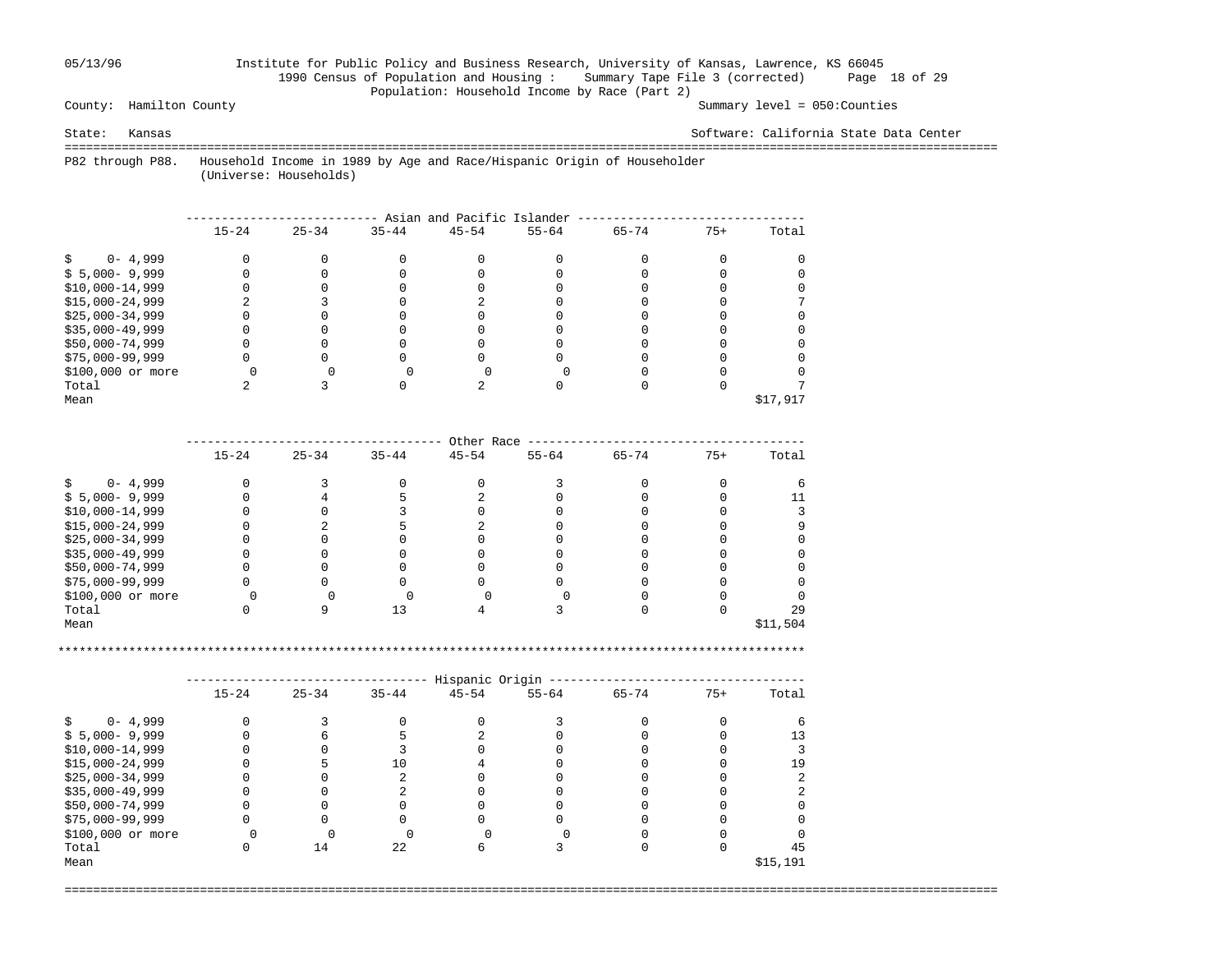05/13/96 Institute for Public Policy and Business Research, University of Kansas, Lawrence, KS 66045 1990 Census of Population and Housing : Summary Tape File 3 (corrected) Page 19 of 29 County: Hamilton County (2008) Population: Poverty Status County: Hamilton County

Summary level =  $050$ : Counties

| State:    | Kansas        |                                                                                                              |       |                 |                       |                   |               |         |                              | Software: California State Data Center |                                                     |
|-----------|---------------|--------------------------------------------------------------------------------------------------------------|-------|-----------------|-----------------------|-------------------|---------------|---------|------------------------------|----------------------------------------|-----------------------------------------------------|
|           |               | P117/118. Poverty Status in 1989 by Sex and Age<br>(Universe: Persons for whom poverty status is determined) |       |                 |                       |                   |               |         |                              | P106. Persons in Households by         | Public Assistance Income<br>1989 (Universe: Persons |
|           |               | ------- Above Poverty ------ ---------------- Below Poverty --------------------                             |       |                 |                       |                   |               |         |                              | in households)                         |                                                     |
| Age       | Male          | Female                                                                                                       | Total | Male %          |                       | Female %          |               | Total % |                              |                                        |                                                     |
| $0 - 4$   | 73            | 64                                                                                                           | 137   |                 | 13 15.1%              |                   | 13 16.9%      |         | $26 \quad 16.0$ <sup>8</sup> |                                        | Persons                                             |
|           | 15            | 16                                                                                                           | 31    |                 | 11 42.3%              |                   | $5\quad 23.8$ |         | 16 34.0%                     | With public                            |                                                     |
| $6 - 11$  | 86            | 87                                                                                                           | 173   |                 |                       | 14 14.0% 12 12.1% |               |         | $26$ 13.1%                   | assistance:                            |                                                     |
| $12 - 17$ | 79            | 97                                                                                                           | 176   |                 | 78.1%                 |                   | 13 11.8%      | 20      | $10.2$ $8$                   | $0 - 14$                               | 20                                                  |
| $18 - 24$ |               |                                                                                                              | 116   |                 |                       |                   |               |         | $16$ 12.1%                   | $15 - 64$                              | 58                                                  |
| $25 - 34$ | detail by sex |                                                                                                              | 302   |                 | detail by sex not     |                   |               | 36      | 10.7%                        | $65 +$                                 | 32                                                  |
| $35 - 44$ | not available |                                                                                                              | 287   |                 | available see summary |                   |               | 22      | 7.1%                         |                                        |                                                     |
| $45 - 54$ | see summary   |                                                                                                              | 224   | $18 - 64$ below |                       |                   |               | 30      | 11.8%                        | No public                              |                                                     |
| $55 - 59$ | 18 - 64 below |                                                                                                              | 126   |                 |                       |                   |               | 6       | 4.5%                         | assistance:                            |                                                     |
| $60 - 64$ |               |                                                                                                              | 116   |                 |                       |                   |               | 11      | 8.7%                         | $0 - 14$                               | 494                                                 |
| $65 - 74$ | 81            | 119                                                                                                          | 200   |                 | 4.7%                  |                   | 15 11.2%      | 19      | 8.7%                         | $15 - 64$                              | 1,326                                               |
| 75+       | 68            | 107                                                                                                          | 175   | $7^{\circ}$     | 9.3%                  |                   | 28 20.7%      | 35      | 16.7%                        | $65 +$                                 | 397                                                 |
| $0 - 17$  | 253           | 264                                                                                                          | 517   |                 | 45 15.1%              |                   | 43 14.0%      |         | 88 14.5%                     |                                        |                                                     |
| $18 - 64$ | 606           | 565                                                                                                          | 1,171 | 46              | $7.1\%$               |                   | 75 11.7%      | 121     | $9.4\%$                      |                                        |                                                     |
| 65+       | 149           | 226                                                                                                          | 375   | 11              | 6.9%                  |                   | 43 16.0%      |         | 54 12.6%                     |                                        |                                                     |
| Total     | 1,008         | 1,055                                                                                                        | 2,063 | 102             | 9.2%                  |                   | 161 13.2%     |         | $263$ 11.3%                  |                                        |                                                     |

 P119/120. Poverty Status in 1989 by Race and Hispanic Origin by Age (Universe: Persons for whom poverty status is determined)

|           | ----------- | White $-----$   |                 |                                                                                                |                |                             | $------$ American Indian $---$ |                       |                      |
|-----------|-------------|-----------------|-----------------|------------------------------------------------------------------------------------------------|----------------|-----------------------------|--------------------------------|-----------------------|----------------------|
|           | Above       | Below %         |                 |                                                                                                | Above Below %  |                             | Above                          | Below                 | $\epsilon$           |
| Age       | Poverty     | Poverty         |                 | Below Poverty Poverty Below                                                                    |                |                             |                                | Poverty Poverty Below |                      |
| $0 - 4$   | 132         | 21              | 13.7%           | $\mathbf{0}$                                                                                   | 0              | . %                         | 0                              | 0                     |                      |
| 5         | 31          | 13              | 29.5%           | 0                                                                                              | 0              | $. \circ$                   |                                | $\mathbf{0}$          | . $\frac{6}{6}$      |
| $6 - 11$  | 152         | 14              | 8.4%            |                                                                                                | $\Omega$       | 0.0%                        |                                | 0                     | 0.0%                 |
| $12 - 17$ | 158         | 17              | 9.7%            |                                                                                                |                | $\frac{8}{3}$               |                                |                       | 0.0%                 |
| $18 - 64$ | 1,121       | 104             | 8.5%            |                                                                                                | $\Omega$       | $\frac{8}{3}$               |                                |                       | 0.0%                 |
| $65 - 74$ | 200         | 19              | 8.7%            |                                                                                                |                |                             |                                |                       | . 응                  |
| $75 +$    | 175         | 35              | 16.7%           |                                                                                                | $\Omega$       | $. \circ$                   | $\Omega$                       |                       | $\frac{8}{3}$        |
| Total     | 1,969       | 223             | 10.2%           |                                                                                                | 0              | 0.0%                        | 15                             |                       | 0.0%                 |
|           |             |                 |                 | -----Asian & Pac Isl -------- ---------- Other Race --------- * ------- Hispanic Origin ------ |                |                             |                                |                       |                      |
|           | Above       | Below %         |                 |                                                                                                |                |                             | Above Below % * Above Below %  |                       |                      |
|           |             | Poverty Poverty |                 | Below Poverty                                                                                  | Poverty        | Below *                     | Poverty                        | Poverty Below         |                      |
|           |             |                 |                 |                                                                                                |                | $\star$                     |                                |                       |                      |
| $0 - 4$   |             | $\mathbf{0}$    | 0.0%            | $\overline{2}$                                                                                 | 5              | 71.4% *                     |                                | 8                     | 53.3%                |
| 5         | $\Omega$    | $\mathbf 0$     |                 | $\mathbf 0$                                                                                    | 3              | $100.0%$ *                  | 0                              | 3                     | 100.0%               |
| $6 - 11$  | 6           | $\mathbf 0$     | 0.0%            | 9                                                                                              | 12             | $57.1%$ *                   | 9                              | 12                    | 57.1%                |
| $12 - 17$ |             | 0               | 0.0%            | 9                                                                                              | $\overline{3}$ | $25.0%$ *                   | 12                             | $\overline{3}$        | 20.0%                |
| $18 - 64$ | 15          | 0               | 0.0%            | 29                                                                                             | 17             | $37.0\%$ *                  | 53                             | 24                    | 31.2%                |
| 65 - 74   | 0           | 0               |                 | $\mathbf{0}$                                                                                   | $\overline{0}$ | $.8*$                       | 0                              | $\mathbf{0}$          | $\ddot{\phantom{1}}$ |
| $75 +$    | $\Omega$    | $\mathbf 0$     | $\frac{8}{100}$ | $\mathbf 0$                                                                                    | $\Omega$       | $\frac{1}{2}$ $\frac{1}{2}$ | $\Omega$                       | $\Omega$              | . $\frac{6}{6}$      |
| Total     | 29          | $\mathbf 0$     | 0.0%            | 49                                                                                             | 40             | $44.9%*$                    | 81                             | 50                    | 38.2%                |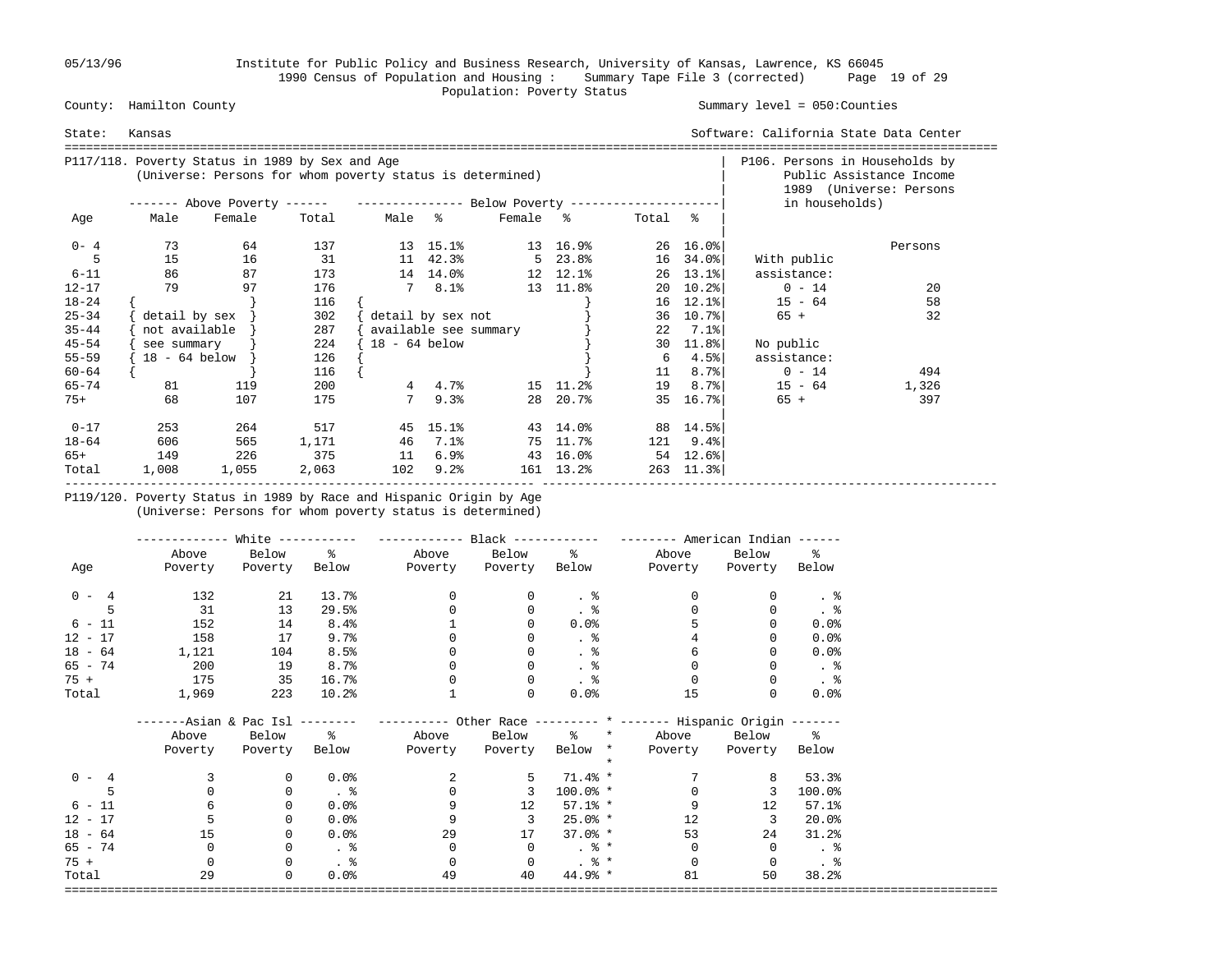05/13/96 Institute for Public Policy and Business Research, University of Kansas, Lawrence, KS 66045 1990 Census of Population and Housing : Summary Tape File 3 (corrected) Page 20 of 29 County: Hamilton County (2008) Population: Poverty Status County: Hamilton County

Summary level =  $050$ : Counties

| State:<br>Kansas                                                                                                                    |                  |                  |                  |                  |                                                                |                  | Software: California State Data Center                                                                               |                  |                       |
|-------------------------------------------------------------------------------------------------------------------------------------|------------------|------------------|------------------|------------------|----------------------------------------------------------------|------------------|----------------------------------------------------------------------------------------------------------------------|------------------|-----------------------|
| P122. Poverty Status in 1989 by Age by Household Type and Relationship<br>(Universe: Persons for whom poverty status is determined) |                  |                  |                  |                  |                                                                |                  | P121. Ratio of Income in 1989 to<br>Poverty Level (Universe:<br>Persons for whom poverty status                      |                  |                       |
|                                                                                                                                     |                  |                  |                  |                  | ------ 15-64 ------- ------ 65-74 ------- ------- 75+ -------- |                  | is determined)                                                                                                       |                  |                       |
|                                                                                                                                     | Above            | Below            | Above            | Below            | Above                                                          | Below            |                                                                                                                      |                  | Cumulative            |
|                                                                                                                                     | Poverty          | Poverty          | Poverty          | Poverty          | Poverty                                                        | Poverty          |                                                                                                                      |                  | Persons Percent       |
| In married-couple family<br>In other family:<br>Male householder, no                                                                | 1,371            | 101              | 146              | $\mathbf 0$      | 83                                                             | 10               | Under .50<br>.50 to .74<br>.75 to .99                                                                                | 74<br>70<br>119  | 3.2%<br>6.2%<br>11.3% |
| wife present<br>Female householder, no                                                                                              | 26               | 10               | 0                | $\mathbf 0$      | $\mathbf 0$                                                    | 0                | 1.00 to 1.24<br>1.25 to 1.49                                                                                         | 206<br>137       | 20.2%<br>26.1%        |
| husband present<br>Unrelated individuals:                                                                                           | 149              | 54               | $\overline{a}$   | $\Omega$         | 5                                                              | 0                | 1.50 to 1.74<br>1.75 to 1.84                                                                                         | 220<br>77        | 35.5%<br>38.8%        |
| In family households<br>In nonfamily households:<br>Householder:                                                                    | 8                | $\overline{4}$   | $\mathbf 0$      | $\mathbf 0$      | $\mathbf 0$                                                    | $\mathbf 0$      | 1.85 to 1.99<br>2.00 and over                                                                                        | 58<br>1,365      | 41.3%<br>100.0%       |
| Living alone                                                                                                                        | 105              | 30               | 52               | 17               | 87                                                             | 25               | Total                                                                                                                | 2,326            |                       |
| Not living alone                                                                                                                    | 15               | 1                | $\mathbf{0}$     | 2                | $\mathbf 0$                                                    | $\Omega$         |                                                                                                                      |                  |                       |
| Nonrelatives                                                                                                                        | 8                | 9                | $\Omega$         | $\Omega$         | $\Omega$                                                       | $\Omega$         |                                                                                                                      |                  |                       |
| In group quarters                                                                                                                   | 6                | $\Omega$         | $\Omega$         | $\Omega$         | $\Omega$                                                       | $\Omega$         |                                                                                                                      |                  |                       |
| P127. Poverty Status in 1989 by Age of Householder by Household Type<br>(Universe: Households)                                      |                  |                  |                  |                  |                                                                |                  | P126. Poverty Status in 1989 by<br>Family Type and Age of Children<br>(Universe: Related children<br>under 18 years) | Above<br>Poverty | Below<br>Poverty      |
|                                                                                                                                     |                  |                  |                  |                  | ------------------ Age of Householder ------------------------ |                  | In married-couple<br>family:                                                                                         |                  |                       |
|                                                                                                                                     |                  |                  |                  |                  |                                                                |                  | $0 - 4$ years                                                                                                        | 131              | 18                    |
|                                                                                                                                     |                  |                  |                  |                  | ------ 15-64 ------- ------ 65-74 ------- ------- 75+ -------- |                  | 5 years                                                                                                              | 23               | 8                     |
|                                                                                                                                     | Above<br>Poverty | Below<br>Poverty | Above<br>Poverty | Below<br>Poverty | Above<br>Poverty                                               | Below<br>Poverty | $6 - 17$ years<br>In other family:<br>Male householder,                                                              | 277              | 18                    |
| Married-couple family<br>Other family:                                                                                              | 430              | 25               | 67               | $\mathbf 0$      | 52                                                             | 5                | no spouse:<br>$0 - 4$ years                                                                                          | $\mathbf 0$      | 4                     |
| Male householder, no<br>wife present<br>Female householder, no                                                                      | 10               | 3                | $\mathbf 0$      | $\mathbf 0$      | $\mathbf 0$                                                    | 0                | 5 years<br>$6 - 17$ years<br>Female householder,                                                                     | $\Omega$<br>10   | 3<br>$\mathbf{0}$     |
| husband present<br>Nonfamily households:                                                                                            | 47               | 18               | $\overline{a}$   | $\mathbf 0$      | 5                                                              | $\Omega$         | no spouse:<br>$0 - 4 \text{ years}$                                                                                  | 6                | 4                     |
| Householder:<br>Living alone                                                                                                        | 105              | 30               | 52               | 17               | 87                                                             | 25               | 5 years                                                                                                              | 8<br>62          | 5<br>27               |
| Not living alone                                                                                                                    | 15               | $\mathbf{1}$     | $\mathbf 0$      | $\mathfrak{D}$   | $\Omega$                                                       | $\Omega$         | $6 - 17$ years                                                                                                       |                  |                       |

===================================================================================================================================

 | | |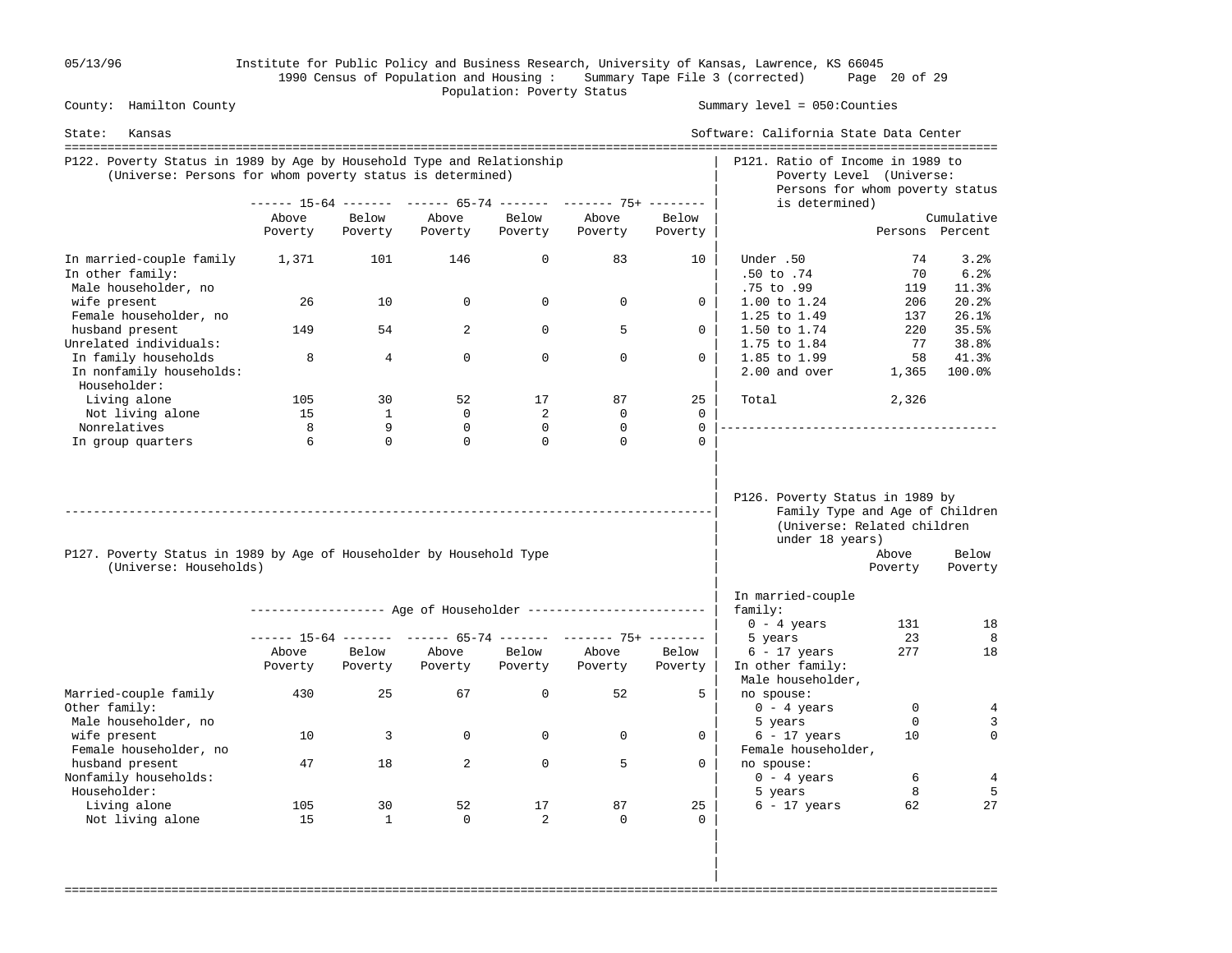05/13/96 Institute for Public Policy and Business Research, University of Kansas, Lawrence, KS 66045 1990 Census of Population and Housing : Summary Tape File 3 (corrected) Page 21 of 29 Population: Poverty Status by Race<br>
County: Hamilton County

Summary level =  $050$ : Counties

State: Kansas Software: California State Data Center =================================================================================================================================== P123/124/125. Poverty Status in 1989 by Race and Hispanic Origin of Householder, Family Type and Presence and Age of Children (Universe: Families)

|                                |         | Total    |          |         | White       |          | ---------    | $Black$ -------- |         |          | $---$ Amer In, Esk, Al $---$ |         |
|--------------------------------|---------|----------|----------|---------|-------------|----------|--------------|------------------|---------|----------|------------------------------|---------|
|                                | Above   | Below    | ዱ        | Above   | Below       | ዱ        | Above        | Below            | ႜ       | Above    | Below                        | ፠       |
|                                | Poverty | Poverty  | Below    | Poverty | Poverty     | Below    | Poverty      | Poverty          | Below   | Poverty  | Poverty                      | Below   |
| Married-couple family:         |         |          |          |         |             |          |              |                  |         |          |                              |         |
| With related children <18:     |         |          |          |         |             |          |              |                  |         |          |                              |         |
| Under 5 years only             | 64      | 4        | 5.9%     | 64      | 4           | 5.9%     | 0            | 0                | 0.0%    | 0        |                              | 0.0%    |
| $5 - 17$ years only            | 108     |          | 6.1%     | 100     | 5.          | 4.8%     | 0            | $\Omega$         | 0.0%    |          | $\Omega$                     | $0.0$ % |
| Under $5 \& 5-17$ yrs          | 61      | 10       | 14.1%    | 56      |             | 11.1%    | 0            | 0                | 0.0%    |          | $\Omega$                     | $0.0$ % |
| No related child <18           | 316     | 9        | 2.8%     | 312     | 9           | 2.8%     | 0            | 0                | 0.0%    | 0        | 0                            | 0.0%    |
| Other family:                  |         |          |          |         |             |          |              |                  |         |          |                              |         |
| Male householder, no spouse:   |         |          |          |         |             |          |              |                  |         |          |                              |         |
| With related children <18:     |         |          |          |         |             |          |              |                  |         |          |                              |         |
| Under 5 years only             |         | $\Omega$ | 0.0%     | 0       | $\Omega$    | 0.0%     | $\Omega$     | 0                | $0.0$ % | 0        | 0                            | 0.0%    |
| $5 - 17$ years only            |         | $\Omega$ | 0.0%     | 5       | $\Omega$    | $0.0$ %  | 0            | $\Omega$         | 0.0%    | 2        | $\Omega$                     | $0.0$ % |
| Under $5 \& 5-17$ yrs          |         |          | 3 100.0% |         |             | 3 100.0% | 0            | 0                | 0.0%    | 0        | $\Omega$                     | $0.0$ % |
| No related child<18            |         | 0        | 0.0%     |         | $\Omega$    | 0.0%     | $\Omega$     | 0                | 0.0%    | $\Omega$ | $\Omega$                     | 0.0%    |
| Female householder, no spouse: |         |          |          |         |             |          |              |                  |         |          |                              |         |
| With related children <18:     |         |          |          |         |             |          |              |                  |         |          |                              |         |
| Under 5 years only             | 6       | 2        | 25.0%    | 6       | $2^{\circ}$ | 25.0%    | 0            | 0                | 0.0%    | $\Omega$ |                              | 0.0%    |
| $5 - 17$ years only            | 36      | 13       | 26.5%    | 36      | 9           | 20.0%    | <sup>0</sup> | 0                | 0.0%    |          | $\Omega$                     | $0.0$ % |
| Under $5 \& 5-17$ yrs          | 3       | 3        | 50.0%    |         | 3           | 50.0%    |              | 0                | 0.0%    | $\Omega$ | $\Omega$                     | 0.0%    |
| No related child<18            | 9       | 0        | 0.0%     | 9       | 0           | 0.0%     |              | 0                | 0.0%    |          |                              | $0.0$ % |

|                                | ---- Asian & Pac Isl |          | $- - - - -$ | $----$ Other Race $----$ * |                 |              |         | ----- Hispanic Origin ----- |              |          |
|--------------------------------|----------------------|----------|-------------|----------------------------|-----------------|--------------|---------|-----------------------------|--------------|----------|
|                                | Above                | Below    | °≈          | Above                      | Below           | °≈           | $\star$ | Above                       | Below        | ႜ        |
|                                | Poverty              | Poverty  | Below       | Poverty                    | Poverty Below * |              |         | Poverty                     | Poverty      | Below    |
| Married-couple family:         |                      |          |             |                            |                 |              |         |                             |              |          |
| With related children <18:     |                      |          |             |                            |                 |              |         |                             |              |          |
| Under 5 years only             |                      | $\Omega$ | 0.0%        | $\Omega$                   | $\Omega$        | $0.0%$ *     |         | 3                           | 0            | 0.0%     |
| $5 - 17$ years only            |                      | $\Omega$ | 0.0%        | 5                          | 2               | $28.6%$ *    |         |                             | 2            | 28.6%    |
| Under $5 \& 5-17$ yrs          |                      | $\Omega$ | 0.0%        |                            | 3               | $60.0%$ *    |         |                             | 3            | 37.5%    |
| No related child <18           |                      | 0        | 0.0%        |                            | $\Omega$        | $0.0%$ *     |         |                             | 0            | 0.0%     |
| Other family:                  |                      |          |             |                            |                 |              |         |                             |              |          |
| Male householder, no spouse:   |                      |          |             |                            |                 |              |         |                             |              |          |
| With related children <18:     |                      |          |             |                            |                 |              |         |                             |              |          |
| Under 5 years only             |                      | $\Omega$ | 0.0%        |                            | $\Omega$        | $0.0%$ *     |         |                             | <sup>0</sup> | 0.0%     |
| $5 - 17$ years only            |                      | $\Omega$ | 0.0%        |                            | $\Omega$        | $0.0%$ *     |         |                             | 0            | 0.0%     |
| Under $5 \& 5-17$ yrs          |                      | $\Omega$ | 0.0%        |                            | $\Omega$        | $0.0%$ *     |         |                             | 0            | 0.0%     |
| No related child<18            |                      | $\Omega$ | 0.0%        | $\Omega$                   | $\Omega$        | $0.0%$ *     |         | U                           | 0            | 0.0%     |
| Female householder, no spouse: |                      |          |             |                            |                 |              |         |                             |              |          |
| With related children <18:     |                      |          |             |                            |                 |              |         |                             |              |          |
| Under 5 years only             |                      | $\Omega$ | 0.0%        |                            | $\Omega$        | $0.0%$ *     |         |                             | 0            | 0.0%     |
| $5 - 17$ years only            |                      | $\Omega$ | 0.0%        |                            |                 | $4 100.0%$ * |         |                             |              | 4 100.0% |
| Under $5 \& 5-17$ yrs          |                      | $\Omega$ | 0.0%        |                            | $\Omega$        | $0.0%$ *     |         |                             | 0            | 0.0%     |
| No related child<18            |                      | 0        | 0.0%        |                            | 0               | $0.0%$ *     |         |                             | 0            | 0.0%     |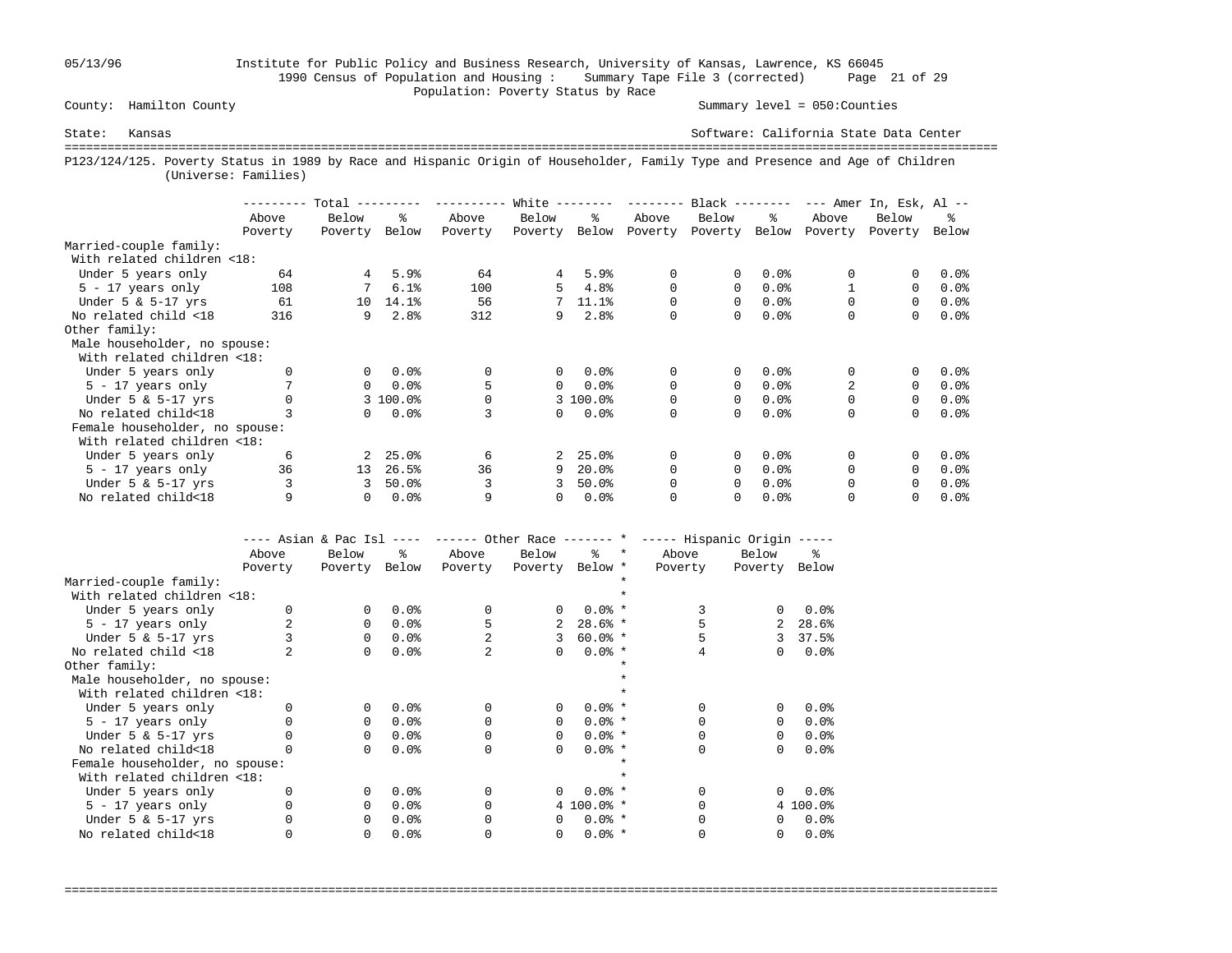All other vacants 0 134 |

#### 05/13/96 Institute for Public Policy and Business Research, University of Kansas, Lawrence, KS 66045 1990 Census of Population and Housing : Summary Tape File 3 (corrected) Page 22 of 29 Housing: Tenure and Occupancy

 County: Hamilton County Summary level = 050:Counties State: Kansas Software: California State Data Center =================================================================================================================================== H1/2/3. Housing Units | H8 through H12. Tenure by Race and Hispanic Origin of Householder (Universe: Housing units)| (Universe: Occupied housing units) | Total housing units  $1,214$  | Total housing units 1,214 | ---------------------------- Total ----------------------------- Unweighted  $\begin{array}{c|cccc}\n\text{Unweighted} & & & \\
\end{array}$  ample count 565 | White Black Esk & Al Pac Isl Race sample count 565 | Sample count 565 | White Black Esk & Al Pac Isl Race Total Race 70tal Race 70tal Pac Isl Race 70tal Race 70tal Race 70tal Race 70tal Race 70tal Race 70tal Race 70tal Race 70tal Race 70tal Race 70tal Race 100% count of units 1,214 | Owner 685 0 4 2 7 698  $\sim$  8 98.1% 0.0% 0.6% 0.3% 1.0% 100% Percent of housing  $\vert$  Renter 261 0 0 5 22 288 units in sample 46.5% | % 90.6% 0.0% 0.0% 1.7% 7.6% 100% ---------------------------------| Total 946 0 4 7 29 986  $\frac{1}{2}$  ,  $\frac{1}{2}$  ,  $\frac{1}{2}$  ,  $\frac{1}{2}$  ,  $\frac{1}{2}$  ,  $\frac{1}{2}$  ,  $\frac{1}{2}$  ,  $\frac{1}{2}$  ,  $\frac{1}{2}$  ,  $\frac{1}{2}$  ,  $\frac{1}{2}$  ,  $\frac{1}{2}$  ,  $\frac{1}{2}$  ,  $\frac{1}{2}$  ,  $\frac{1}{2}$  ,  $\frac{1}{2}$  ,  $\frac{1}{2}$  ,  $\frac{1}{2}$  ,  $\frac{1$ H4. Occupancy Status (Universe: Housing units) | | ------------------------- Hispanic Origin ------------------------ Units % | Amer Ind Asian & Other | White Black Esk & Al Pac Isl Race Total Occupied 986 81.2% | Owner 7 0 0 0 7 14 Vacant 228 18.8% | % 50.0% 0.0% 0.0% 0.0% 50.0% 100% | Renter 7 0 0 2 22 31  $\sim$  8 22.6% 0.0% 0.0% 6.5% 71.0% 100% | Total 14 0 0 2 29 45 | % 31.1% 0.0% 0.0% 4.4% 64.4% 100% | | ----------------------------------------------------------------------------------------------------------------------------------- H5. Urban and Rural | (Universe: Housing units) | Units % Urban:  $\qquad \qquad \blacksquare$  Inside urbanized area 0 0.0% | H13. Tenure by Age of Householder Outside urbanized area 0 0.0% | (Universe: Occupied housing units) Rural: Farm 85 7.0% | Owner Renter Nonfarm 1,129 93.0% | Age Occupied Occupied Total | ----------------------------------------------------| 15-24 10 31 41  $\begin{array}{|c|c|c|c|c|}\n\hline\n\text{25--34} & \text{83} & \text{90} & \text{173}\n\end{array}$ H6. Condominium Status by Vacancy Status | 35-44 101 57 158 (Universe: Vacant housing units)  $\begin{array}{ccc} | & 45-54 & 106 & 25 & 131 \\ | & 45-54 & 133 & 31 & 164 \end{array}$  $|$  55-64 133 31 164  $|$  65-74 135 12 147 Non- | 75+ 130 42 172 Condos Condos | | Total 698 288 986 For rent 0 76<br>For sale only 0 11 For sale only 0 11 | Seasonal, recreational<br>
or occasional use 0 0 7 or occasional use 0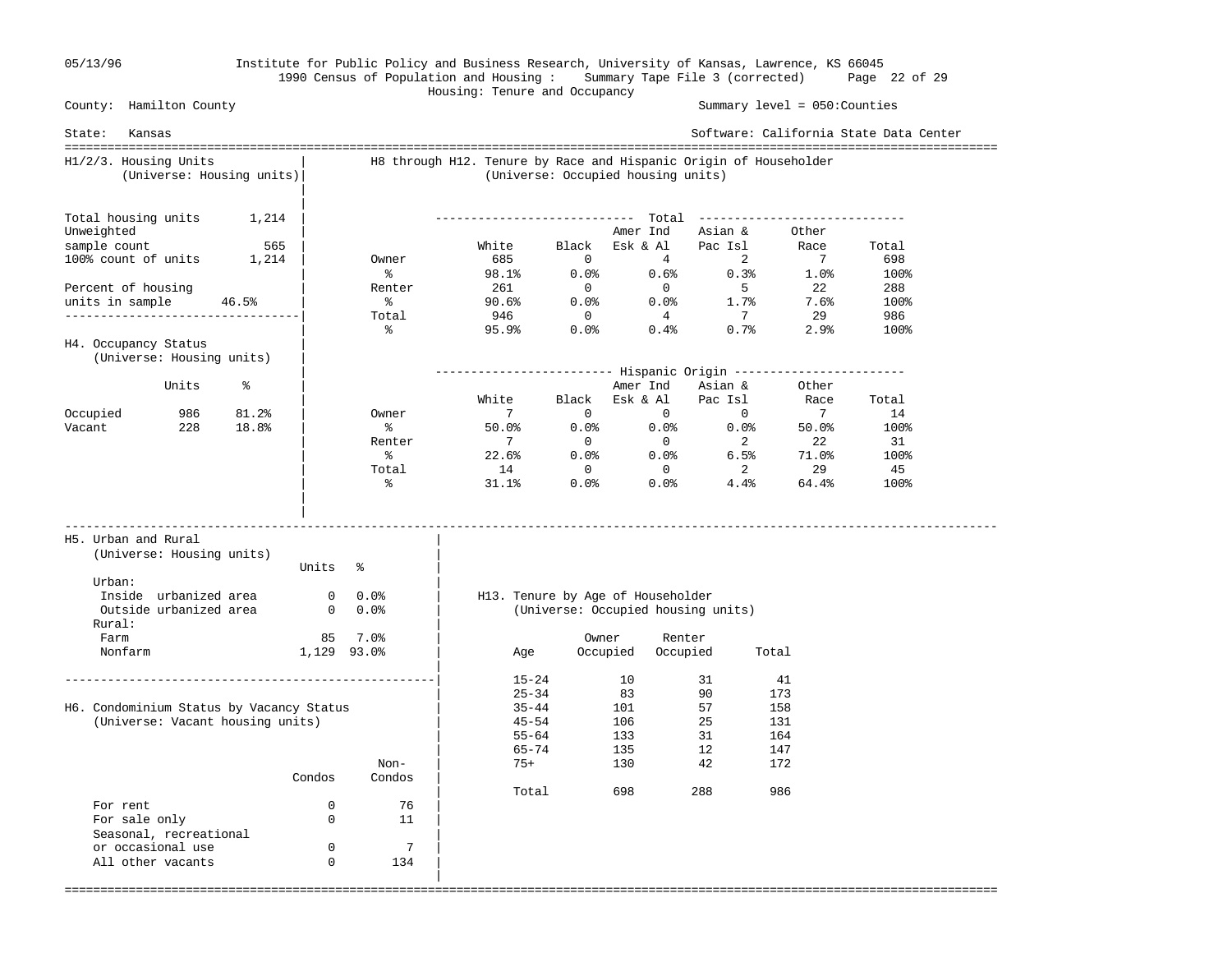05/13/96 Institute for Public Policy and Business Research, University of Kansas, Lawrence, KS 66045 1990 Census of Population and Housing : Summary Tape File 3 (corrected) Page 23 of 29 County: Hamilton County<br>
County: Hamilton County

Summary level =  $050$ : Counties

| Kansas<br>State:                                                |                                               |       |       |          |         |                    |          | Software: California State Data Center |                           |
|-----------------------------------------------------------------|-----------------------------------------------|-------|-------|----------|---------|--------------------|----------|----------------------------------------|---------------------------|
| H8/H14/15/19. Tenure by Race and Hispanic Origin of Householder | (Universe: Persons in occupied housing units) |       |       |          |         |                    |          | $H16/17$ . Rooms                       | (Universe: Housing units) |
|                                                                 |                                               |       |       | Amer Ind | Asian & | Other *            | Hispanic | 1 room                                 | 31                        |
|                                                                 | Total                                         | White | Black | Esk & Al | Pac Isl | Race *             | Origin   | 2 rooms                                | 19                        |
|                                                                 |                                               |       |       |          |         |                    |          | 3 rooms                                | 114                       |
|                                                                 |                                               |       |       |          |         |                    |          | 4 rooms                                | 209                       |
| Owner occupied                                                  | 1,595                                         | 1,554 | 0     | 18       |         | $16 *$             | 33       | 5 rooms                                | 277                       |
| Persons per unit                                                | 2.3                                           | 2.3   | 0.0   | 4.5      | 3.5     | $2.3 *$            | 2.4      | 6 rooms                                | 224                       |
|                                                                 |                                               |       |       |          |         | $\star$            |          | 7 rooms                                | 121                       |
| Renter occupied                                                 | 732                                           | 639   | 0     | $\Omega$ | 18      | $75 *$             | 95       | 8 rooms                                | 103                       |
| Persons per unit                                                | 2.5                                           | 2.4   | 0.0   | 0.0      | 3.6     | $3.4 *$<br>$\star$ | 3.1      | 9+ rooms                               | 116                       |
| Total occupied                                                  | 2,327                                         | 2,193 | 0     | 18       | 25      | $91 *$             | 128      | Aggregate number                       |                           |
| Persons per unit                                                | 2.4                                           | 2.3   | 0.0   | 4.5      | 3.6     | $3.1 *$            | 2.8      | of rooms                               | 6,807                     |
|                                                                 |                                               |       |       |          |         | $\star$            |          | Mean rooms per unit                    | 5.6                       |

(Universe: Occupied housing units) | (Universe: Occupied housing units)

|

|

# H18. Tenure by Persons in Unit | H7. Condominium Status by Tenure and Mortgage Status (Universe: Occupied housing units)

|            | Total<br>Units | Owner<br>Occupied | Renter<br>Occupied |                 | Condo    | Non-<br>Condo |  |
|------------|----------------|-------------------|--------------------|-----------------|----------|---------------|--|
| 1 person   | 317            | 199               | 118                | Owner occupied: |          |               |  |
| 2 persons  | 332            | 270               | 62                 | With a mortgage | $\Omega$ | 290           |  |
| 3 persons  | 130            | 101               | 29                 | Not mortgaged   | 0        | 408           |  |
| 4 persons  | 119            | 74                | 45                 | Renter occupied | 0        | 288           |  |
| 5 persons  | 64             | 43                | 21                 |                 |          |               |  |
| 6 persons  | 20             | 9                 | 11                 |                 |          |               |  |
| 7+ persons | 4              | 2                 | 2                  |                 |          |               |  |

===================================================================================================================================

#### H31/32/33. Bedrooms

(Universe: Housing units)

|                     |       |              | $\star$  |        | $\star$ |       | Occupied Units |        |  |
|---------------------|-------|--------------|----------|--------|---------|-------|----------------|--------|--|
|                     | Total |              | $\ast$   | Vacant | $\ast$  |       |                |        |  |
|                     | Units | る            | $^\star$ | Units  | $\star$ | Total | Owner          | Renter |  |
|                     |       |              | $^\star$ |        | $\star$ |       |                |        |  |
| No bedroom          | 31    | 2.6%         | $\star$  | 22     | $\star$ | 9     | 0              |        |  |
| 1 bedroom           | 127   | 10.5%        | $\star$  | 47     | $\ast$  | 80    | 26             | 54     |  |
| 2 bedrooms          | 379   | 31.2%        | $\star$  | 97     | $\ast$  | 282   | 185            | 97     |  |
| 3 bedrooms          | 458   | 37.7%        | $\star$  | 40     | $\star$ | 418   | 315            | 103    |  |
| 4 bedrooms          | 173   | 14.3%        | $\star$  | 15     | $\star$ | 158   | 139            | 19     |  |
| 5+ bedrooms         | 46    | 3.8%         | $\star$  | 7      | $\star$ | 39    | 33             | 6      |  |
|                     |       |              | $\star$  |        | $\star$ |       |                |        |  |
| Total housing units |       | 1,214 100.0% | $\star$  | 228    | $\star$ | 986   | 698            | 288    |  |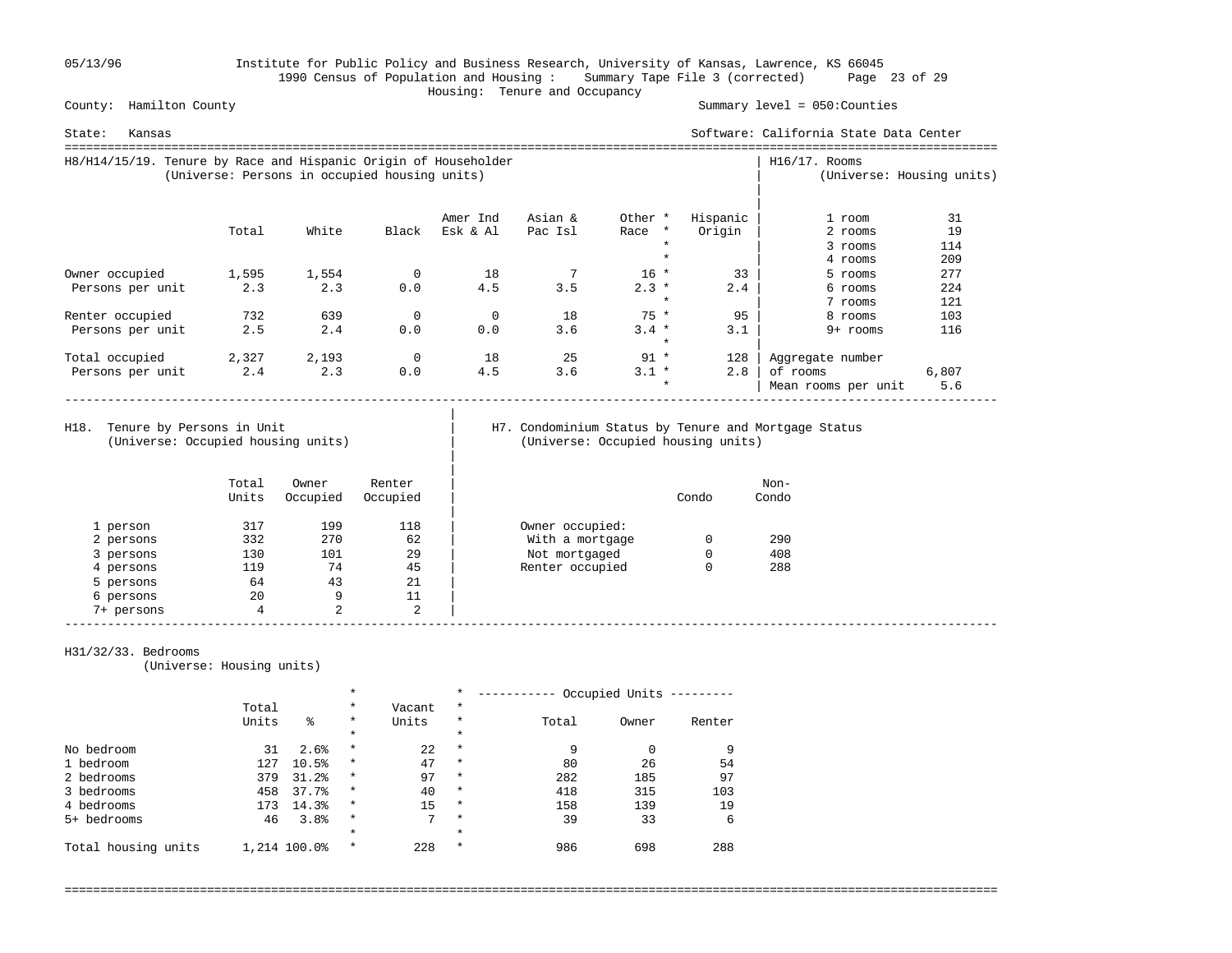05/13/96 Institute for Public Policy and Business Research, University of Kansas, Lawrence, KS 66045 1990 Census of Population and Housing : Summary Tape File 3 (corrected) Page 24 of 29 Housing: Units in Structure and Value

| State:<br>Kansas                                   |                           |                  |                                    | Software: California State Data Center |                                |                |                                                                        |                |      |
|----------------------------------------------------|---------------------------|------------------|------------------------------------|----------------------------------------|--------------------------------|----------------|------------------------------------------------------------------------|----------------|------|
| H20/21/22. Units in Structure by Tenure            | (Universe: Housing units) |                  |                                    |                                        |                                |                | H61/62. Value<br>(Universe: Specified owner<br>occupied housing units) |                |      |
| Units                                              |                           |                  |                                    |                                        | $------$ Occupied Units $---$  |                |                                                                        |                |      |
| in                                                 | Total                     | နွ               | Vacant                             |                                        |                                |                |                                                                        | Units          | နွ   |
| Structure                                          | Units                     |                  | Units                              | Total                                  | Owner                          | Renter         | Less than $$15,000$                                                    | 46             | 9.6% |
| 1, detached                                        |                           | 924 76.1%        | 147                                | 777                                    | 580                            | 197            | $$15,000 - 19,999$                                                     | 41             | 8.6% |
| 1, attached                                        | 10                        | 0.8%             | $\overline{1}$                     | 9                                      | 7                              | 2              | $$20,000 -$<br>24,999                                                  | 40             | 8.4% |
| 2                                                  |                           | 19 1.6%          | 8                                  | 11                                     | 2                              | 9              | $$25,000 -$<br>29,999                                                  | 36             | 7.5% |
| $3$ or $4$                                         |                           | $32 \quad 2.6\%$ | 10                                 | 22                                     | 2                              | 20             | $$30,000 -$<br>34,999                                                  | 43             | 9.0% |
| 5 to 9                                             |                           | $21 \t 1.7$ %    | $\overline{4}$                     | 17                                     | $\overline{\phantom{0}}^2$     | 15             | $$35,000 -$<br>39,999                                                  | 45             | 9.4% |
| 10 to 19                                           |                           | 40.3%            | $\overline{0}$                     | $\overline{4}$                         | $\overline{2}$                 | 2              | 44,999<br>$$40,000 -$                                                  | 45             | 9.4% |
| 20 to 49                                           |                           | 22 1.8%          | 17                                 | 5                                      | 2                              | $\overline{3}$ | 49,999<br>$$45,000 -$                                                  | 45             | 9.4% |
| 50 or more                                         |                           | $0.0$ %          | $\overline{0}$                     | $\overline{0}$                         | $\overline{0}$                 | $\overline{0}$ | $$50,000 -$<br>59,999                                                  | 30             | 6.3% |
| Mobile home                                        |                           |                  |                                    |                                        |                                |                | 74,999<br>$$60,000 -$                                                  | 47             | 9.8% |
| or trailer                                         |                           | 172 14.2%        | 41                                 | 131                                    | 96                             | 35             | $$75,000 - 99,999$                                                     | 36             | 7.5% |
| Other                                              | 10                        | 0.8%             | $\overline{0}$                     | 10                                     | 5                              | 5              | $$100,000 - 124,999$                                                   | 18             | 3.8% |
|                                                    |                           |                  |                                    |                                        |                                |                | $$125,000 - 149,999$                                                   | $\overline{0}$ | 0.0% |
| Total 1,214 100.0%                                 |                           |                  | 228                                |                                        | 986 1990<br>698                | 288            | $$150,000 - 174,999$                                                   | $\overline{0}$ | 0.0% |
|                                                    |                           |                  |                                    |                                        |                                |                | $$175,000 - 199,999$                                                   | 6              | 1.3% |
| H25/26/27. Year Structure Built by Tenure          |                           |                  |                                    |                                        |                                |                | $$200,000 - 249,999$                                                   | $\overline{0}$ | 0.0% |
|                                                    | (Universe: Housing units) |                  |                                    |                                        |                                |                | $$250,000 - 299,999$                                                   | $\mathbf{0}$   | 0.0% |
|                                                    |                           |                  |                                    |                                        |                                |                | $$300,000 - 399,999$                                                   | $\overline{0}$ | 0.0% |
|                                                    |                           |                  |                                    |                                        | ------- Occupied Units ------- |                | \$400,000 - 499,999                                                    | $\mathbf{0}$   | 0.0% |
|                                                    | Total                     | နွ               | Vacant                             |                                        |                                |                | \$500,000 or more                                                      | $\mathbf{0}$   | 0.0% |
| Year Built                                         | Units                     |                  | Units                              | Total                                  | Owner                          | Renter         |                                                                        |                |      |
| 1989 to March                                      |                           |                  |                                    |                                        |                                |                | Total                                                                  | 478            | 100% |
| 1990                                               |                           | $30 \quad 2.5\%$ | 7                                  | 23                                     | 7                              | 16             |                                                                        |                |      |
| 1985 to 1988                                       |                           | $32 \quad 2.6\%$ | $7\overline{ }$                    | 25                                     | 21                             | 4              | Mean value:                                                            |                |      |
| 1980 to 1984                                       |                           | 109 9.0%         | 33                                 | 76                                     | 42                             | 34             | Mortgaged                                                              | \$45,391       |      |
| 1970 to 1979                                       |                           | 207 17.1%        | 30                                 | 177                                    | 130                            | 47             | No mortgage                                                            | \$43,555       |      |
| 1960 to 1969                                       |                           | 173 14.3%        | 27                                 | 146                                    | 106                            | 40             | All units                                                              |                |      |
|                                                    |                           |                  | 16                                 | 114                                    | 103                            | 11             |                                                                        | \$44,316       |      |
| 1950 to 1959                                       |                           | 130 10.7%        |                                    |                                        |                                |                |                                                                        |                |      |
| 1940 to 1949                                       |                           | 136 11.2%        | 28                                 | 108                                    | 78                             | 30             | Median value                                                           | \$38,700       |      |
| Before 1940                                        |                           | 397 32.7%        | 80                                 | 317                                    | 211                            | 106            |                                                                        |                |      |
| Median year built 1956                             |                           |                  |                                    |                                        |                                |                |                                                                        |                |      |
| H28/29. Year Householder Moved Into Unit by Tenure |                           |                  | (Universe: Occupied housing units) |                                        |                                |                |                                                                        |                |      |
| Year Moved                                         |                           | Total            |                                    | Owner                                  | Renter                         |                |                                                                        |                |      |
| Into Unit                                          |                           | Units            | နွ                                 | Occupied                               | Occupied                       |                |                                                                        |                |      |
| 1989 to March 1990                                 |                           |                  | 182 18.5%                          | 56                                     | 126                            |                |                                                                        |                |      |
| 1985 to 1988                                       |                           |                  | 212 21.5%                          | 135                                    | 77                             |                |                                                                        |                |      |
| 1980 to 1984                                       |                           |                  | 176 17.8%                          | 127                                    | 49                             |                |                                                                        |                |      |
| 1970 to 1979                                       |                           |                  | 184 18.7%                          | 162                                    | 22                             |                |                                                                        |                |      |
| 1960 to 1969                                       |                           |                  | 100 10.1%                          | 86                                     | 14                             |                |                                                                        |                |      |
| Before 1960                                        |                           |                  | 132 13.4%                          | 132                                    | $\mathbf 0$                    |                |                                                                        |                |      |
|                                                    |                           |                  |                                    |                                        |                                |                |                                                                        |                |      |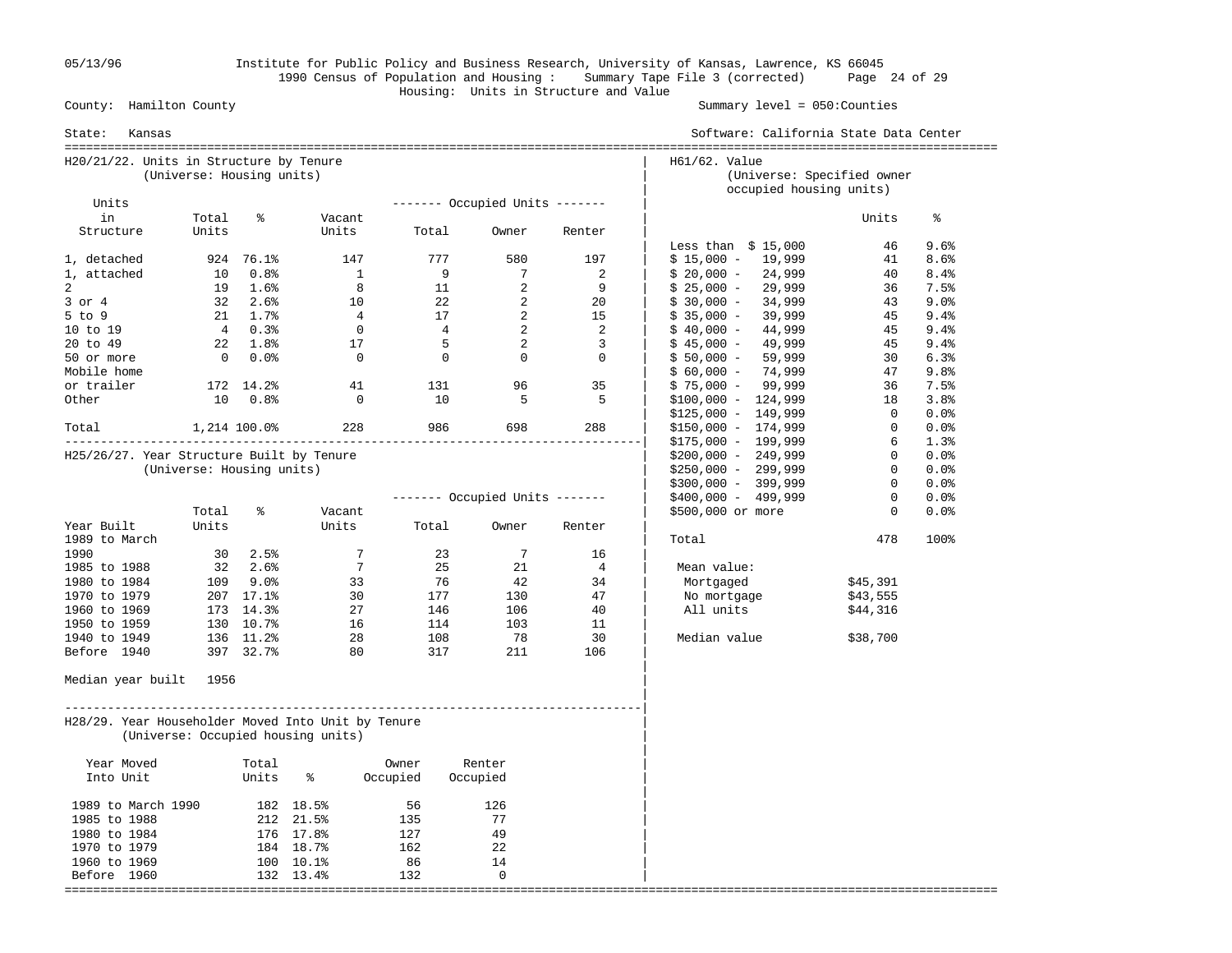#### 05/13/96 Institute for Public Policy and Business Research, University of Kansas, Lawrence, KS 66045 1990 Census of Population and Housing : Summary Tape File 3 (corrected) Page 25 of 29 Housing: Utilities and Vehicles Available

Summary level =  $050$ : Counties

| State:                         | Kansas                                                                                                                                                         |                                    |                                    |              |                                                                                                |                   |                       |                                         | Software: California State Data Center                         |                   |                    |
|--------------------------------|----------------------------------------------------------------------------------------------------------------------------------------------------------------|------------------------------------|------------------------------------|--------------|------------------------------------------------------------------------------------------------|-------------------|-----------------------|-----------------------------------------|----------------------------------------------------------------|-------------------|--------------------|
| H30. House Heating Fuel        |                                                                                                                                                                | (Universe: Occupied housing units) |                                    |              | H23. Source of Water<br>(Universe: Housing units)                                              |                   |                       | H24. Sewage Disposal                    | (Universe: Housing units)                                      |                   |                    |
| Wood                           | Utility gas<br>764<br>Bottled, tank, or lp gas<br>162<br>Electricity<br>Fuel oil, kerosene, etc.<br>Coal or coke<br>Solar energy<br>Other fuel<br>No fuel used |                                    |                                    |              | Public system or<br>private company<br>Individual well:<br>Drilled<br>Dug<br>Some other source |                   | 942<br>256<br>14<br>2 | Public sewer<br>cesspool<br>Other means | Septic tank or                                                 | 849<br>351<br>14  |                    |
|                                |                                                                                                                                                                |                                    | 2<br>$\Omega$                      |              | H42. Kitchen Facilities<br>(Universe: Housing units)                                           |                   |                       |                                         |                                                                |                   |                    |
|                                |                                                                                                                                                                |                                    |                                    |              | Complete kitchen facilities<br>Lacking complete kitchen facilities                             |                   |                       |                                         | 1,182<br>32                                                    |                   |                    |
|                                |                                                                                                                                                                |                                    | (Universe: Occupied housing units) |              | H35/36. Telephone in Housing Unit by Tenure, Age of Householder                                |                   |                       |                                         |                                                                |                   |                    |
|                                |                                                                                                                                                                | Total                              | နွ                                 | Owner        | Renter                                                                                         |                   | 15-59                 | $60 - 64$                               | ------------- Age of Householder --------------------<br>65-74 |                   | $75+$              |
| With telephone<br>No telephone |                                                                                                                                                                | 952<br>34                          | 96.6%<br>3.4%                      |              | 268<br>684<br>14<br>20                                                                         |                   | 548<br>26             | 90<br>$\overline{3}$                    | 144                                                            | $\mathcal{L}$     | 170<br>2           |
| H37/38. Vehicles Available     |                                                                                                                                                                |                                    | (Universe: Occupied housing units) |              | H39/40. Race and Hispanic Origin by Vehicles Available                                         |                   |                       | (Universe: Occupied housing units)      |                                                                |                   |                    |
|                                | Total %                                                                                                                                                        |                                    | Owner                              | Renter       |                                                                                                | White             |                       | Amer Ind<br>Black Esk & Al              | Asian &<br>Pac Isl                                             | Other *<br>Race * | Hispanic<br>Origin |
| None                           |                                                                                                                                                                | $60 \t 6.1$                        | 21                                 | 39           |                                                                                                |                   |                       |                                         |                                                                |                   |                    |
| $\mathbf{1}$                   |                                                                                                                                                                | 306 31.0%                          | 176                                | 130          | None                                                                                           | 54                | $\Omega$              | $\Omega$                                | $\Omega$                                                       | $6 *$             | 6                  |
| $\overline{a}$                 |                                                                                                                                                                | 345 35.0%                          | 280                                | 65           | 1 or more                                                                                      | 892               | $\mathbf 0$           | $4\overline{ }$                         | $7\phantom{.0}$                                                | $23 *$            | 39                 |
| 3                              |                                                                                                                                                                | 166 16.8%                          | 124                                | 42           |                                                                                                |                   |                       |                                         |                                                                | $\star$           |                    |
| 4                              |                                                                                                                                                                | 61 6.2%                            | 50                                 | 11           |                                                                                                |                   |                       |                                         |                                                                |                   |                    |
| 5 or                           |                                                                                                                                                                |                                    |                                    |              |                                                                                                |                   |                       |                                         |                                                                |                   |                    |
| more                           |                                                                                                                                                                | 48 4.9%                            | 47                                 | $\mathbf{1}$ |                                                                                                |                   |                       |                                         |                                                                |                   |                    |
|                                |                                                                                                                                                                |                                    |                                    |              |                                                                                                |                   |                       |                                         | H41. Age of Householder by Vehicles Available                  |                   |                    |
| Mean vehicles                  |                                                                                                                                                                |                                    |                                    |              |                                                                                                |                   |                       | (Universe: Occupied housing units)      |                                                                |                   |                    |
| available                      | 2.1                                                                                                                                                            |                                    | 2.3                                | 1.5          |                                                                                                |                   |                       |                                         |                                                                |                   |                    |
|                                |                                                                                                                                                                |                                    |                                    |              |                                                                                                |                   |                       | $15 - 64$<br>Years                      | $65 +$<br>Years                                                |                   |                    |
|                                |                                                                                                                                                                |                                    |                                    |              |                                                                                                | None<br>1 or more |                       | 22<br>645                               | 38<br>281                                                      |                   |                    |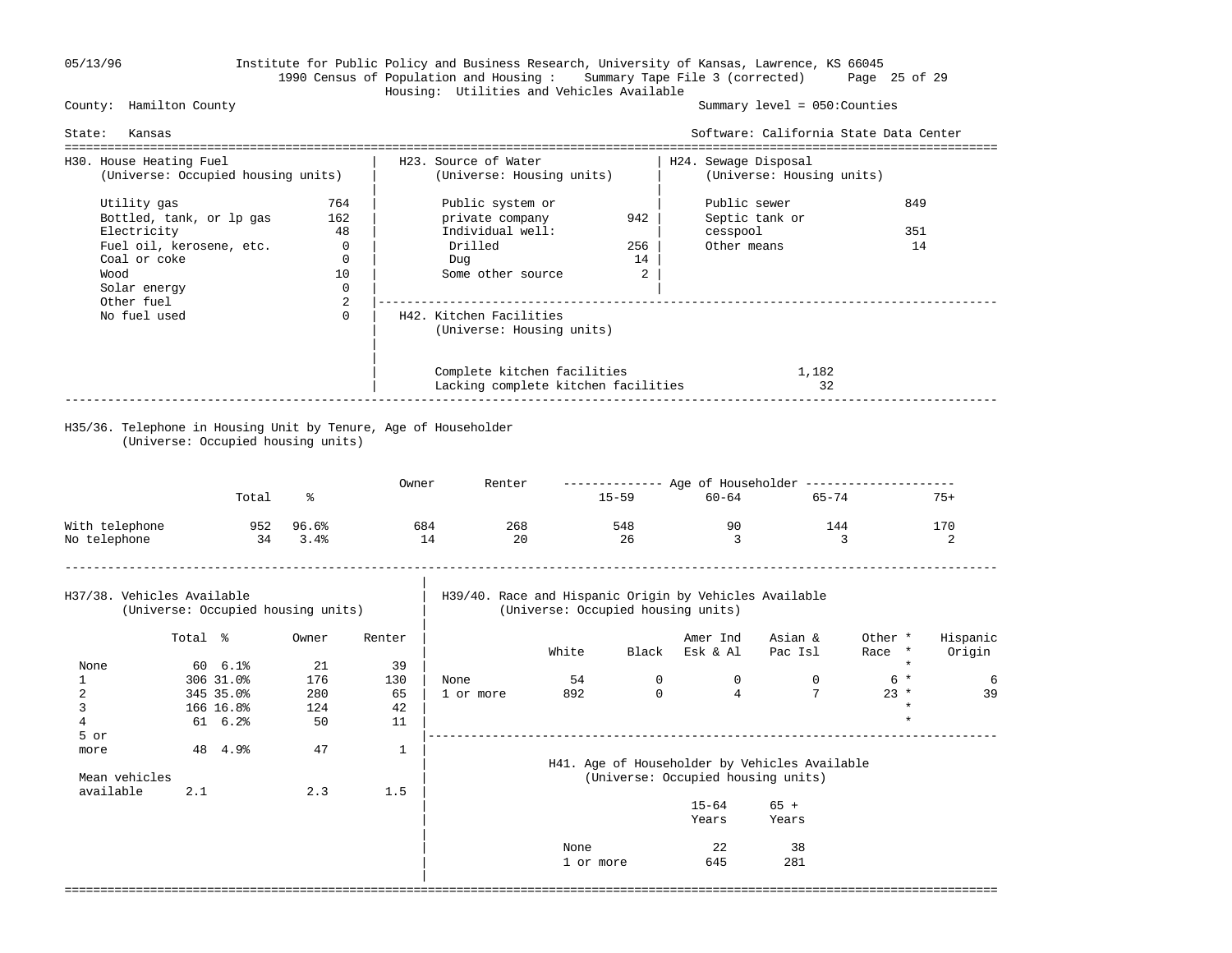05/13/96 Institute for Public Policy and Business Research, University of Kansas, Lawrence, KS 66045 1990 Census of Population and Housing : Summary Tape File 3 (corrected) Page 26 of 29

#### Housing: Gross Rent and Income County: Hamilton County Summary level = 050:Counties

State: Kansas Software: California State Data Center =================================================================================================================================== H43/44. Gross Rent (Universe: | H45/46. Gross Rent by Race of Householder Specified renter- | (Universe: Specified renter-occupied housing units) occupied housing units) | \* Not of Amer Ind Asian & Other \* Hispanic Hispanic With cash rent: Units  $\begin{array}{ccc} \mid & \text{White} & \text{Black} & \text{Esk & \text{Al} & \text{Pac Isl} & \text{Race *} & \text{Origin} & \text{Origin} \\ \text{S} & 0 - \text{S} & 99 & 5 & \text{With cash rent:} & \end{array}$  \$ 0 - \$ 99 5 |With cash rent: \*  $$100-\$149$   $17$   $$0-\$19$   $46$   $0$   $0$   $3$   $3*$   $49$   $3$  \$ 150 - \$199 30 | \$ 200 - \$299 79 0 0 0 11 \* 74 16 \$ 200 - \$249 39 | \$ 300 - \$499 63 0 0 0 6 \* 63 6 \$ 250 - \$299 51 | \$ 500 - \$749 7 0 0 0 0 \* 7 0 \$ 300 - \$349 39 | \$ 750 - \$999 0 0 0 0 0 \* 0 0 \$ 350 - \$399 10 | \$1000 or more 0 0 0 0 0 \* 0 0 \$ 400 - \$449 11 |No cash rent 29 0 0 0 0 \* 27 2  $\frac{1}{5}$  450 - \$499 9 | \* \$ 500 - \$549 7 |--------------------------------------------------------------------------------------------------  $\begin{array}{ccc} \xi & 550 & -8599 \\ \xi & 600 & -8649 \end{array}$  0 | \$ 600 - \$649 0 | H34. Bedrooms by Gross Rent \$ 650 - \$699 0 | (Universe: Specified renter-occupied housing units)<br>\$ 700 - \$749 0 |  $$700 - $749$  \$ 750 - \$999 0 | ------------ Number of Bedrooms ------------ \$1000 or more  $\begin{array}{cccc} 0 & | & | & | & | \end{array}$  None 1 2 3+ | With cash rent: No cash rent 29 | \$ 0 - \$199 3 27 17 5  $\frac{1}{3}$   $\frac{1}{2}$   $\frac{1}{2}$   $\frac{1}{2}$   $\frac{1}{2}$   $\frac{1}{2}$   $\frac{1}{2}$   $\frac{1}{2}$   $\frac{1}{2}$   $\frac{1}{2}$   $\frac{1}{2}$   $\frac{1}{2}$   $\frac{1}{2}$   $\frac{1}{2}$   $\frac{1}{2}$   $\frac{1}{2}$   $\frac{1}{2}$   $\frac{1}{2}$   $\frac{1}{2}$   $\frac{1}{2}$   $\frac{1}{2}$   $\frac{1}{2}$   $\frac{1}{3}$   $\frac{1}{3}$   $\frac{1}{3}$   $\frac{1}{3}$   $\frac{1}{3}$   $\frac{1}{3}$   $\frac{1}{3}$   $\frac{1}{3}$   $\frac{1}{3}$   $\frac{1}{3}$   $\frac{1}{3}$   $\frac{1}{3}$   $\frac{1}{3}$   $\frac{1}{3}$   $\frac{1}{3}$   $\frac{1}{3}$   $\frac{1}{3}$   $\frac{1}{3}$   $\frac{1}{3}$   $\frac{1}{3}$   $\frac{1}{3}$   $\frac{1}{3}$   $\frac{1}{5}$   $\frac{1}{5}$   $\frac{1}{5}$   $\frac{1}{5}$   $\frac{1}{2}$   $\frac{1}{2}$   $\frac{1}{2}$   $\frac{1}{2}$   $\frac{1}{2}$   $\frac{1}{2}$   $\frac{1}{2}$   $\frac{1}{2}$   $\frac{1}{2}$   $\frac{1}{2}$   $\frac{1}{2}$   $\frac{1}{2}$   $\frac{1}{2}$   $\frac{1}{2}$   $\frac{1}{2}$   $\frac{1}{2}$   $\frac{1}{2}$   $\frac{1}{2}$  Median gross rent \$268 | \$ 750 - \$999 0 0 0 0 | \$1000 or more 0 0 0 0  $\sim$  No cash rent 2 0 11 16 ----------------------------------------------------------------------------------------------------------------------------------- H47/48. Meals Included in Rent | (Universe: Specified renter-occupied | housing units paying cash rent) | H49. Inclusion of Utilities in Rent Mean | (Universe: Specified renter-occupied housing units) Gross | Units Rent | Pay extra for 1 or more utilities 221 No extra payment for any utilities 26 Meals included 0 0 No meals included 218 \$271 ----------------------------------------------------------------------------------------------------------------------------------- H50. Household Income in 1989 by Gross Rent as a Percentage of Household Income | H51. Age of Householder by Gross Rent as a Per in 1989 (Universe: Specified renter-occupied housing units) | centage of Household Income in 1989 (Uni verse: Specified renter-occup. hsng unts) ---------- Percentage of Household Income ---------- Not | % of -- Age of Householder -- Income 0-19% 20-24% 25-29% 30-34% 35%+ Computed Income in the contract of the contract of the contract of the contract of the contract of the contract of the contract of the contract of the contract of the contract of the contract of the contract of the contract of the contrac <\$10,000 4 8 5 7 49 7 | Less than 20 % 84 13  $$10,000-19,999$   $15$   $22$   $10$   $4$   $6$   $8$   $20$   $24$   $8$   $27$   $7$  $\frac{1}{2}30,000$ –34,999 54 4 3 0 0 9 25 – 29 % 8 10 \$35,000-49,999 18 0 0 0 0 6 | 30 - 34 % 5 6 \$50,000 + 6 0 0 0 0 2 | 35 + % 41 14 end the set of the set of the set of the set of the set of the set of the set of the set of the set of the set of the set of the set of the set of the set of the set of the set of the set of the set of the set of the set o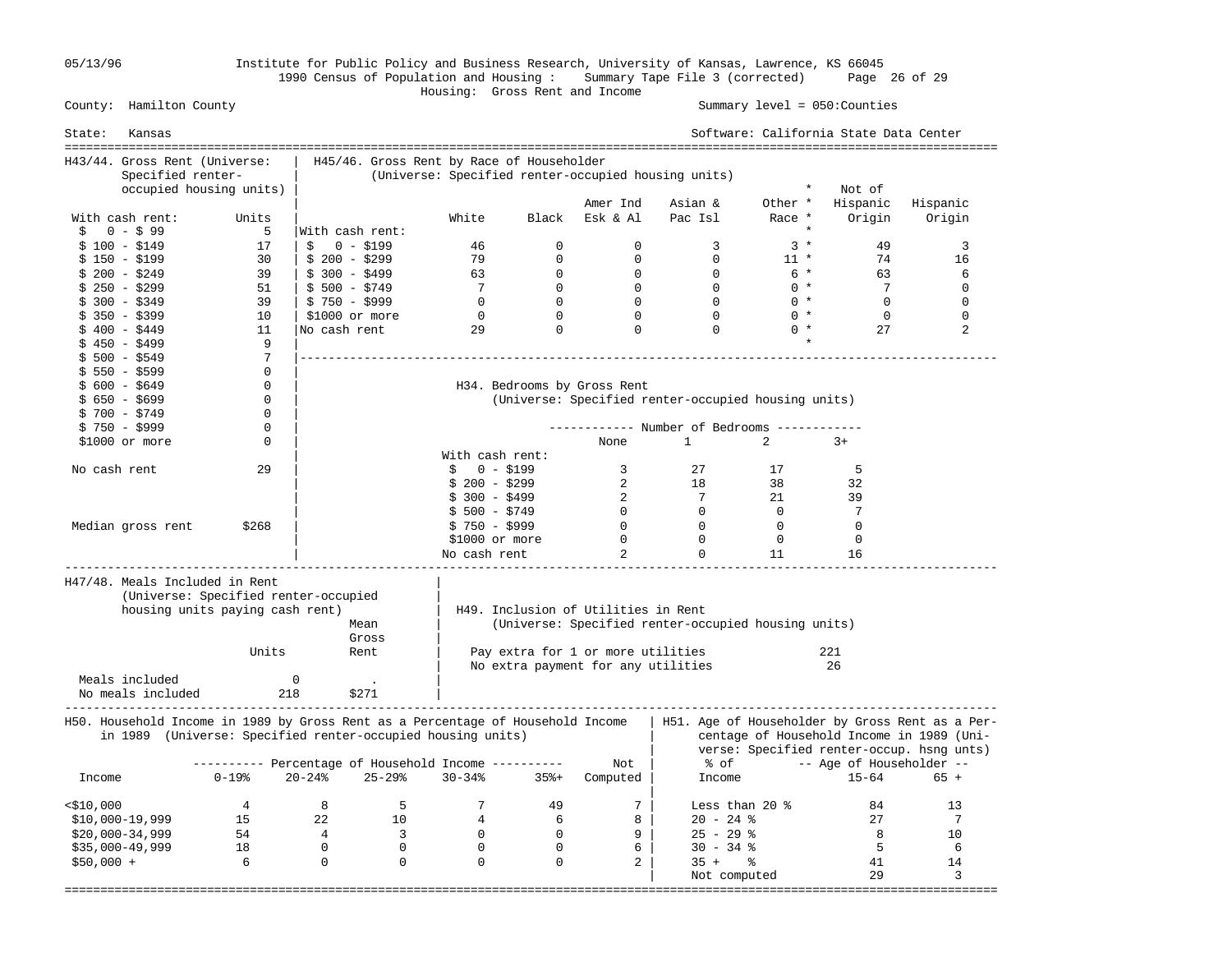## 05/13/96 Institute for Public Policy and Business Research, University of Kansas, Lawrence, KS 66045 1990 Census of Population and Housing : Summary Tape File 3 (corrected) Page 27 of 29 Housing: Mortgage Status and Owner Costs

| H52/53. Mortgage Status and Selected                      | H54/55. Race/Ethnicity of Householder by Mortgage Status and |                                                    |                |                |                                                                |                   |                    |  |  |
|-----------------------------------------------------------|--------------------------------------------------------------|----------------------------------------------------|----------------|----------------|----------------------------------------------------------------|-------------------|--------------------|--|--|
| Monthly Owner Costs                                       |                                                              | Selected Monthly Owner Costs                       |                |                |                                                                |                   |                    |  |  |
| (Universe: Specified owner-<br>occupied housing units)    |                                                              | (Universe: Specified owner-occupied housing units) |                |                |                                                                |                   |                    |  |  |
|                                                           |                                                              |                                                    |                |                |                                                                |                   |                    |  |  |
| With a mortgage:                                          |                                                              |                                                    |                | Amer Ind       |                                                                |                   |                    |  |  |
| Less than \$200<br>2                                      |                                                              | White                                              | Black          | Esk & Al       | Asian &<br>Pac Isl                                             | Other *<br>Race * | Hispanic<br>Origin |  |  |
| $200 - 299$<br>\$<br>21                                   |                                                              |                                                    |                |                |                                                                | $\star$           |                    |  |  |
| $300 - 399$<br>43<br>\$                                   | $0 - 299$<br>\$                                              | 23                                                 | $\mathbf 0$    | $\overline{0}$ | $\mathbf 0$                                                    | $0 *$             | 4                  |  |  |
| 400 - 499<br>41<br>\$                                     | $$300 - 499$                                                 | 82                                                 | $\mathbf{0}$   | 2              | $\Omega$                                                       | $0 *$             | 3                  |  |  |
| \$<br>$500 - 599$<br>52                                   | $$500 - 699$                                                 | 64                                                 | $\mathbf{0}$   | $\overline{0}$ | $\Omega$                                                       | $0 *$             | $\mathbf 0$        |  |  |
| \$<br>600 - 699<br>12                                     | $$700 - 999$                                                 | 24                                                 | $\overline{0}$ | $\overline{0}$ | $\overline{0}$                                                 | $0 *$             | $\mathbf 0$        |  |  |
| 700 - 799<br>18<br>\$                                     | $$1000 - 1499$                                               | $\overline{\mathbf{3}}$                            | $\Omega$       | $\mathsf{O}$   | $\Omega$                                                       | $0 *$             | 0                  |  |  |
| $$800 - 899$<br>6                                         | \$1500 or more                                               | $\bigcirc$                                         | $\Omega$       | 0              | $\Omega$                                                       | $0 *$             | $\Omega$           |  |  |
| \$<br>900 - 999<br>$\mathbf 0$                            |                                                              |                                                    |                |                |                                                                |                   |                    |  |  |
| $$1000 - 1249$<br>$\mathbf 0$                             |                                                              |                                                    |                |                |                                                                |                   |                    |  |  |
| 3<br>$$1250 - 1499$                                       |                                                              |                                                    |                |                |                                                                |                   |                    |  |  |
| $$1500 - 1999$<br>$\mathbf 0$                             |                                                              |                                                    |                | Amer Ind       | Asian &                                                        | Other *           | Hispanic           |  |  |
| $\mathbf 0$<br>$$2000$ or more                            |                                                              | White                                              | Black          | Esk & Al       | Pac Isl                                                        | Race *            | Origin             |  |  |
| Total<br>198                                              |                                                              |                                                    |                |                |                                                                | $\star$           |                    |  |  |
|                                                           | $0 -$<br>99<br>\$                                            | 31                                                 | $\Omega$       | $\Omega$       | $\overline{0}$                                                 | $0 *$             | $\mathbf 0$        |  |  |
|                                                           | $$100 - 199$                                                 | 153                                                | $\mathsf{O}$   | $\mathbf 0$    | 2                                                              | $5*$              | 5                  |  |  |
|                                                           | $$200 - 299$                                                 | 66                                                 | $\mathbf{0}$   | 2              | $\bigcirc$                                                     | $0 *$             | $\mathbf 0$        |  |  |
|                                                           | $$300 - 399$                                                 | 15                                                 | $\mathbf{0}$   | $\overline{0}$ | $\Omega$                                                       | $0 *$             | $\mathbf 0$        |  |  |
| Not mortgaged:                                            | \$400 or more                                                | 6                                                  | $\Omega$       | $\Omega$       | $\Omega$                                                       | $0 *$             | $\Omega$           |  |  |
| 31                                                        |                                                              |                                                    |                |                |                                                                |                   |                    |  |  |
| Less than \$100                                           |                                                              |                                                    |                |                |                                                                |                   |                    |  |  |
| $$100 - 149$<br>60                                        |                                                              |                                                    |                |                |                                                                |                   |                    |  |  |
| 150 - 199<br>100<br>\$                                    |                                                              |                                                    |                |                |                                                                |                   |                    |  |  |
| $$200 - 249$<br>31                                        |                                                              |                                                    |                |                |                                                                |                   |                    |  |  |
| 250 - 299<br>37<br>\$                                     |                                                              |                                                    |                |                |                                                                |                   |                    |  |  |
| $300 - 349$<br>\$<br>12                                   |                                                              |                                                    |                |                |                                                                |                   |                    |  |  |
| 3<br>\$<br>$350 - 399$                                    |                                                              |                                                    |                |                |                                                                |                   |                    |  |  |
| \$<br>400 or more<br>6                                    |                                                              |                                                    |                |                |                                                                |                   |                    |  |  |
| Total<br>280                                              |                                                              |                                                    |                |                |                                                                |                   |                    |  |  |
|                                                           |                                                              |                                                    |                |                |                                                                |                   |                    |  |  |
| Median owner costs:                                       |                                                              |                                                    |                |                |                                                                |                   |                    |  |  |
| With a mortgage<br>\$480                                  |                                                              |                                                    |                |                |                                                                |                   |                    |  |  |
| \$174<br>Not mortgaged                                    |                                                              |                                                    |                |                |                                                                |                   |                    |  |  |
|                                                           |                                                              |                                                    |                |                |                                                                |                   |                    |  |  |
| H57. Mean Selected Monthly Owner Costs by Mortgage Status |                                                              |                                                    |                |                | H56. Aggregate Selected Monthly Owner Costs by Mortgage Status |                   |                    |  |  |
| (Universe: Owner-occupied condominium housing units)      |                                                              |                                                    |                |                | (Universe: Owner-occupied mobile homes or trailers)            |                   |                    |  |  |
|                                                           |                                                              |                                                    |                |                |                                                                |                   |                    |  |  |
|                                                           |                                                              |                                                    |                |                |                                                                |                   |                    |  |  |
| With a mortgage                                           |                                                              | With a mortgage                                    |                |                | \$19,348                                                       |                   |                    |  |  |
| Not mortgaged                                             |                                                              | Not mortgaged                                      |                |                | \$8,073                                                        |                   |                    |  |  |
|                                                           |                                                              |                                                    |                |                |                                                                |                   |                    |  |  |
|                                                           |                                                              |                                                    |                |                |                                                                |                   |                    |  |  |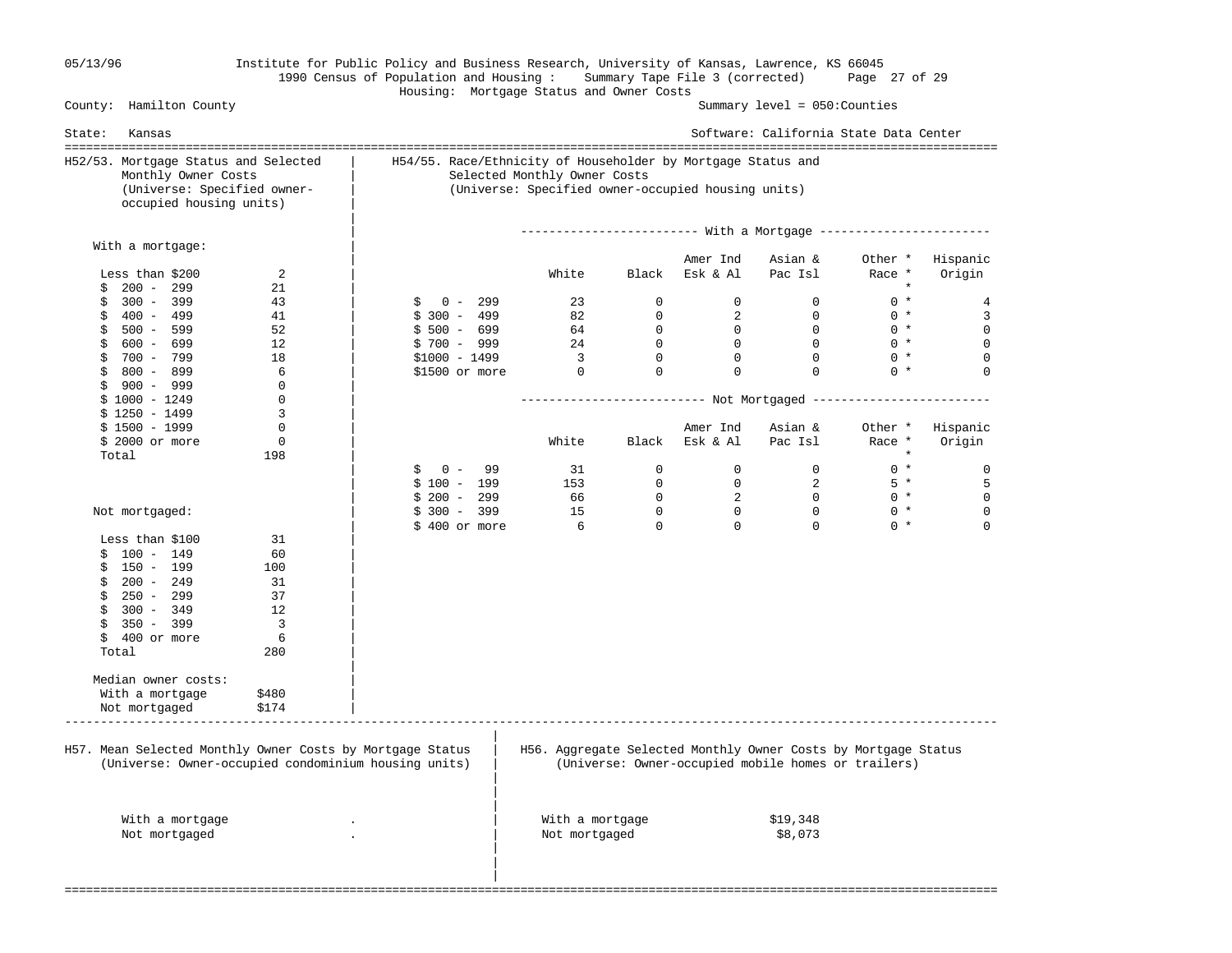### 05/13/96 Institute for Public Policy and Business Research, University of Kansas, Lawrence, KS 66045 1990 Census of Population and Housing : Summary Tape File 3 (corrected) Page 28 of 29 Housing: Owner Costs and Income

Summary level =  $050$ : Counties

| State:<br>Kansas                                                                                                                                          |                                  |                                 |                                 | Software: California State Data Center                                                                                |  |  |  |  |
|-----------------------------------------------------------------------------------------------------------------------------------------------------------|----------------------------------|---------------------------------|---------------------------------|-----------------------------------------------------------------------------------------------------------------------|--|--|--|--|
| H58. Mortgage Status by Selected Monthly Owner Costs<br>as a Percentage of Household Income in 1989<br>(Universe: Specified owner-occupied housing units) |                                  |                                 |                                 | H63. Aggregate Household Income in 1989 by Tenure and Mortgage<br>(Universe: Occupied housing units)<br>Status        |  |  |  |  |
| % of<br>Income                                                                                                                                            | Total                            | With a<br>Mortgage              | Not<br>Mortgaged                | Aggregate<br>Household<br>Income                                                                                      |  |  |  |  |
| $0 - 19$ %<br>$20 - 24$ %<br>$25 - 29$ %<br>$30 - 34$ %<br>$35 +$ $8$<br>Not computed                                                                     | 316<br>79<br>37<br>14<br>26<br>6 | 109<br>47<br>20<br>6<br>10<br>6 | 207<br>32<br>17<br>8<br>16<br>0 | Owner occupied:<br>With a mortgage<br>\$10,001,849<br>\$12,073,068<br>Not mortgaged<br>\$6,125,025<br>Renter occupied |  |  |  |  |
|                                                                                                                                                           |                                  |                                 |                                 |                                                                                                                       |  |  |  |  |

 H59. Household Income in 1989 by Selected Monthly Owner Costs as a Percentage of Household Income in 1989 (Universe: Specified owner-occupied housing units)

| Household           |            |           |           | Percentage of Income ----------- |         | Not      |       |
|---------------------|------------|-----------|-----------|----------------------------------|---------|----------|-------|
| Income              | $0 - 19$ % | $20 - 24$ | $25 - 29$ | $30 - 34$                        | $35% +$ | Computed | Total |
| Less than $$10,000$ |            | 24        | 11        | 10                               | 22      | 6        | 90    |
| $$10,000 - 19,999$  | 53         | 14        | 14        | 4                                |         | 0        | 87    |
| $$20,000 - 34,999$  | 102        | 26        | 10        |                                  | 2       | 0        | 140   |
| $$35,000 - 49,999$  | 70         | 15        | 2         |                                  |         | 0        | 87    |
| \$50,000 or more    | 74         |           |           |                                  |         |          | 74    |

- ----------------------------------------------------------------------------------------------------------------------------------
- H60. Age of Householder by Selected Monthly Owner Costs as a Percentage of Household Income in 1989 (Universe: Specified owner-occupied housing units)

|                | Age of Householder |           |        |  |  |  |
|----------------|--------------------|-----------|--------|--|--|--|
| % of<br>Income | Total              | $15 - 64$ | $65 +$ |  |  |  |
| - 19 %<br>0    | 316                | 193       | 123    |  |  |  |
| $20 - 24$ %    | 79                 | 57        | 22     |  |  |  |
| $25 - 29$ %    | 37                 | 19        | 18     |  |  |  |
| $30 - 34$ %    | 14                 | 4         | 10     |  |  |  |
| る<br>$35 +$    | 26                 | 11        | 15     |  |  |  |
| Not computed   | 6                  | 6         | 0      |  |  |  |
| Total          | 478                | 290       | 188    |  |  |  |